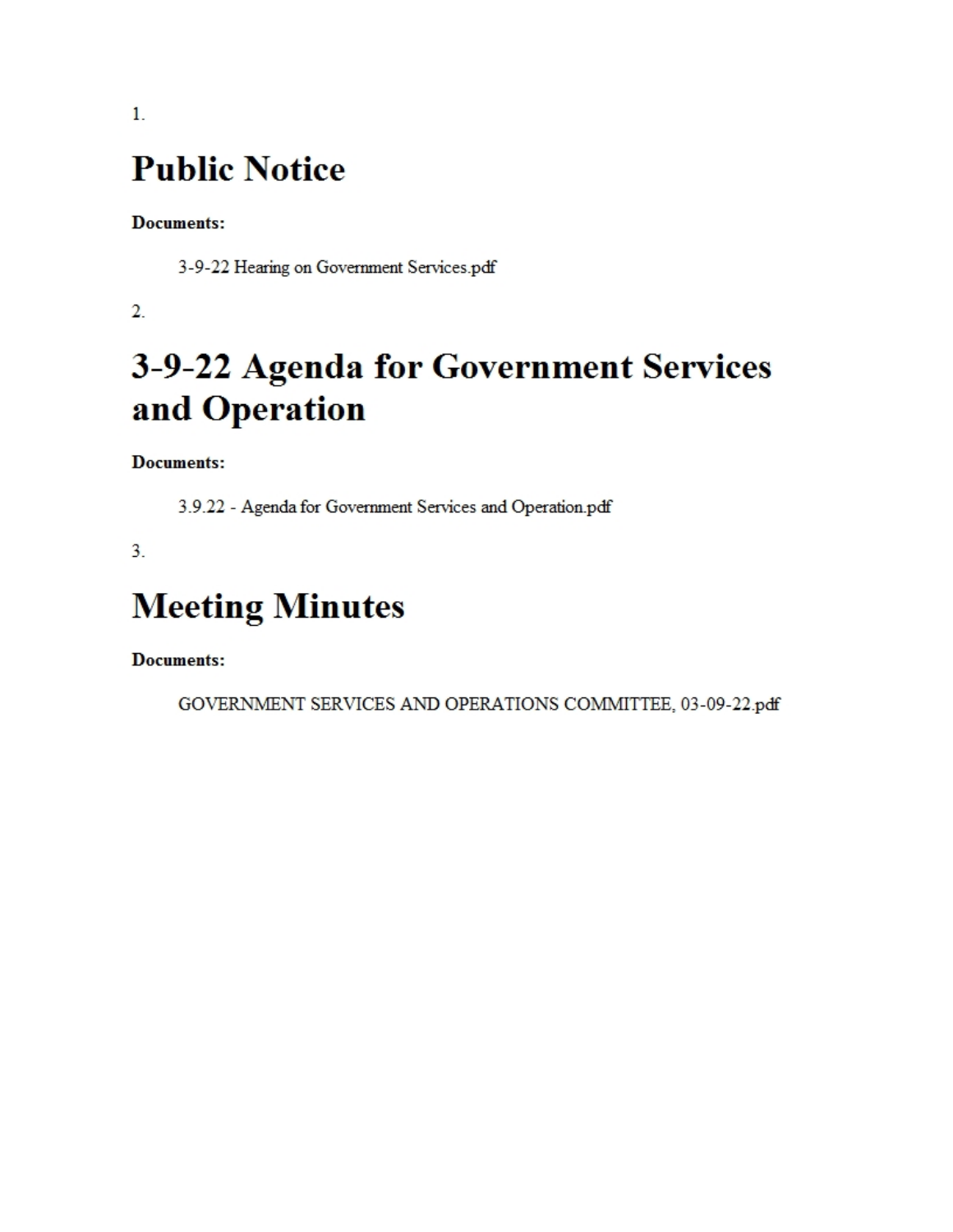

### **PLEASE TAKE NOTICE THAT**

## **THE NASSAU COUNTY LEGISLATURE**

### **WILL HOLD A HEARING OF THE**

## **GOVERNMENT SERVICES AND OPERATIONS COMMITTEE RELATING TO THE DEPARTMENT OF CONSUMER AFFAIRS ON WEDNESDAY, MARCH 9, 2022 AT 2:00 P.M. IN**

### **THE PETER J. SCHMITT MEMORIAL LEGISLATIVE CHAMBER THEODORE ROOSEVELT EXECUTIVE AND LEGISLATIVE BUILDING 1550 FRANKLIN AVENUE, MINEOLA, NEW YORK 11501**

#### **MICHAEL C. PULITZER**

 **Clerk of the Legislature** Nassau County, New York

**DATED: March 3, 2022**

Mineola, NY

*As per the Nassau County Fire Marshal's Office, the Peter J. Schmitt Memorial Legislative Chamber has a maximum occupancy of 100 people. Attendees will be given an opportunity to sign in to address the Legislature. On Committee Meeting days, Public comment will be limited to Agenda items. Public comment on any item may also be emailed to the Clerk of the Legislature at LegPublicComment@nassaucountyny.gov and will be made part of the formal record of this Legislative meeting.* 

*The Nassau County Legislature is committed to making its public meetings accessible to individuals with disabilities and every reasonable accommodation will be made so that they can participate. Please contact the Office of the Clerk of the Legislature at 571-4252, or the Nassau County Office for the Physically Challenged at 227-7101 or TDD Telephone No. 227- 8989 if any assistance is needed. Every Legislative meeting is streamed live on http://www.nassaucountyny.gov/agencies/Legis/index.html*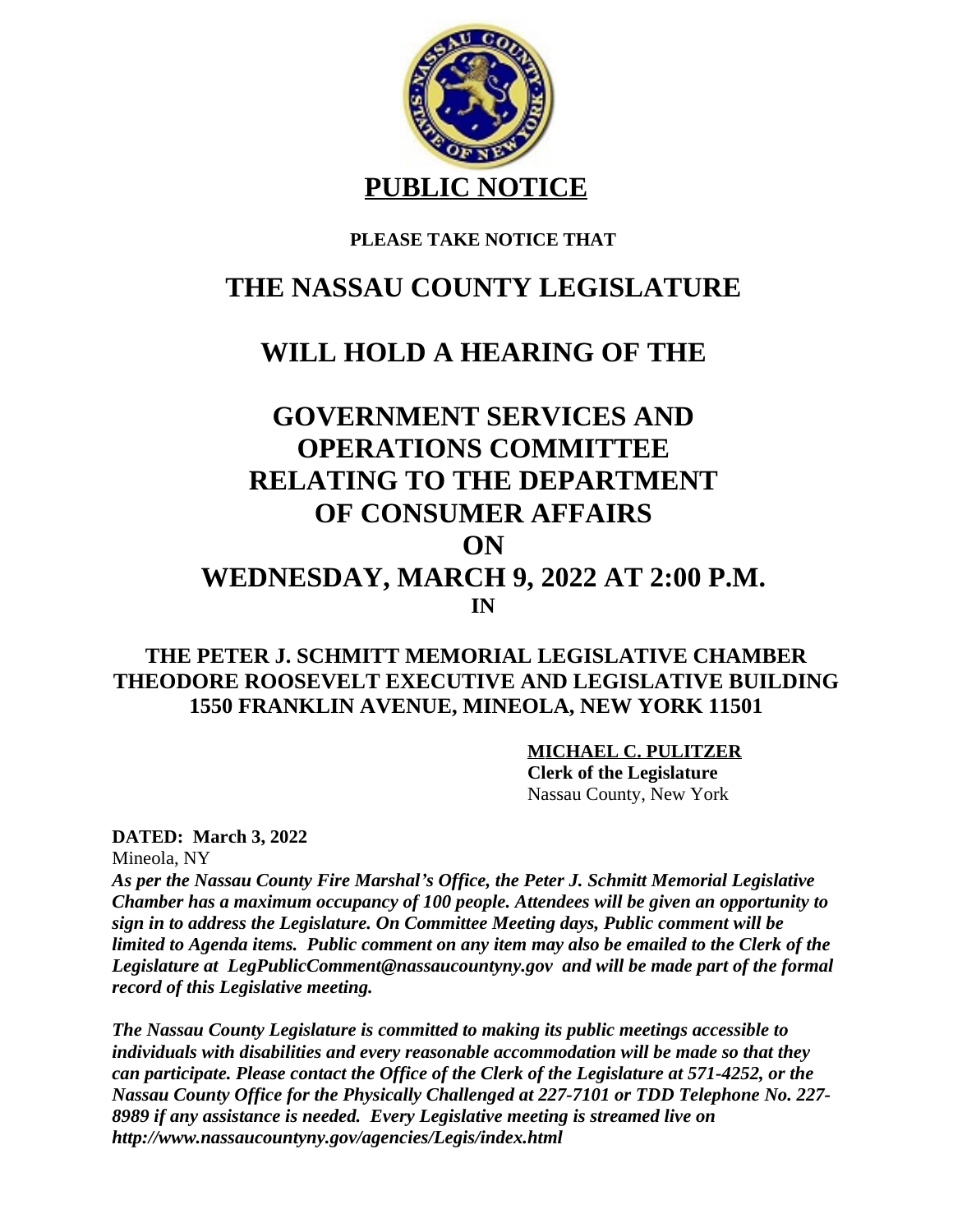

#### GOVERNMENT SERVICES AND OPERATIONS COMMITTEE

*John Ferretti – Chairman Arnold Drucker - Ranking Denise Ford – Vice Chairman Joshua Lafazan Tom McKevitt Carrie Solages John Guiffré*

**AGENDA March 9, 2022 2:00 PM**

John Capece, Commissioner Kenneth Heino, Acting Deputy Department of Consumer Affairs

#### **PUBLIC COMMENT**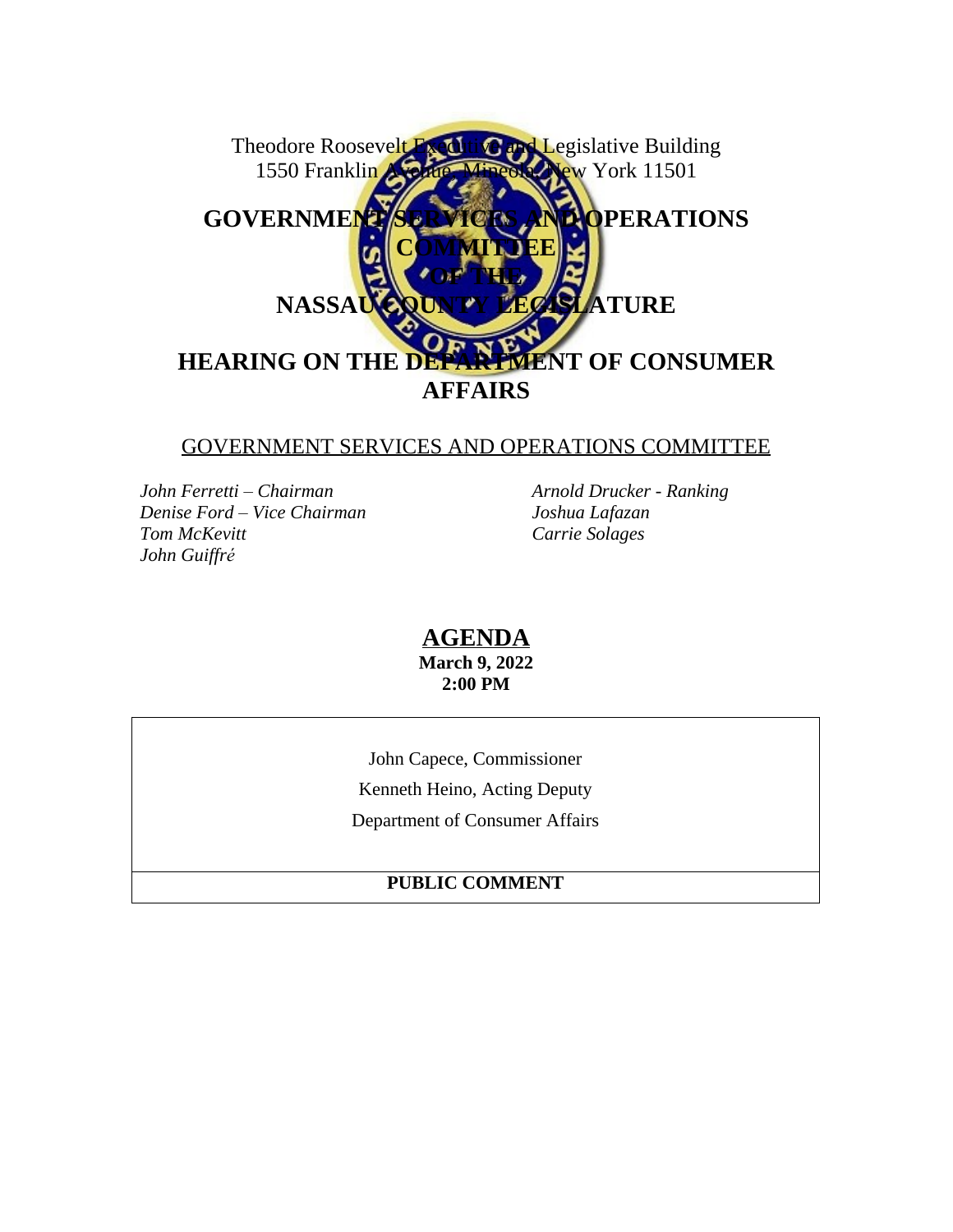NASSAU COUNTY LEGISLATURE RICHARD NICOLELLO PRESIDING OFFICER GOVERNMENT SERVICES AND OPERATIONS COMMITTEE LEGISLATOR JOHN FERRETTI CHAIR Theodore Roosevelt Building 1550 Franklin Avenue Mineola, New York March 9, 2022 2:09 P.M. 

 $\Delta\sim 1$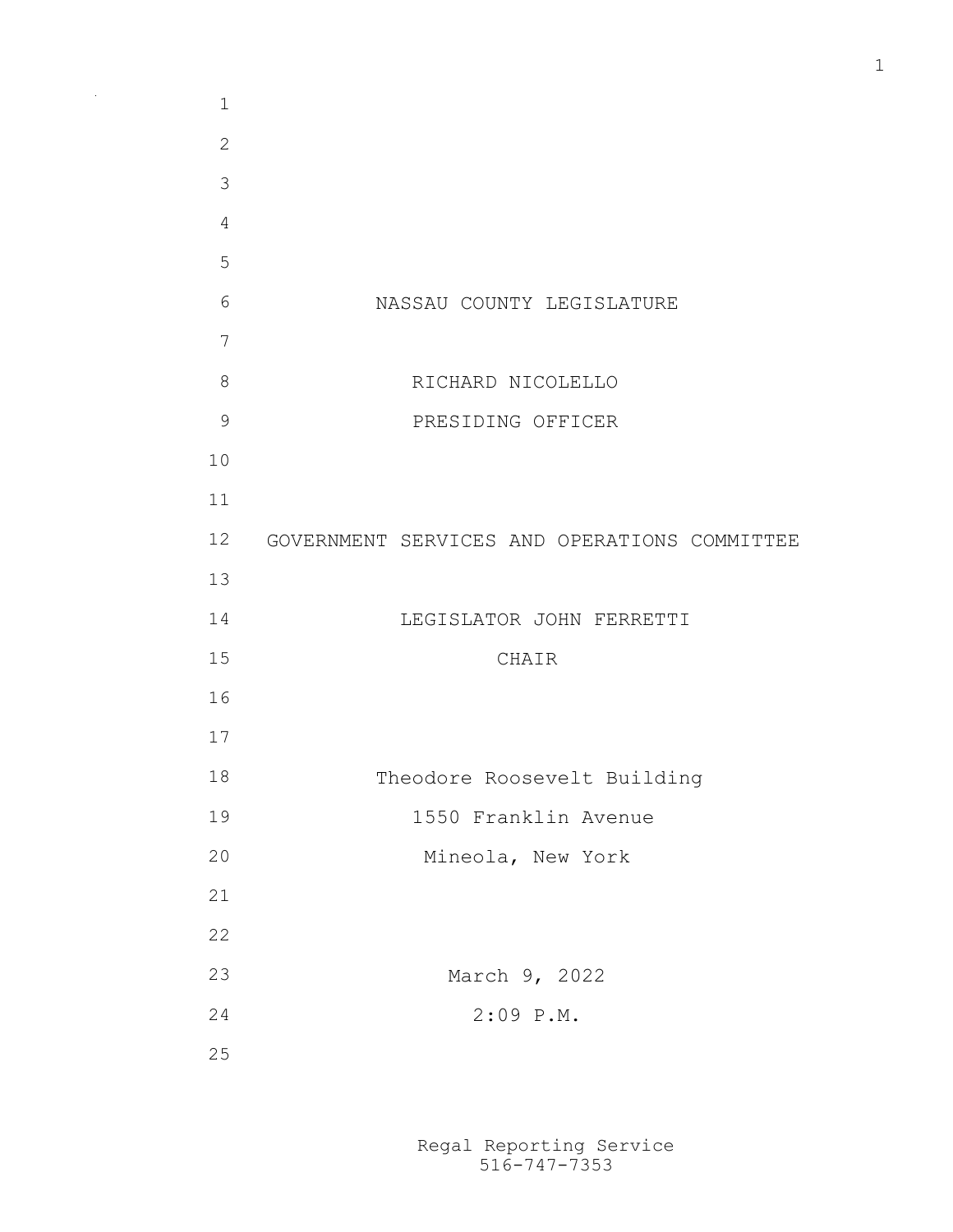A P P E A R A N C E S: LEGISLATOR JOHN FERRETTI Chair LEGISLATOR DENISE FORD Vice Chair LEGISLATOR JOHN GUIFFRE LEGISLATOR TOM MCKEVITT LEGISLATOR DELIA DERIGGI-WHITTON LEGISLATOR JOSHUA LAFAZAN LEGISLATOR CARRIE SOLAGES 

 $\sim$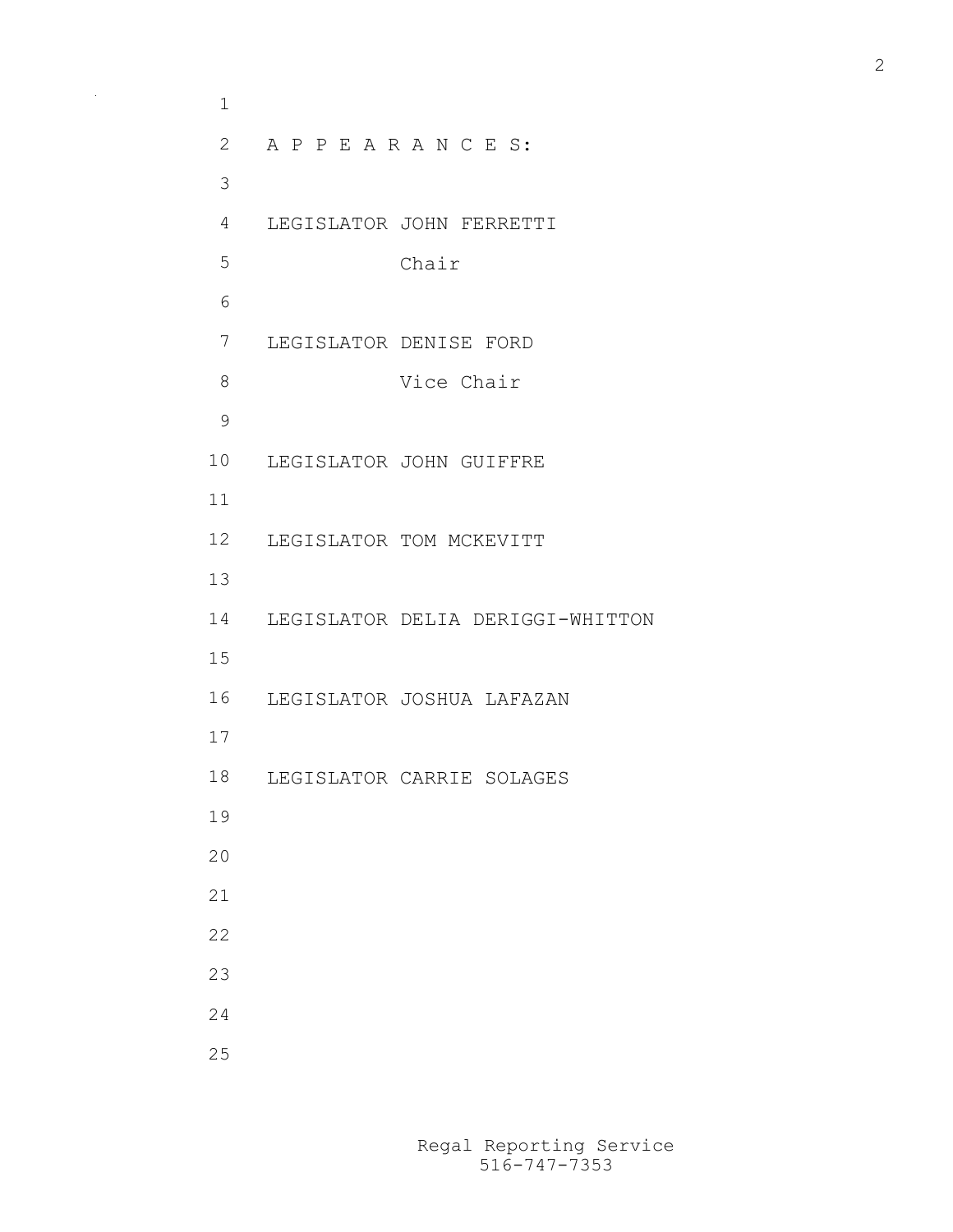Government Services - 3-9-22 LEGISLATOR FERRETTI: I'm going to call the Government Services and Operations Committee to order and ask Legislator Delia DeRiggi-Whitton to lead us in the pledge. Thank you Legislator DeRiggi-Whitton. Mr. Clerk if you could do the call. 9 MR. PULITZER: Thank you Mr. Chair. Government Services and Operations roll call. Legislator Carrie Solages. 12 LEGISLATOR SOLAGES: Here. MR. PULITZER: Legislator Joshua Lafazan. LEGISLATOR LAFAZAN: Here. 16 MR. PULITZER: Thank you. Filling in for ranking member Arnold Drucker we have Delia DeRiggi-Whitton. Thank you for joining us. LEGISLATOR DERIGGI-WHITTON: Here. MR. PULITZER: Legislator Thomas McKevitt. 24 LEGISLATOR MCKEVITT: Here. MR. PULITZER: Legislator John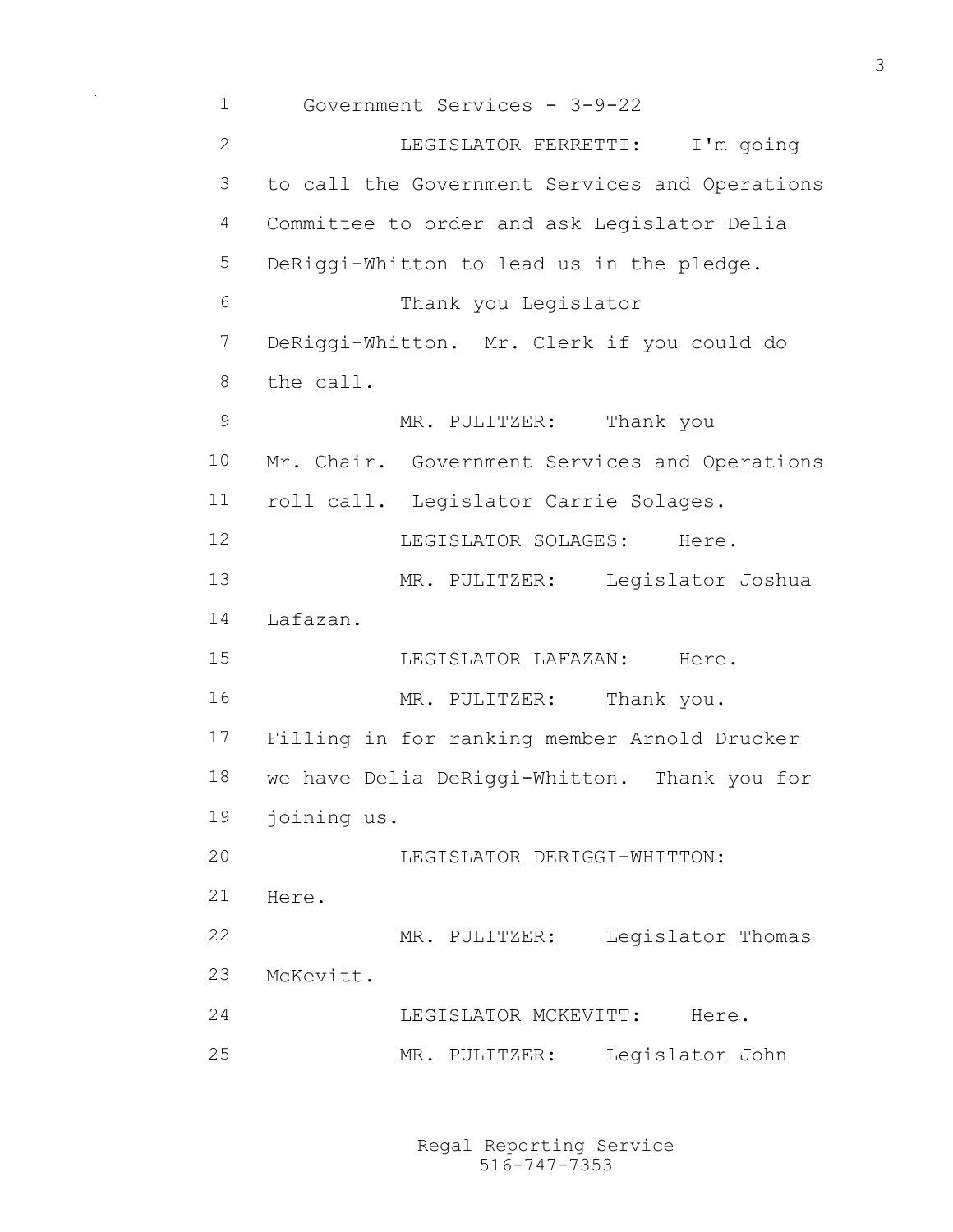Government Services - 3-9-22 Guiffre. LEGISLATOR GIUFFRE: Here. MR. PULITZER: Vice Chairman Denise Ford. LEGISLATOR FORD: Here. MR. PULITZER: Chairman John Ferretti. 9 LEGISLATOR FERRETTI: I'm here. MR. PULITZER: We have a quorum. LEGISLATOR FERRETTI: Thank you Mr. Clerk. 13 So, we're here today because last year many of our offices starting receiving phone calls from contractors regarding license applications. Those applications were properly filed with the Office of Consumer Affairs but were not processed timely. As of October of last year there was a backlog of over 800 new applications, more than 5,000 renewals. In the mean time, some of these businesses they had their licenses lapse costing them hundreds of thousands of dollars. So we're going to have some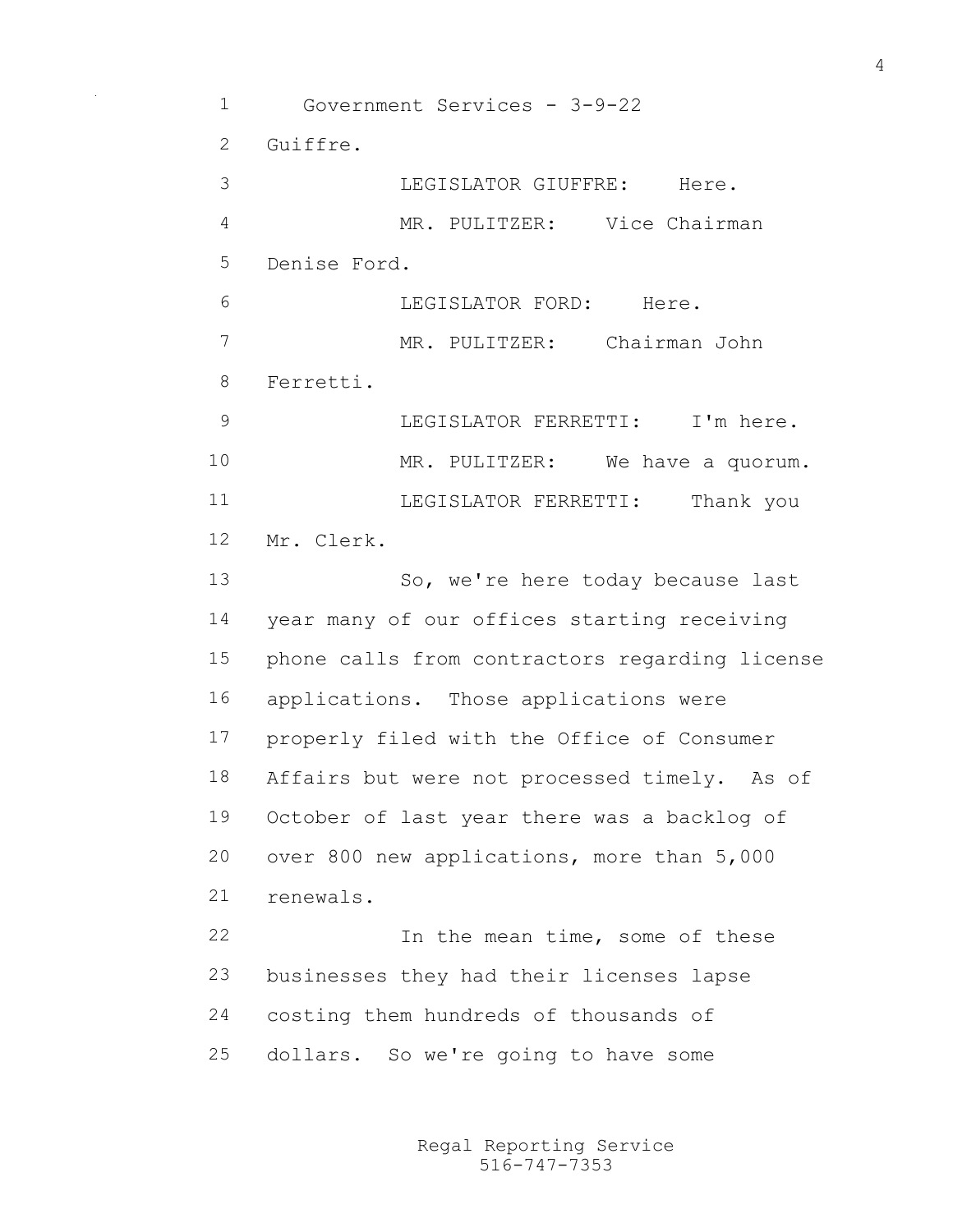Government Services - 3-9-22

2 questions today about the department, but before we get started if you have a very brief opening statement commissioner.

 MR. CAPECE: Thank you very much. My name is Commissioner John Rick Capece. My experience, I have 37 years in the police department. 27 of those years were in a supervisory capacity. One of the first things I learned when I go to a new unit or a new place to work I learn the functionality as to what that unit does or in this case what consumer affairs does. I learn about the staff and what they do and I assess and evaluate the policy and procedures that are in the place.

 Unfortunately, I discovered the prior administration really crippled this agency. I'm going to get into that. One of the first things that you mentioned sir is about license backlogs. I immediately addressed that issue. New applications we were 1,460 to be reviewed. As of March 3rd we're down to 1,009. So, we reduced that backlog.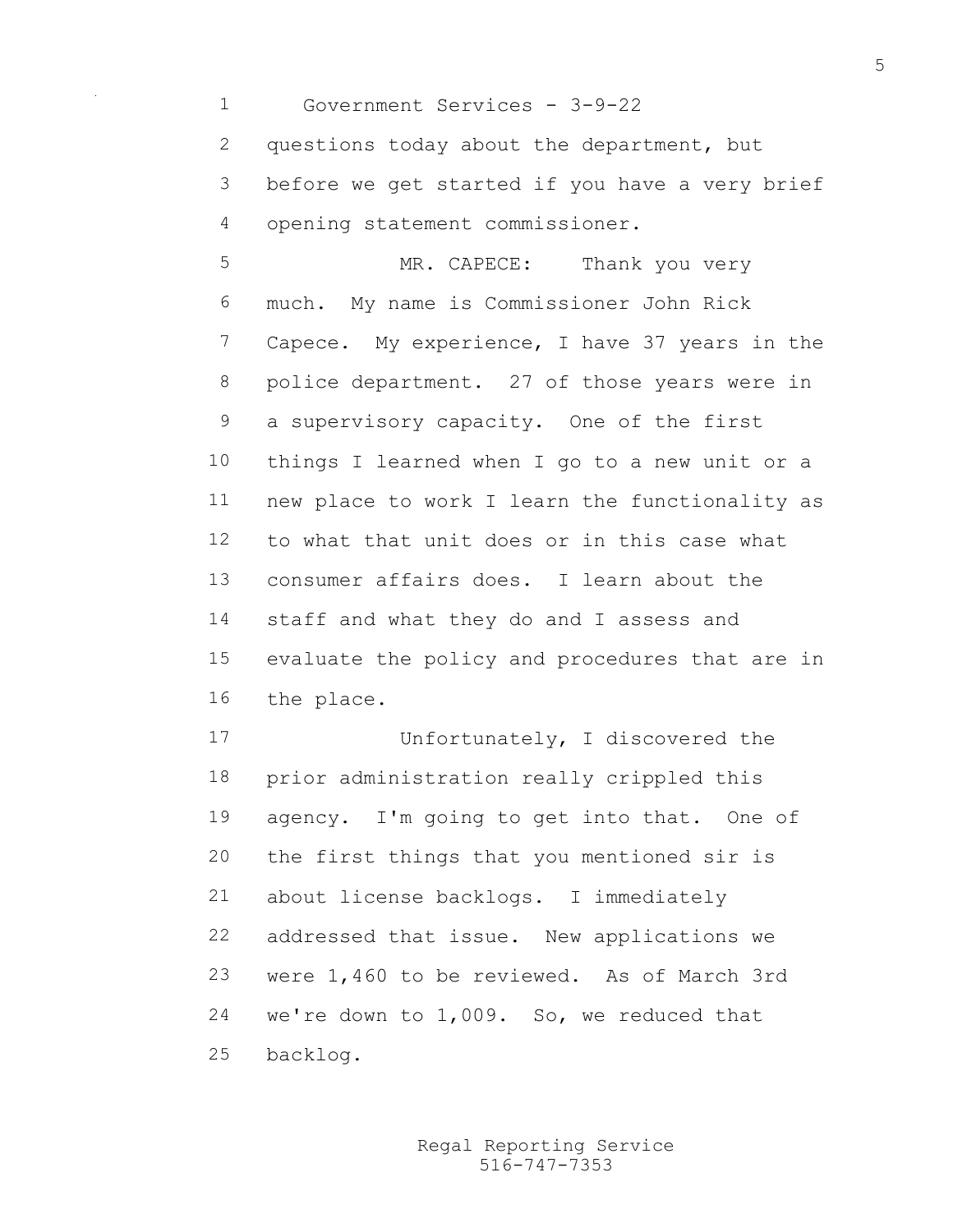Government Services - 3-9-22 2 As far as renewals, we had  $5,864$ . As of March 3rd we're down to 2,275. So that's an issue of licensing backlogs. We also have an issue with consumer complaints. The prior administration made backlogs the only priority of consumer affairs and some consumer complaints have not been addressed in over two years. I find that unacceptable. **Hearings, they're sparse and**  limited and the hearings are the way we get resolution of complaints and we establish our fines. Also, enforcement was limited and not done in a proper, efficient manner. Because consumer affairs investigators were working on backlogs of licensing and not enforcing the 27 different consumer protection laws there was a deficiency in enforcement. With these differences in mind, I strategized with the staff, who I'd like to really acknowledge as doing a wonderful job. They are fine workers. With them I addressed these issues. One of the first things I did was I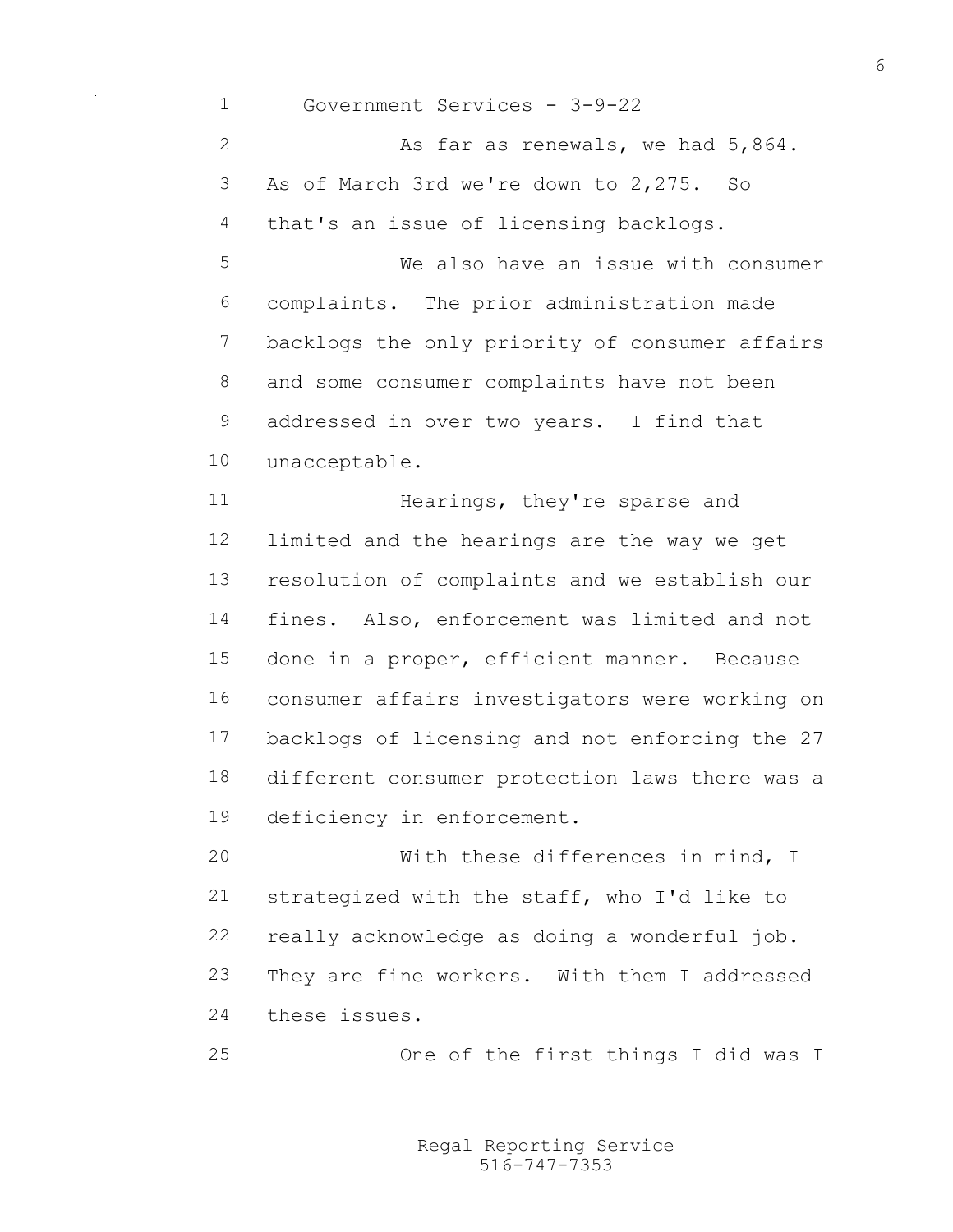Government Services - 3-9-22 changed licensing procedures in terms of I stopped the policy of cashing checks on applications and renewals that were not properly filled out or had missing information. In other words, we now cash the check when everything's okay. The general 8 feeling was from contractors you took my money I have a license. So we want to get away from that.

11 I also revamped the online processing of licenses. So only completed licenses could be submitted and processed. What that does is it reduces review time by staff and gives the staff more time to do more licenses. We changed the license applications to be more user friendly. This is an ongoing process. We're trying to make the application not be complicated. We try to keep it simple. The prior administration only emailed outstanding issues on applications. Meaning if something was missing or wrong. And they would only accept email in exchange. I've now instituted they can mail in their missing forms and documents and they also can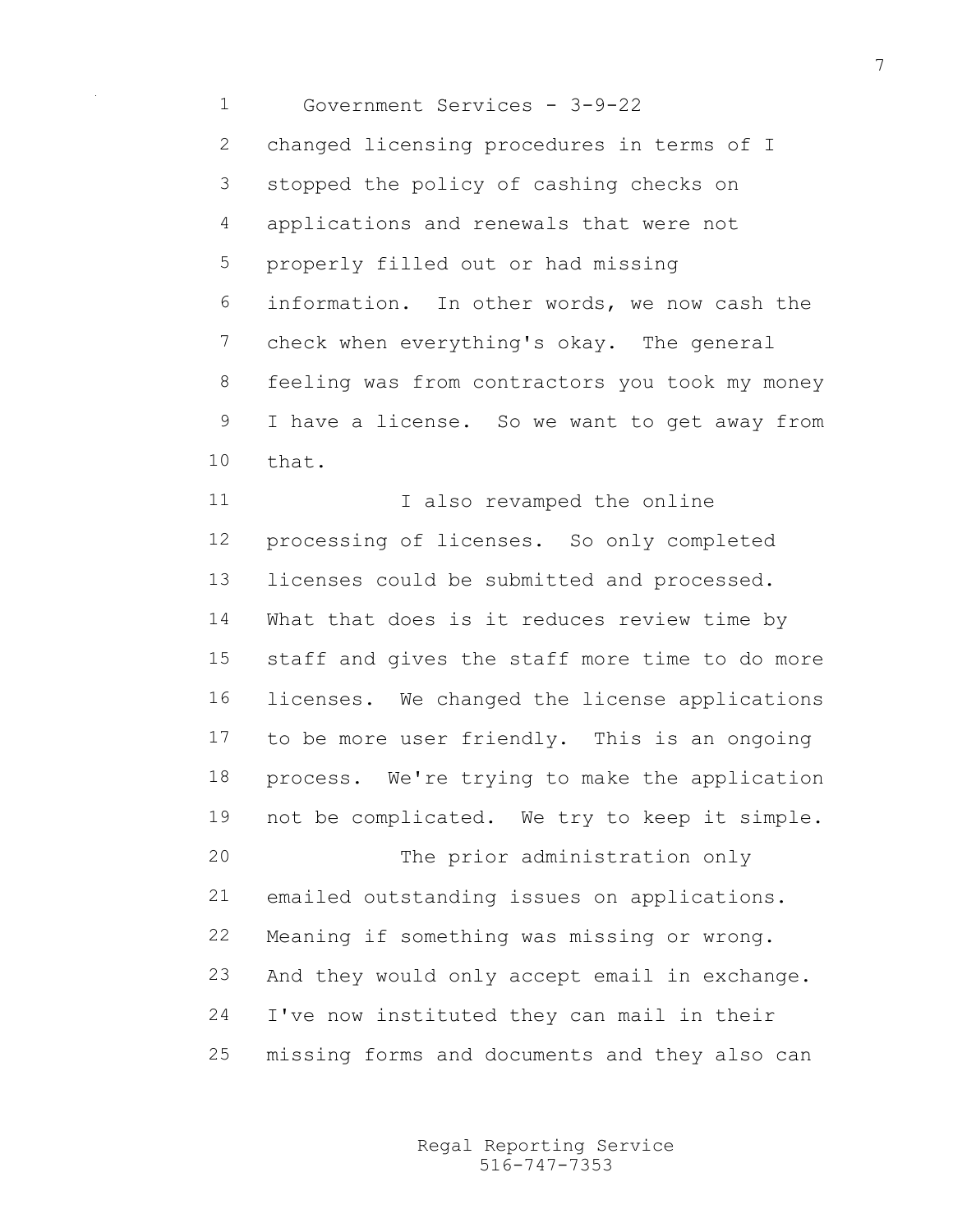Government Services - 3-9-22

 come in. We accept walk-ins and we also will do telephone conversations with the vendor if there's an issue and we'll try to resolve it that way. I'm trying to give a human touch to consumer affairs. I don't want people to think of it as a cold bureaucracy. I want it 8 also to be business friendly.

 Staffing was a major issue. In 2018 you had 33 people in consumer affairs. When I came in we were down to 20. Now I have a county attorney full time, so I'm up to 21. And I met with OMB. We finalized a staffing issue. We resolved it, so they're allowing me to hire an accountant three, five new full-time staff members and three part-time staff members. Which I think will address a lot of issues with staffing.

 However, keep in mind I have five members currently eligible this year to retire.

 Over the next few months I also plan to make changes in the internal computer programs that we use. As I went in cold, looked at those computer programs and I found

> 516-747-7353 Regal Reporting Service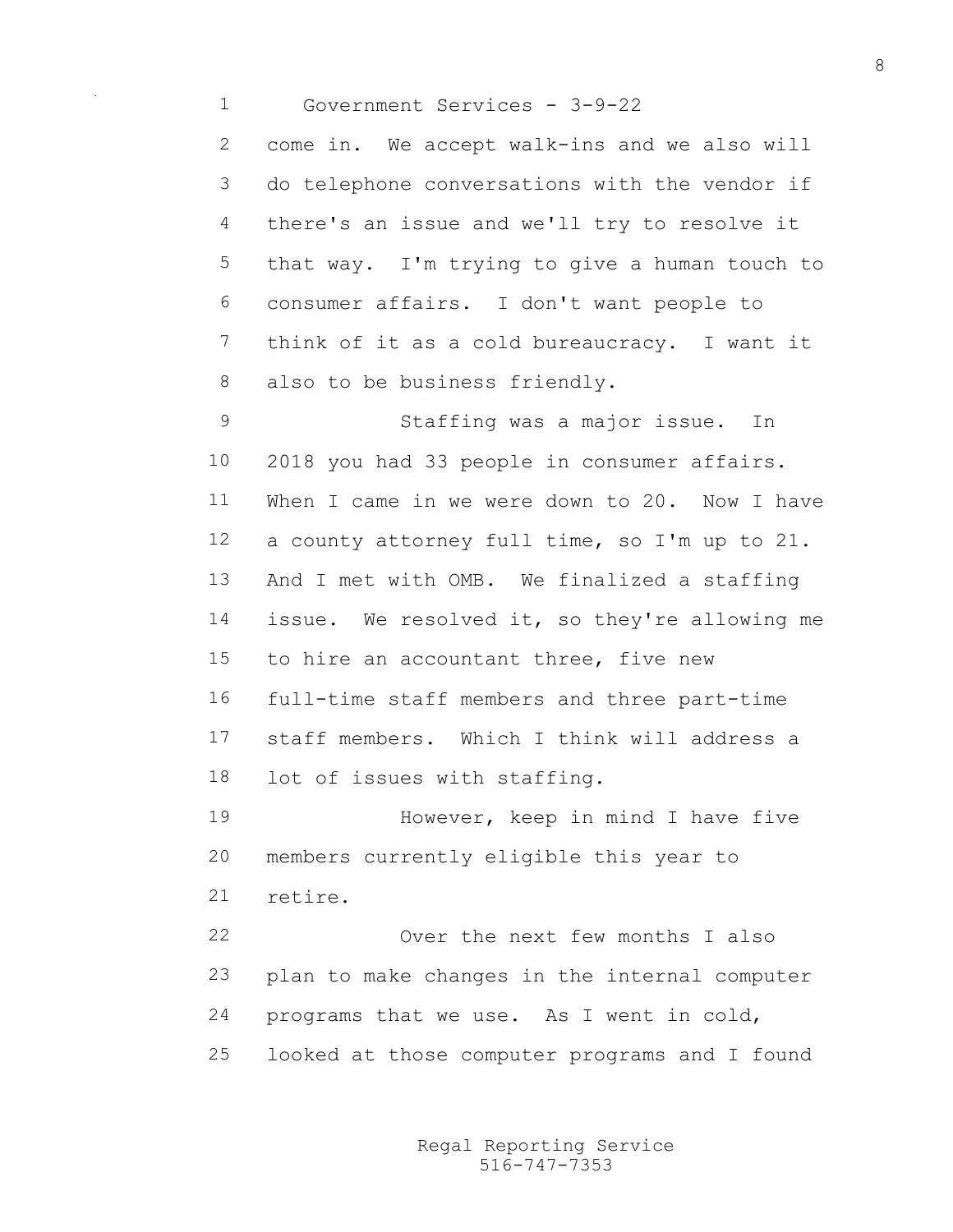Government Services - 3-9-22 a couple of problems and with my deputy we identified certain issues and we're working with IT to improve them. In regards to fines, the prior administration had a policy of issuing maximum penalties for many violations. I want to work with small businesses to keep businesses in Nassau County. I am in the process of establishing a graduated fine system to achieve our goal of making vendors comply with the law and protect the consumers. This office wants to bring business into compliance instead of putting them out of business. 15 As the backlog is corrected and my policies improve efficiency, I want to reestablish in consumer affairs community outreach to educate the general public on scams and unlawful business practices that are occurring. I also want to expand intergovernmental cooperation with local, state and municipal governments and law enforcement agencies to better protect consumers. I want it to be a partnership so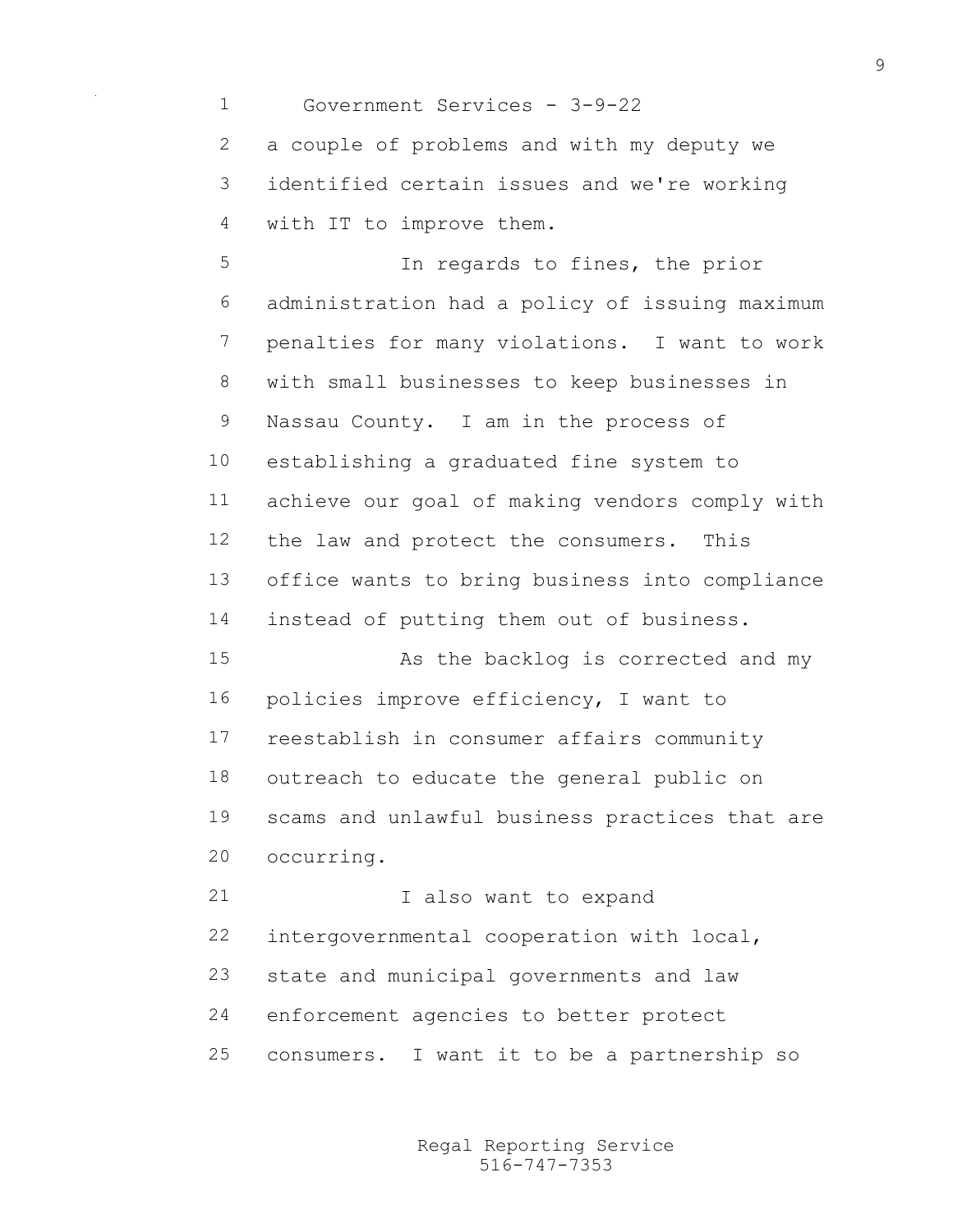Government Services - 3-9-22 we're all working together. So we're going down the same path. We're not interfering with other investigations, and I want the community to know what we're doing. By working together, consumer affairs can once again become an agency that holds the values and image it once had and a place where residents both as a business person and as a consumer are encouraged to come to our office for assistance and help. Consumer affairs was once a nationally recognized and respected agency. Together let us restore the public's trust in consumer affairs and let's be that agency once again. Thank you. LEGISLATOR FERRETTI: Thank you commissioner for your remarks. Just so we're all acquainted with each other, ma'am, I don't think we've met. You are in the Department of Consumer Affairs? 22 MS. HARKINS: My name is Mary Harkins. I'm a deputy county attorney and I'm currently assigned to the Department of Consumer Affairs.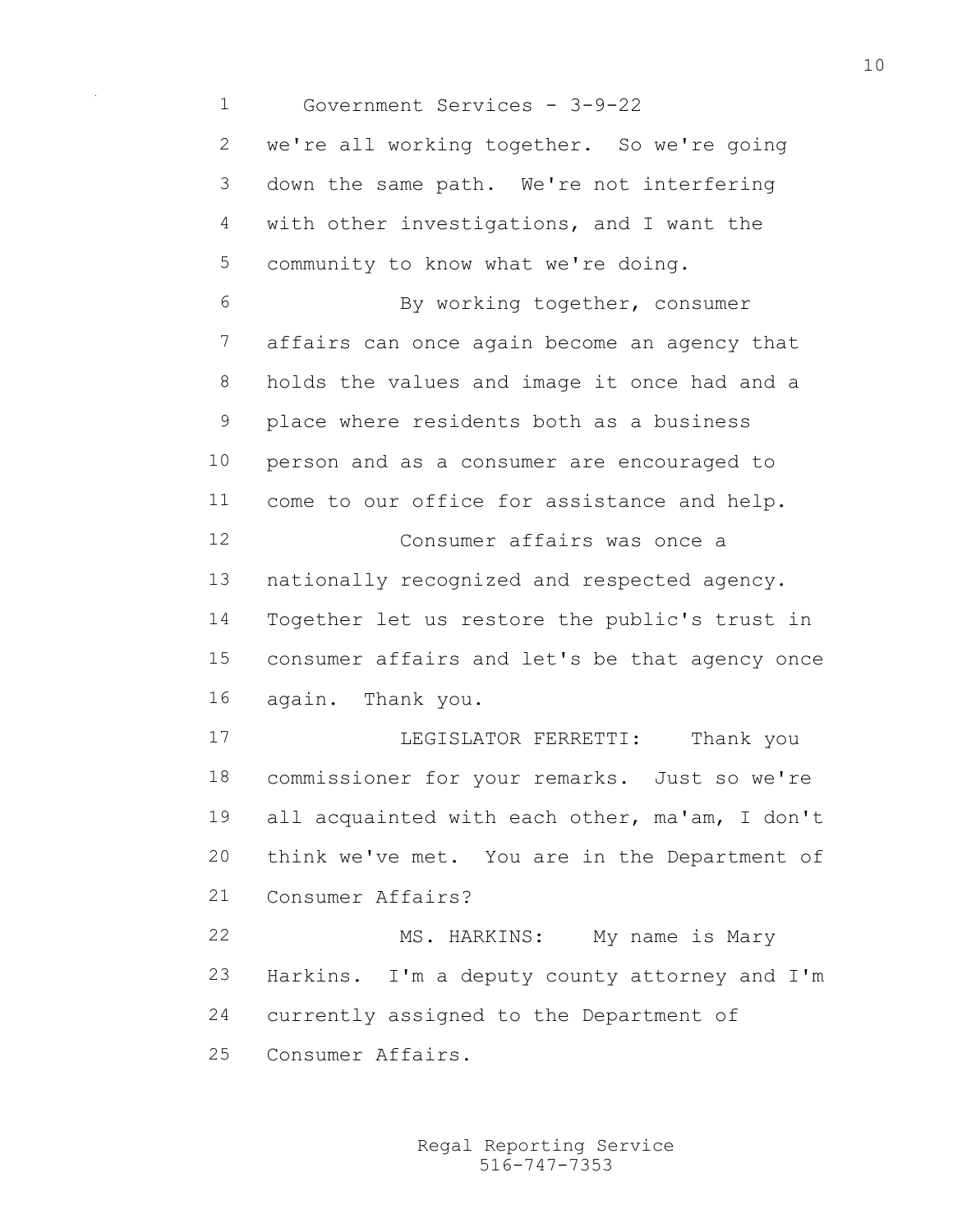Government Services - 3-9-22 LEGISLATOR FERRETTI: So you're number 21? MS. HARKINS: I am. I wish I was 21 but no, I'm number 21. LEGISLATOR FERRETTI: And Mr. Heino, I know that you've worked in the Department of Consumer Affairs for quite a long time, right? MR. HEINO: Since 2004. 17 years. 12 LEGISLATOR FERRETTI: 2004. Almost 20 years. God bless. Thank you again commissioner for your presentation. We do have some questions. We'll get started now. I think maybe some of these questions may be better answered by Mr. Heino just because he's been there for so long. A lot of my questions have to do with how we got to the point where we had such a backlog. Although, I am encouraged to hear that in just a couple of months we've seen the backlog in licensing almost cut in half it looks like. Well, more than cut in half in terms of renewals. And about 50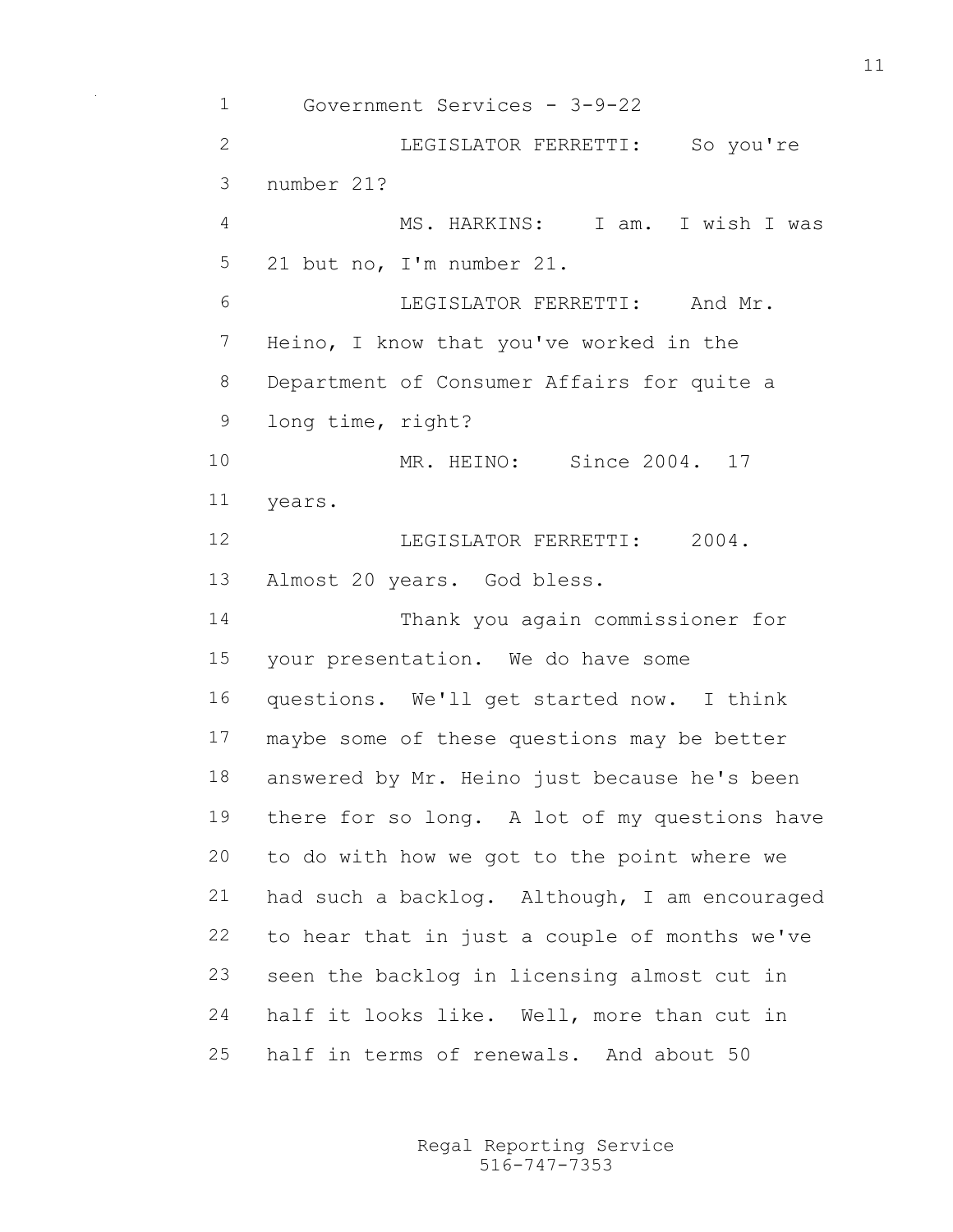Government Services - 3-9-22 percent less in the new applications. That's a great sign. So thank you for that. But I do have some questions just to understand how we got to the point where we even had such an issue. Can you tell me with regard to that backlog, do you know how many licenses actually expired while in the queue to be processed? MR. HEINO: I don't have the definitive answer on how many actually expired because a lot of them were also put on hold. And while the renewal process -- you're talking about for the renewals, correct? LEGISLATOR FERRETTI: Correct. 17 MR. HEINO: So, while the renewal process was going on a lot of these applications they were just put on hold during the process. So they actually never technically expired while they were on a hold status from the previous administration. However, when we started requesting these documents from them there were different policies and procedures which allowed for the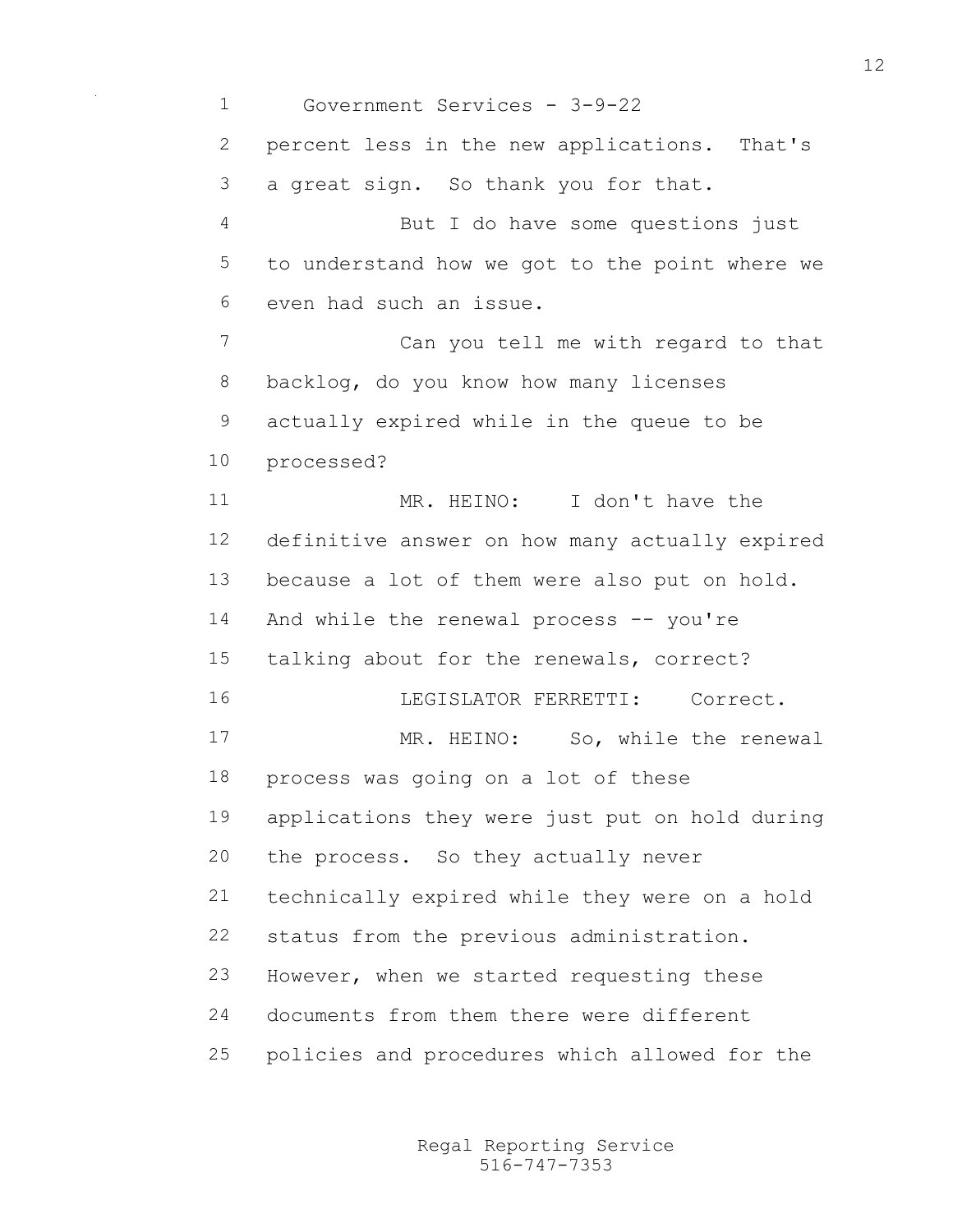Government Services - 3-9-22

backlog to continue to grow.

 With that, the commissioner had requested that we require a declaration page, which we had never done before. And, you know, with regards to the staffing, the backlog just started piling up. We were, previous to 2018, whenever a contractor would send in a renewal form per se you would have to have the renewal form, a check, certificate of insurance, worker's compensation insurance as well as a liable certificate. If you did not have those documents we would then mail back the renewal form giving the contractor the ability to correct the issue that's wrong. When we would get it in the mail it would then be mailed out and processed. Unfortunately, the change in policy was just to cash the checks and to email them what was missing.

 LEGISLATOR FERRETTI: Let me stop you. You said was a change in policy to just cash the checks meaning when the application for renewal came in the check was cashed immediately?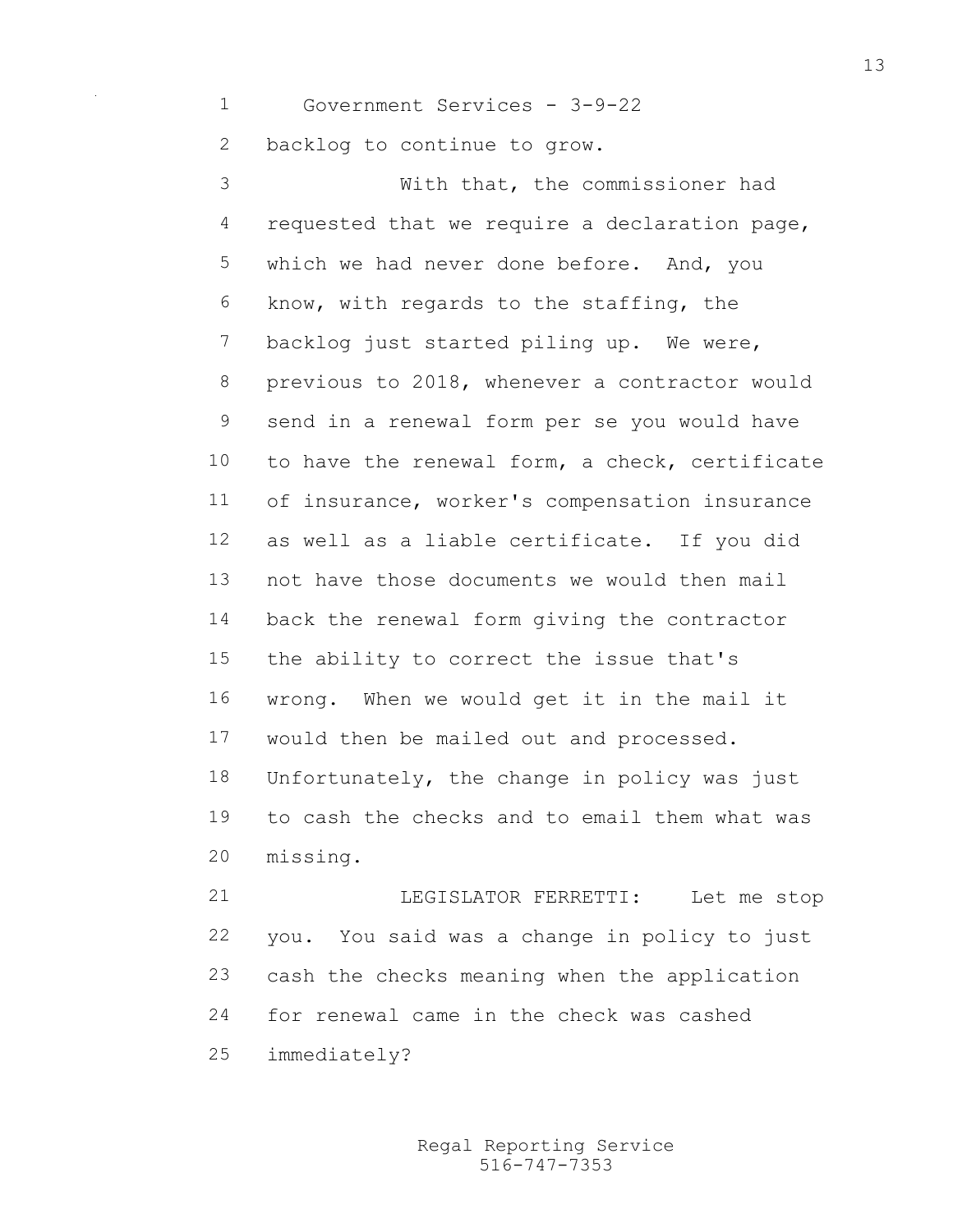Government Services - 3-9-22 MR. HEINO: Correct. LEGISLATOR FERRETTI: When did that change in policy occur? MR. HEINO: 2018. LEGISLATOR FERRETTI: So, from your time working there in 2004 to 2018 the application would come in. The check would not actually be cashed until the application was processed, correct? MR. HEINO: Correct. It would be mailed back to the vendor with a note asking them to resubmit with whatever the missing documents were. LEGISLATOR FERRETTI: And who made the decision to change that policy to cash the checks at the time that the application was submitted rather than when the application was processed? MR. HEINO: The former commissioner. LEGISLATOR FERRETTI: Now, you just brought something up I want to make sure I'm clear on it. So, there was obviously with this backlog -- well, before I get to that.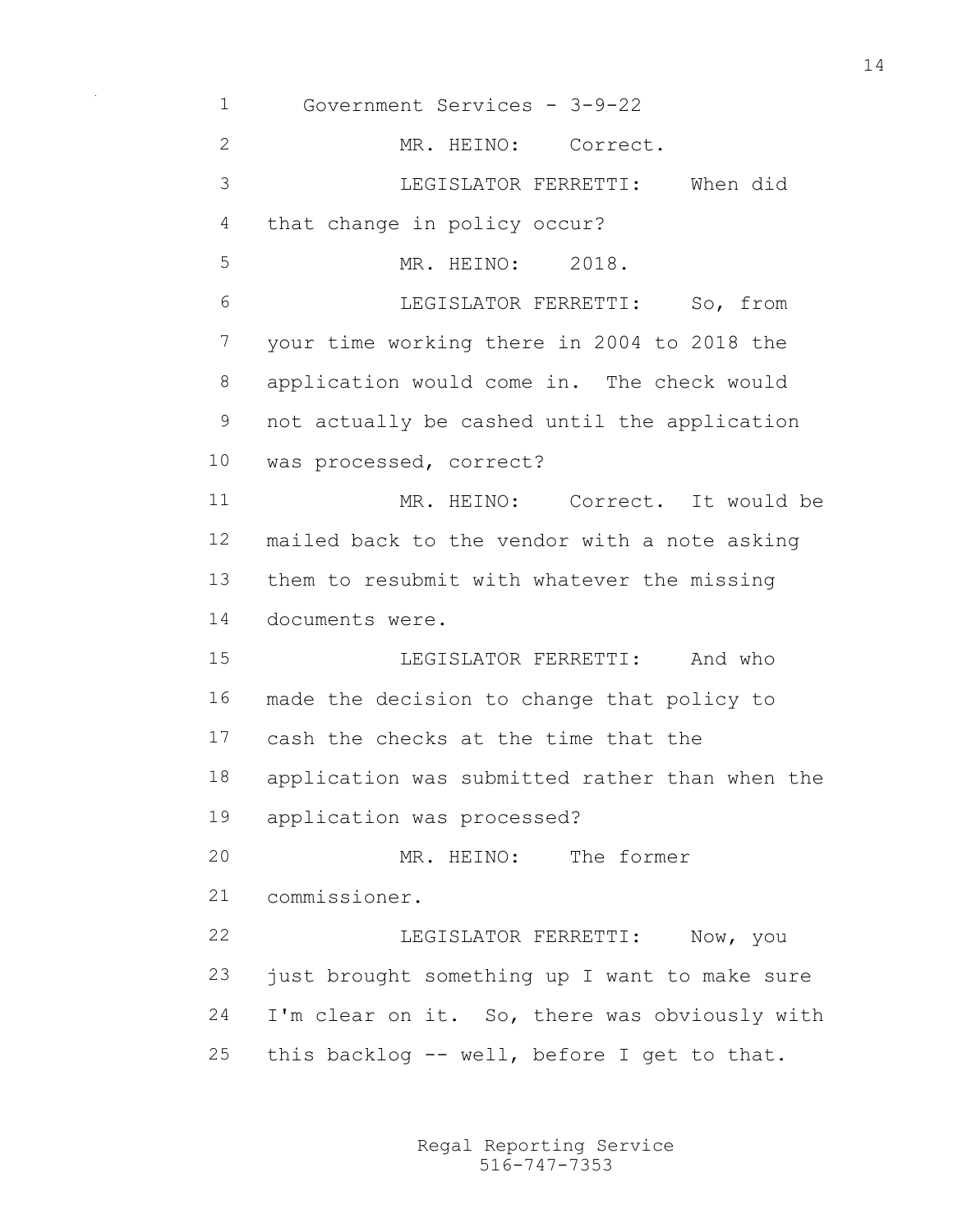Government Services - 3-9-22 Commissioner Capece, when you became commissioner, or acting commissioner, and you looked at this backlog what was the date -- the oldest application in the queue for renewal was dated? In other words, how long were people waiting? What was the longest? 8 MR. CAPECE: 2019. LEGISLATOR FERRETTI: So, roughly three years? 11 MR. CAPECE: Correct. 12 LEGISLATOR FERRETTI: Now, Mr. Heino, you indicated earlier that when an application was pending that the license would not expire; is that correct? 16 MR. HEINO: Right. So, in the system it didn't show up as an expired license. It would just show up in the system as pending or on hold. LEGISLATOR FERRETTI: That contractor would still be licensed even though they submitted their application and has not been approved, correct? 24 MR. HEINO: I would say technically no.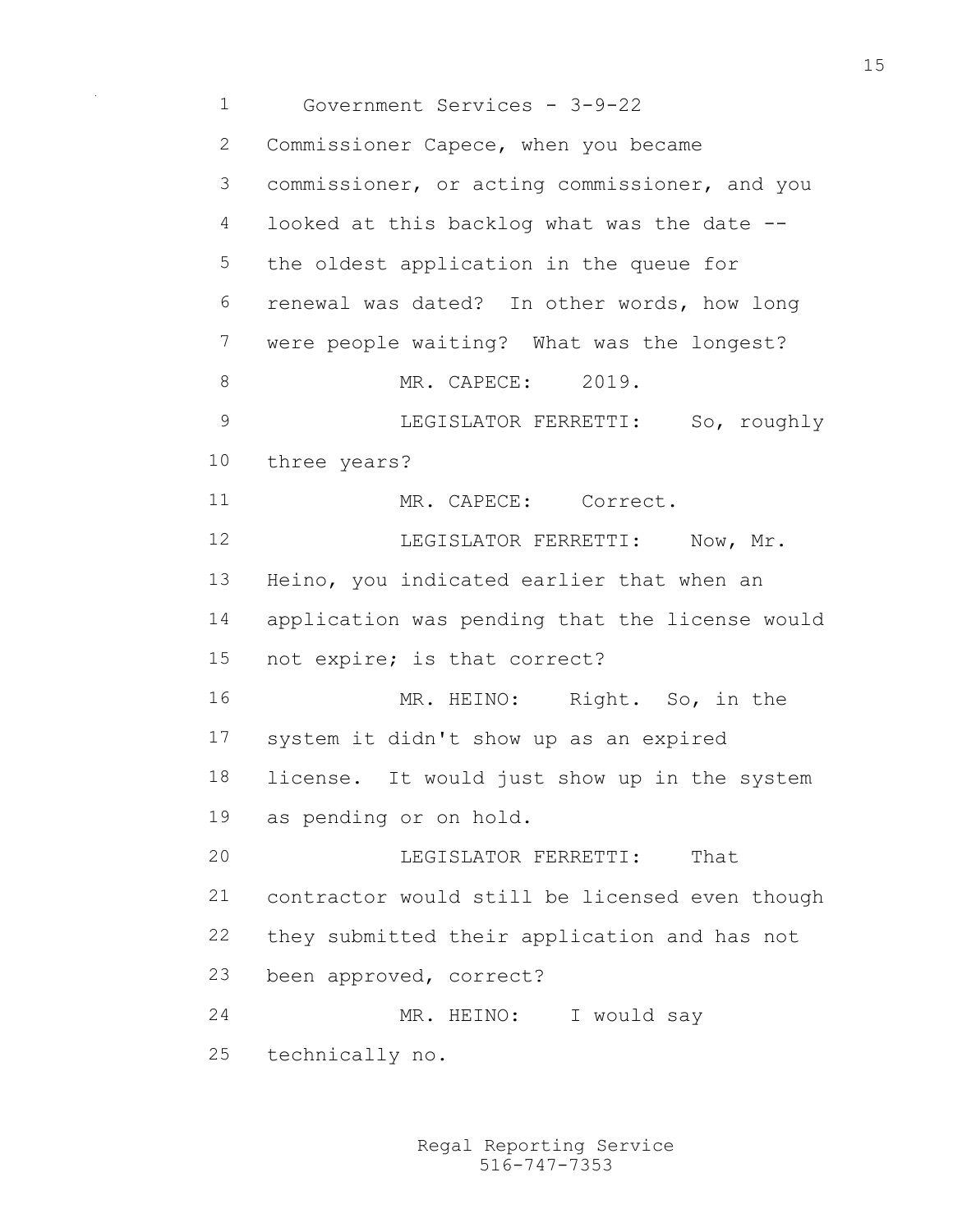Government Services - 3-9-22 LEGISLATOR FERRETTI: Explain. MR. HEINO: Sure. When the license is on hold most building departments require you to have a physical license with you. As long as your license is on hold no license would ever print. So thereafter, the 8 contractors, if they were applying for a building permit in the townships or the cities or the villages they had no license to turn in in order to pull a permit, which created a lot of issues with regards to the backlog and for them to continue operating their business. LEGISLATOR FERRETTI: So, in other words, if you're a contractor and you want to get a permit to do modification to a residential property when you go to the local municipality you have to show your license? MR. HEINO: Correct. LEGISLATOR FERRETTI: And if they were to show their license it would be expired? MR. HEINO: That's correct. LEGISLATOR FERRETTI: Regardless of what Nassau County has in their computer

> 516-747-7353 Regal Reporting Service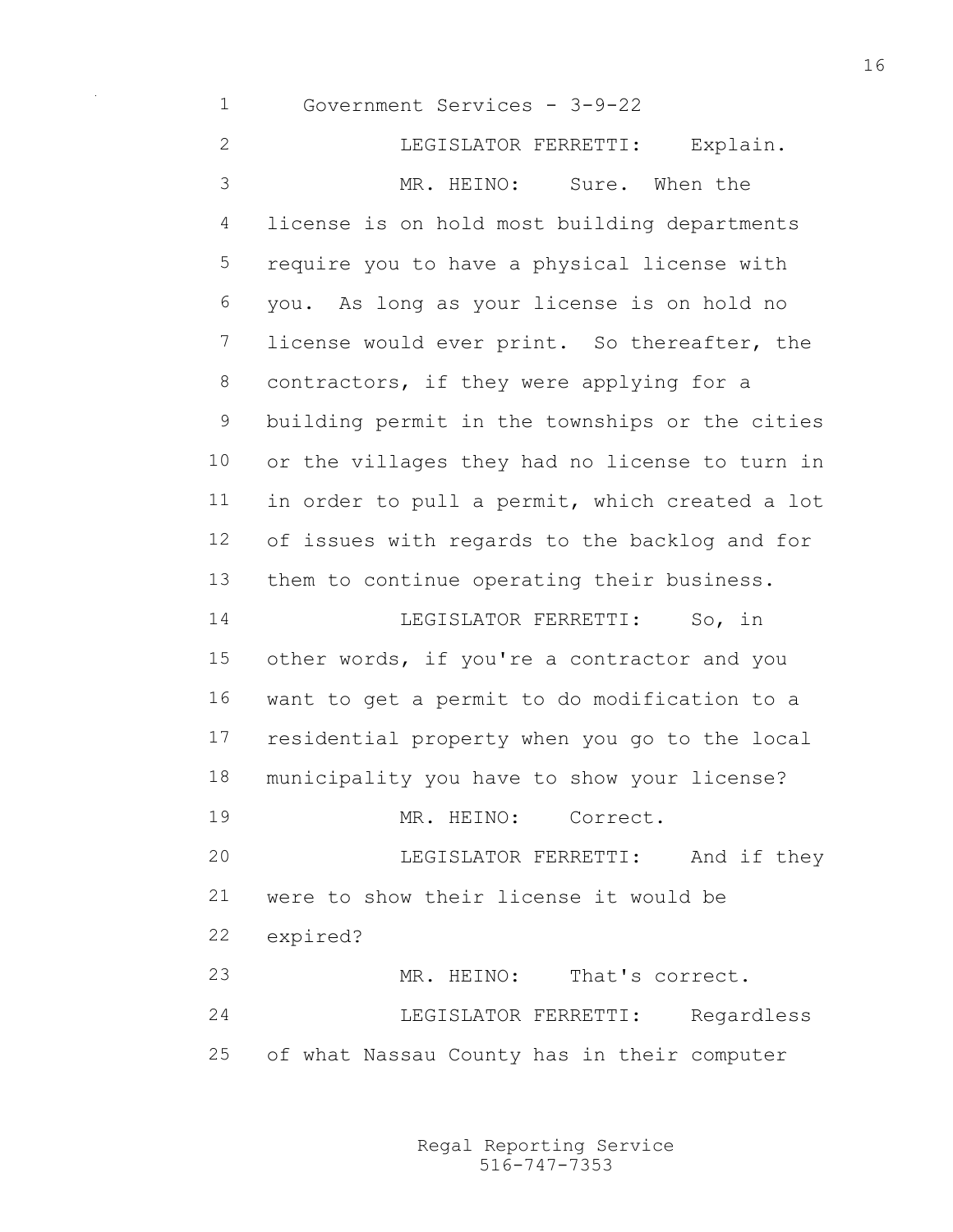Government Services - 3-9-22 system?

 MR. HEINO: That is correct. LEGISLATOR FERRETTI: So, when did this backlog begin to really grow? MR. HEINO: The change in policy occurred in '18 and I would say the backlog started about maybe 2019. As the renewals were coming in we switched computers systems from a Cara system that the county had to the commissioner created a new Apex system. With that new Apex system is when the policy change to upload the documents and to basically cash 14 the check and then they would be put on hold. I would say it would start probably about maybe mid 2019. LEGISLATOR FERRETTI: You keep referring to a policy. I thought the policy you were referring to was cashing the check immediately? MR. HEINO: Yes. LEGISLATOR FERRETTI: How does that create a backlog? MR. HEINO: It creates backlog because in order to complete the license we

> 516-747-7353 Regal Reporting Service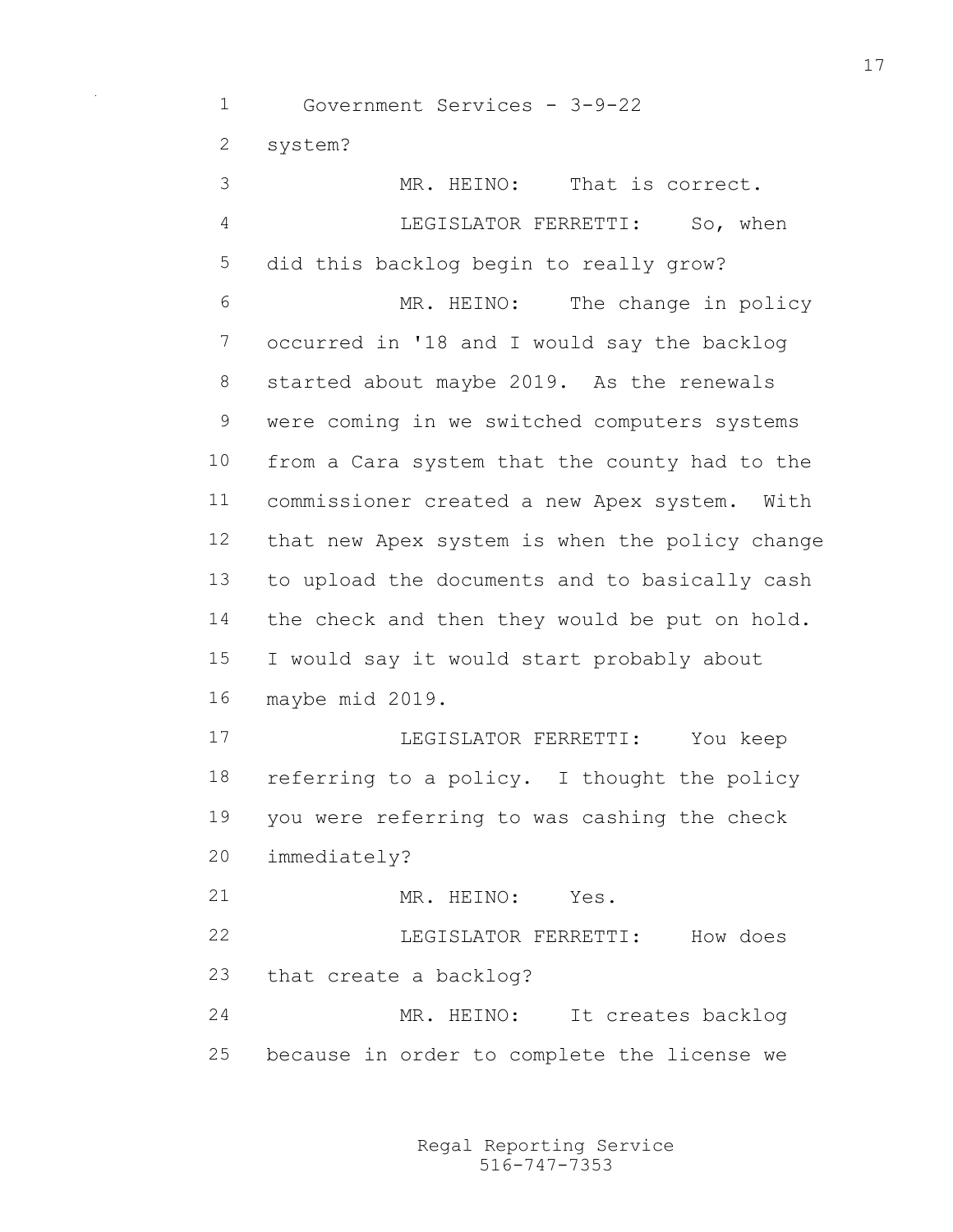Government Services - 3-9-22 have multiple steps. You mail in an application. The application, as I said, should have a check, the renewal form, should have a certificate of insurance, should have a worker's compensation and liable certificate. 7 The commissioner then, in 2019, decided he wanted to require these contractors to also submit a declarations page. So from the beginning of whenever we issued licenses up until this change in policy we never required a declarations page because the certificate of insurance was enough proof to show that they had the proper insurance documents needed. So, if they didn't supply 16 the declarations page they went in  $-$ - basically the check got cashed, it went into a file cabinet. If the person did submit all the proper documentation we would then do a sex offender registry check, we would search for judgements. If they were clear on both of those the renewal would be processed. LEGISLATOR FERRETTI: So, requiring this declarations page how exactly

> 516-747-7353 Regal Reporting Service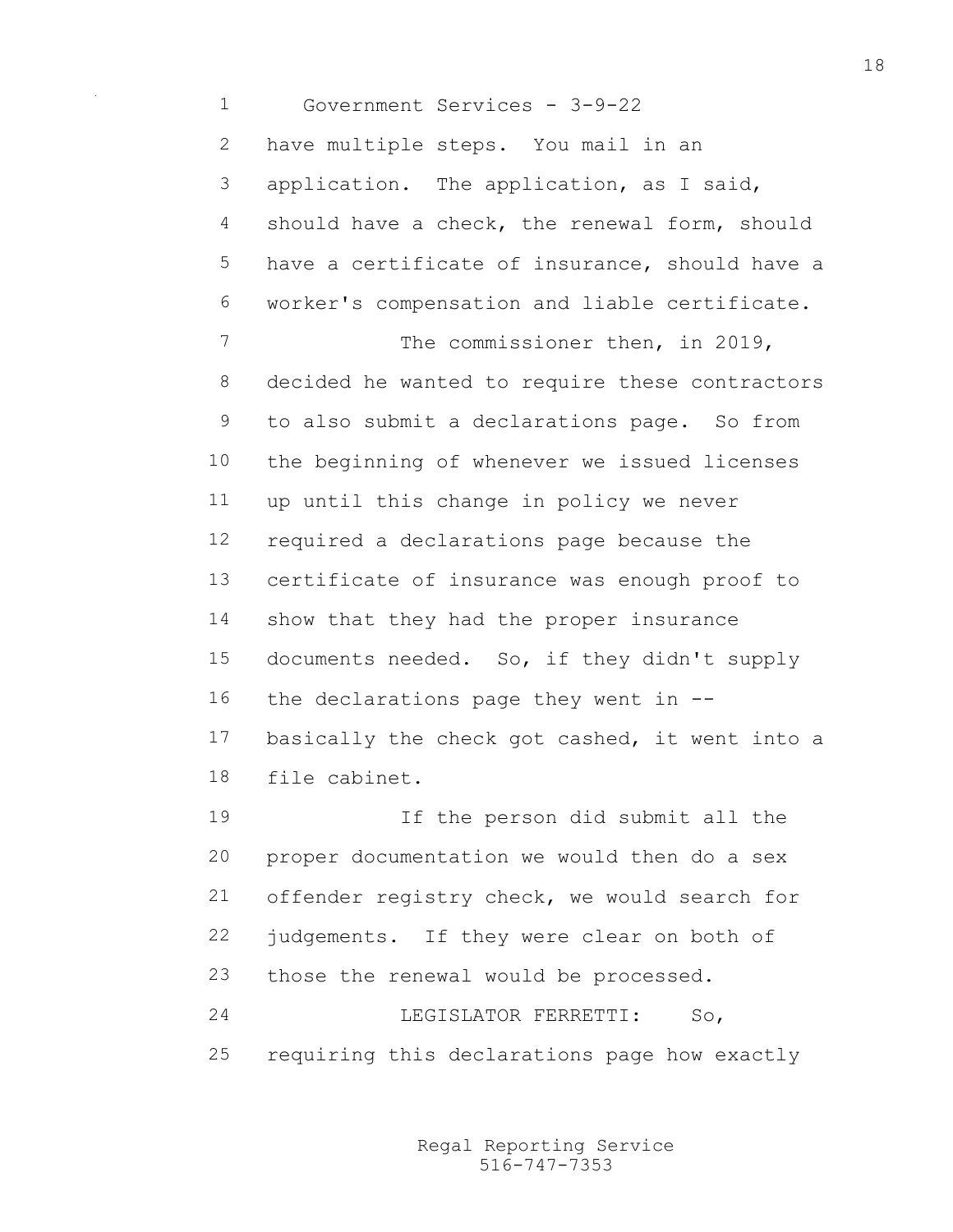Government Services - 3-9-22 did that create a backlog? MR. HEINO: It created to the backlog because a lot of declarations pages don't give you in detail what you're actually insured for. So, some of the declarations page may just say general contractor. And then when you dive deep into the actual declarations page does it then breakdown what 10 you're actually insured for. Which, in an insurance company, when they supply you with a certificate of liability insurance in the description of operations they list what you're actually insured to do. So, requesting a declarations page is just creating double work for these contractors. Which never had to do this prior in their history of renewing their license. LEGISLATOR FERRETTI: Do you know why this change was made to the policy? MR. HEINO: I do not. LEGISLATOR FERRETTI: Never were told what the reasoning was? MR. HEINO: No. LEGISLATOR FERRETTI: But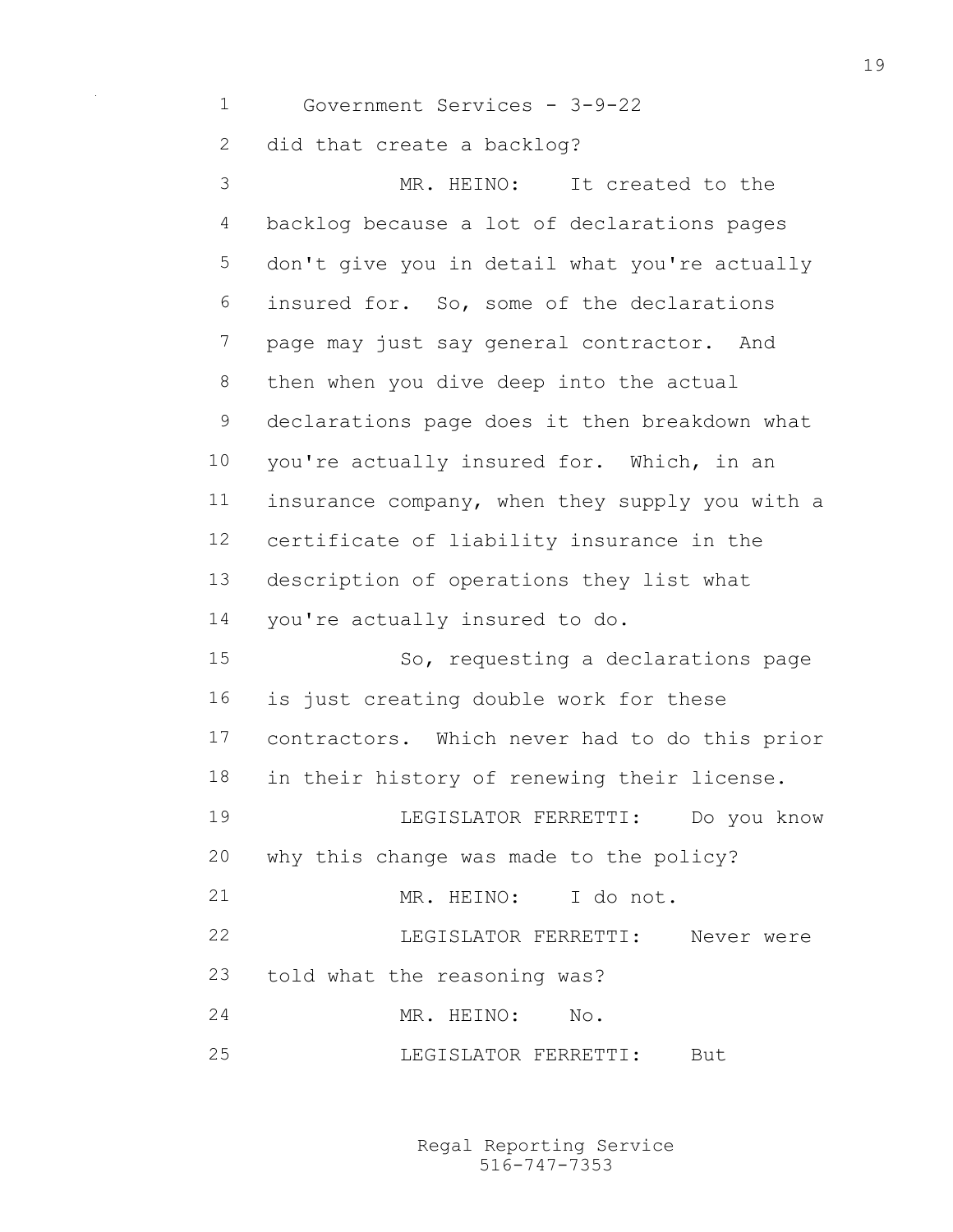Government Services - 3-9-22 simultaneously, when this declarations page was required, the policy change also had the county cashing the check upon receipt of the application? MR. HEINO: Correct. LEGISLATOR FERRETTI: Now, has that policy been changed in the last three months? 10 MR. HEINO: Effective immediately. LEGISLATOR FERRETTI: What is the new policy? 14 MR. HEINO: The new policy is if the application both for renewals as well as new applications are incomplete they are sent a checklist of what is missing and they're mailed back to the vendor to resubmit a complete application. LEGISLATOR FERRETTI: Is that one of the reasons why we're seeing a decrease in the backlog? MR. HEINO: Absolutely. LEGISLATOR FERRETTI: Was that suggestion ever made to the prior commissioner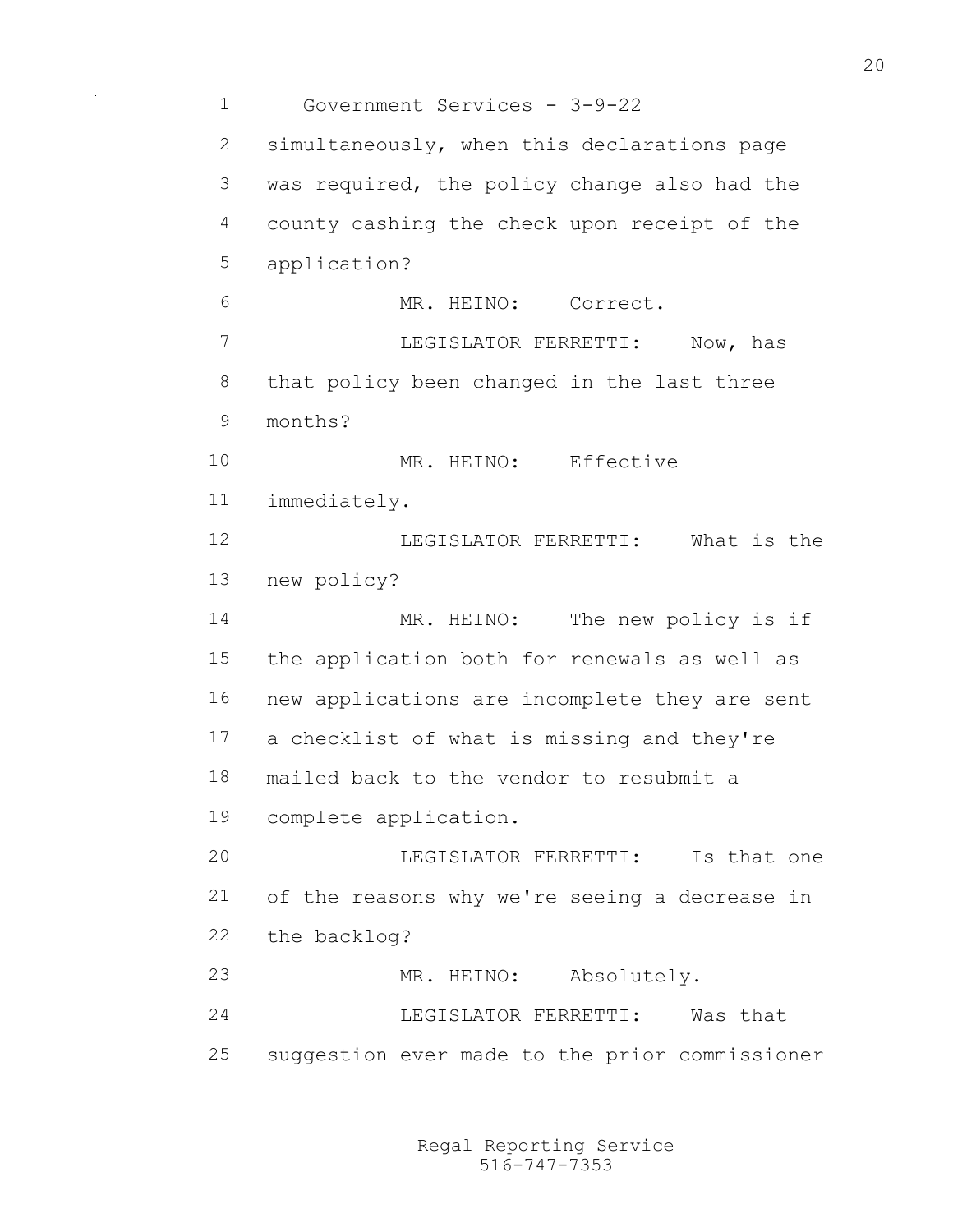Government Services - 3-9-22 or anyone else? MR. HEINO: Yes, it was. LEGISLATOR FERRETTI: And what was the response? MR. HEINO: The response was that it wasn't my decision. **I.E.GT.ST.ATOR FERRETTI:** Wasn't whose decision? MR. HEINO: When I brought up to the commissioner that the policy was not a good change, that contractors, you know, we had an established policy already that was working, I was told it wasn't my place. Basically thank you for your advice. LEGISLATOR FERRETTI: We had a budget hearing back in October of '21 when we were talking about these backlogs. I never heard from anyone about this change in policy. And I'm not saying we should have heard from you. I don't believe you were even here for that. It's just pretty eye-opening. Thank you for that information. Aside from this change in policy that you have implemented commissioner over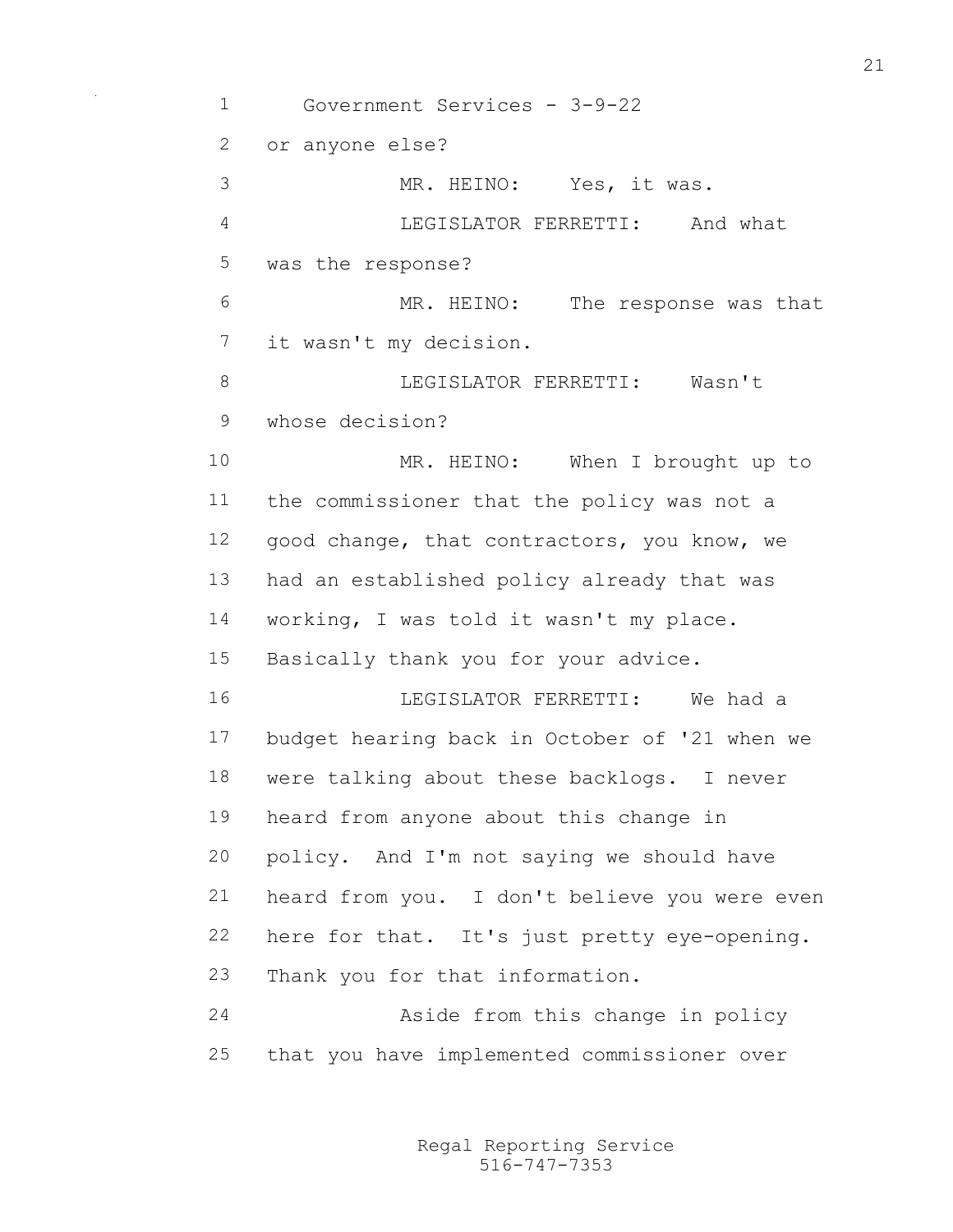Government Services - 3-9-22

2 the last couple of months, which clearly is working and seems pretty obvious, is there anything else that has been done or you intend on doing to further eliminate this backlog or do you think this is sufficient, this change in policy?

8 MR. CAPECE: No. There's much more we can do. In consultation with the 10 staff and Ken Heino we decided to, what I mentioned before, Ken, you want to recap? MR. HEINO: Sure. So, we created a more user-friendly application that is now online that actually -- you know, when a building department contacts our office for what specific type of work that home improvement contractors do they always want to know what type of work are you doing. Roofing, siding, interior carpentry, tiling, masonry. You can go on to all the different subcategories. In order to make it more efficient

 and user friendly for the building departments as well as our office, we've implemented a new application online as well as in paper form to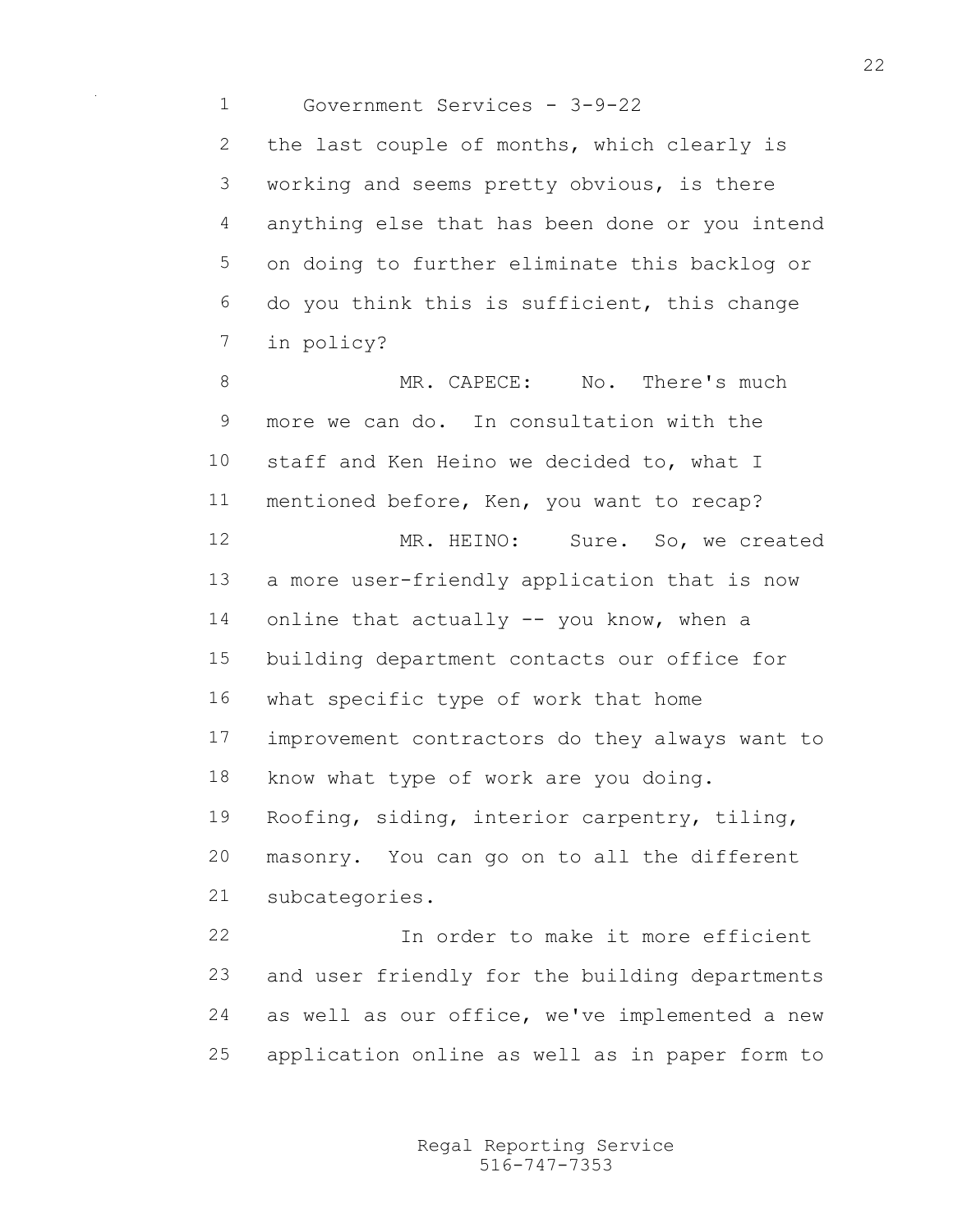| $\mathbf 1$    | Government Services - 3-9-22                   |
|----------------|------------------------------------------------|
| $\mathbf{2}$   | actually dive into the different types of      |
| $\mathfrak{Z}$ | categories that they are looking to do. So,    |
| 4              | by them filling out the correct work that's    |
| 5              | being done, we matched up their certificate of |
| 6              | insurance, then saving time for us to          |
| $\overline{7}$ | basically email or mail the contractor asking  |
| $\,8\,$        | for a description, you know, a term just like  |
| $\mathsf 9$    | general contractor.                            |
| 10             | LEGISLATOR FERRETTI: Sounds like               |
| 11             | there's interaction between you and the        |
| 12             | contractors. You're kind of guiding them       |
| 13             | through the deficiencies in their              |
| 14             | application?                                   |
| 15             | MR. HEINO: Absolutely.                         |
| 16             | LEGISLATOR FERRETTI: Was that                  |
| 17             | being done with the previous administration?   |
| 18             | MR. HEINO: No. The staff tried                 |
| 19             | but when we were accepting applications that   |
| 20             | weren't complete we spent a lot of time trying |
| 21             | to send emails with regards to what was        |
| 22             | missing. When the backlog starts growing and   |
| 23             | you start emailing contractors what's missing, |
| 24             | some of them aren't submitting the correct     |
| 25             | documentation, you're trying to maintain a     |

 $\sim 10^{-10}$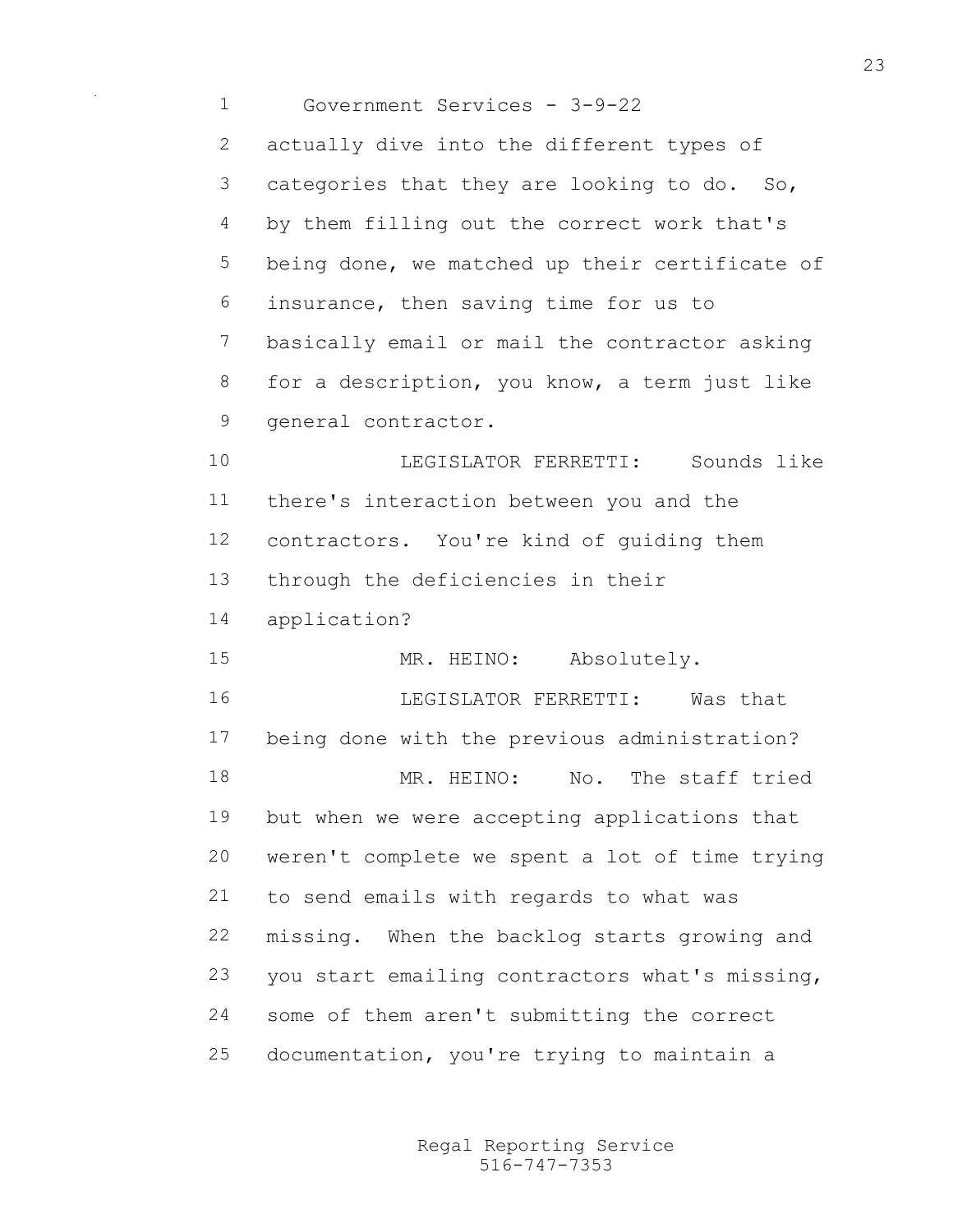Government Services - 3-9-22 dialogue with them but it wasn't to the extent it is now. LEGISLATOR FERRETTI: Just talking a little bit about staffing. By the way, did the Office of Consumer Affairs ever shutdown? MR. HEINO: No. We had some 9 staff that was -- between, I guess it was March, I want to say March 19th when the county officially went into COVID mode, to September we had some employees that were working maybe two or three days a week. But as of a September everybody was back. LEGISLATOR FERRETTI: September of '20? MR. HEINO: 2020. LEGISLATOR FERRETTI: Right now the Office of Consumer Affairs is completely open? MR. HEINO: That's correct. LEGISLATOR FERRETTI: In terms of staffing, how many vacancies currently exist right now in the department? MR. CAPECE: In terms of full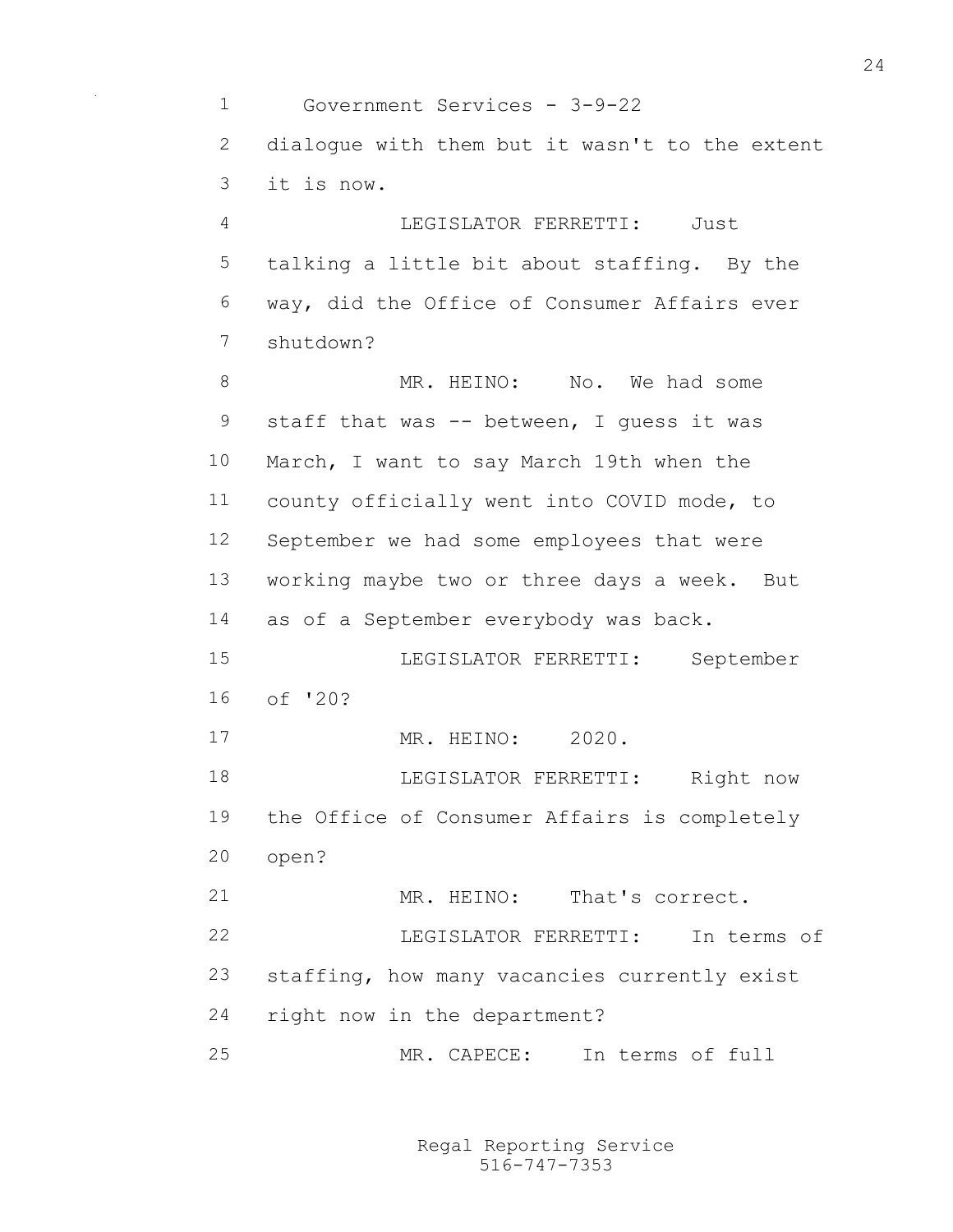Government Services - 3-9-22 staffing used to be -- in 2014 you had 42 people working there. I really can't answer that question at this time what is full staffing. I'm still evolving to try to figure out what the full staff could be. I would love more people because I can do more things but I'm working with OMB with what they're giving me. LEGISLATOR FERRETTI: You said there were 42 in 2014? MR. CAPECE: Correct. **LEGISLATOR FERRETTI:** Mr. Heino, you maybe can fill in some of the blanks. In terms of I know it seems a lot of things changed in 2018. At some point we got down to 20 employees. 18 MR. HEINO: Right. So between 2018 and 2021 we had 33 employees in 2018. And by January 1st of 2022 we were down to actually 19. Then the commissioner and Mary. LEGISLATOR FERRETTI: So we went from 33 to 19 from 2018 to 2020 to you said? MR. HEINO: Correct. LEGISLATOR FERRETTI: And where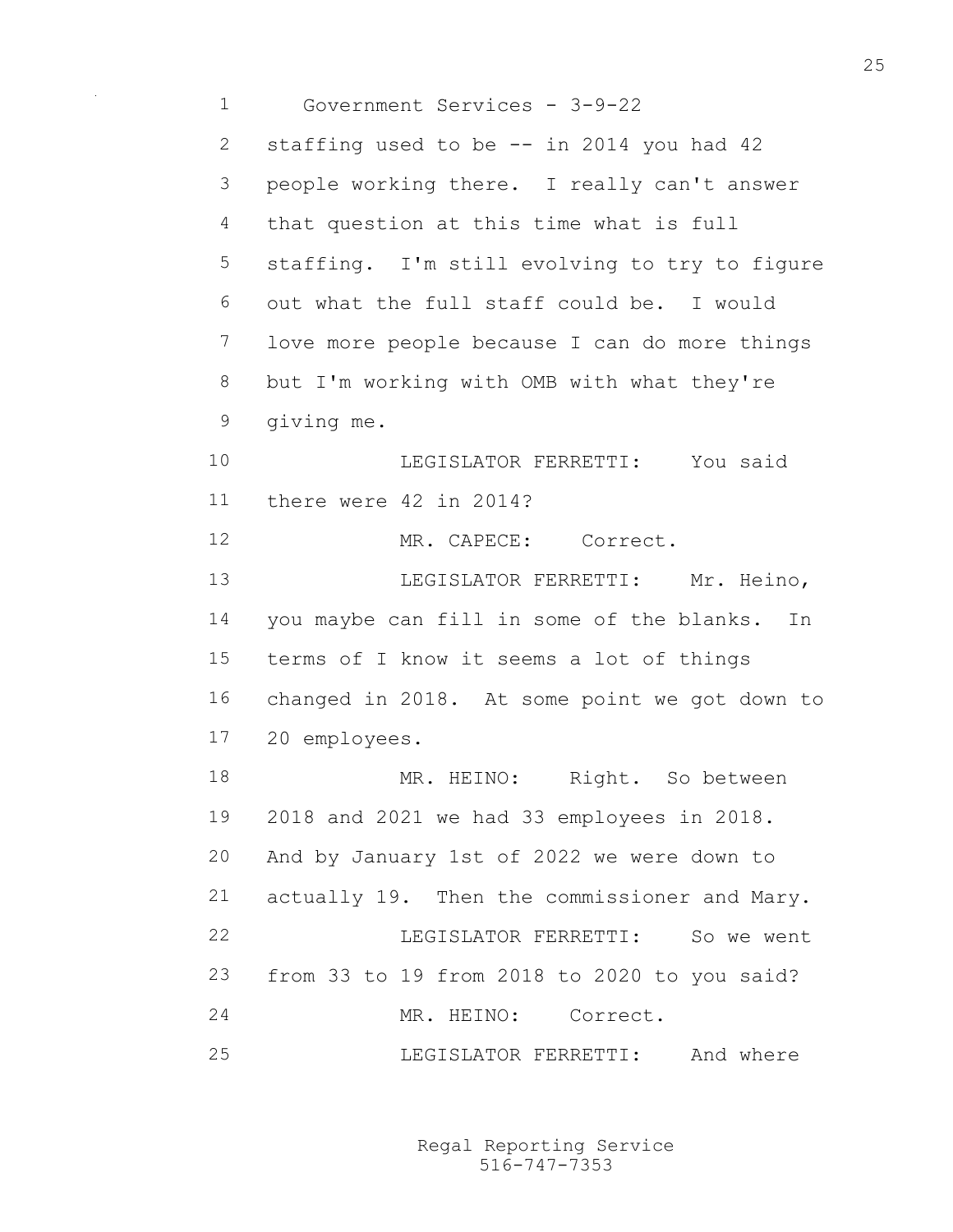Government Services - 3-9-22 did those people go? Did they retire? MR. HEINO: They retired. LEGISLATOR FERRETTI: Never replaced? MR. HEINO: They were never replaced. LEGISLATOR FERRETTI: Did you ever bring this issue -- was this a concern for you? 11 MR. HEINO: Of course. It was a big concern because it affects the enforcement, it affects licensing, it affects every aspect of the department. LEGISLATOR FERRETTI: Was that concern brought to the commissioner? 17 MR. HEINO: Yes. LEGISLATOR FERRETTI: Do you know how many vacancies you currently have in licensing? 21 MR. HEINO: Not offhand. 22 LEGISLATOR FERRETTI: How many employees do we have in licensing? MR. HEINO: We only have three. One of the main things that the commissioner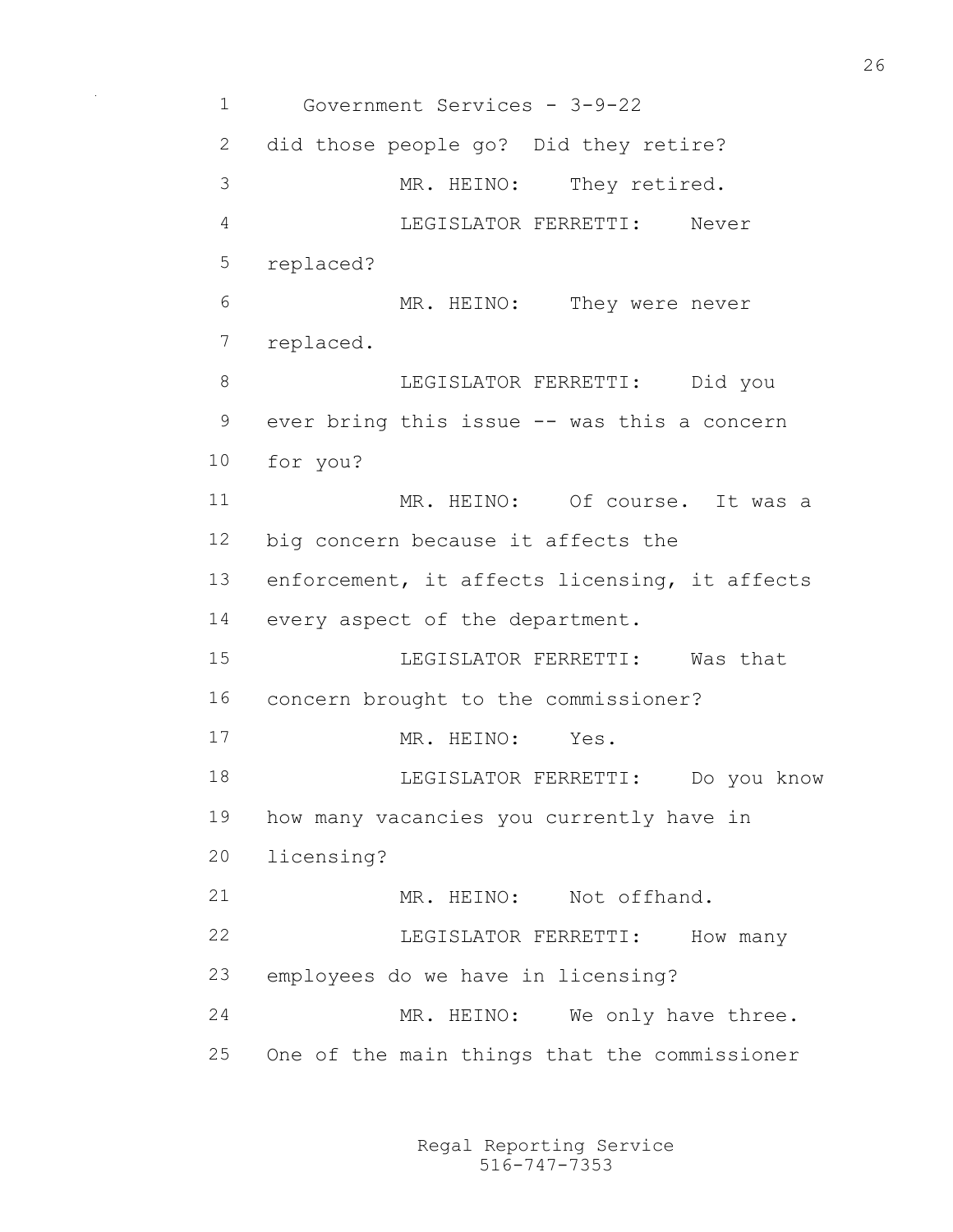Government Services - 3-9-22 did when he met with OMB was to get three ad min assistants that the county is going to be looking to on board which will be strictly for licensing. LEGISLATOR FERRETTI: I'm glad to hear that we're dealing with some of these 8 issues that are pretty obvious. At least we're dealing with them now. 10 Just to be clear, when an application comes in now the check is not cashed upon receipt, correct? MR. HEINO: That's correct. LEGISLATOR FERRETTI: It's cashed 15 only upon the application being approved, correct? 17 MR. HEINO: The application being processed. Sometimes issues do come up during the process such as maybe previous judgements or previous consumer complaints or outstanding violations. LEGISLATOR FERRETTI: When was that policy changed? In other words, it was being cashed upon receipt. Now it's being cashed upon processing. When was that changed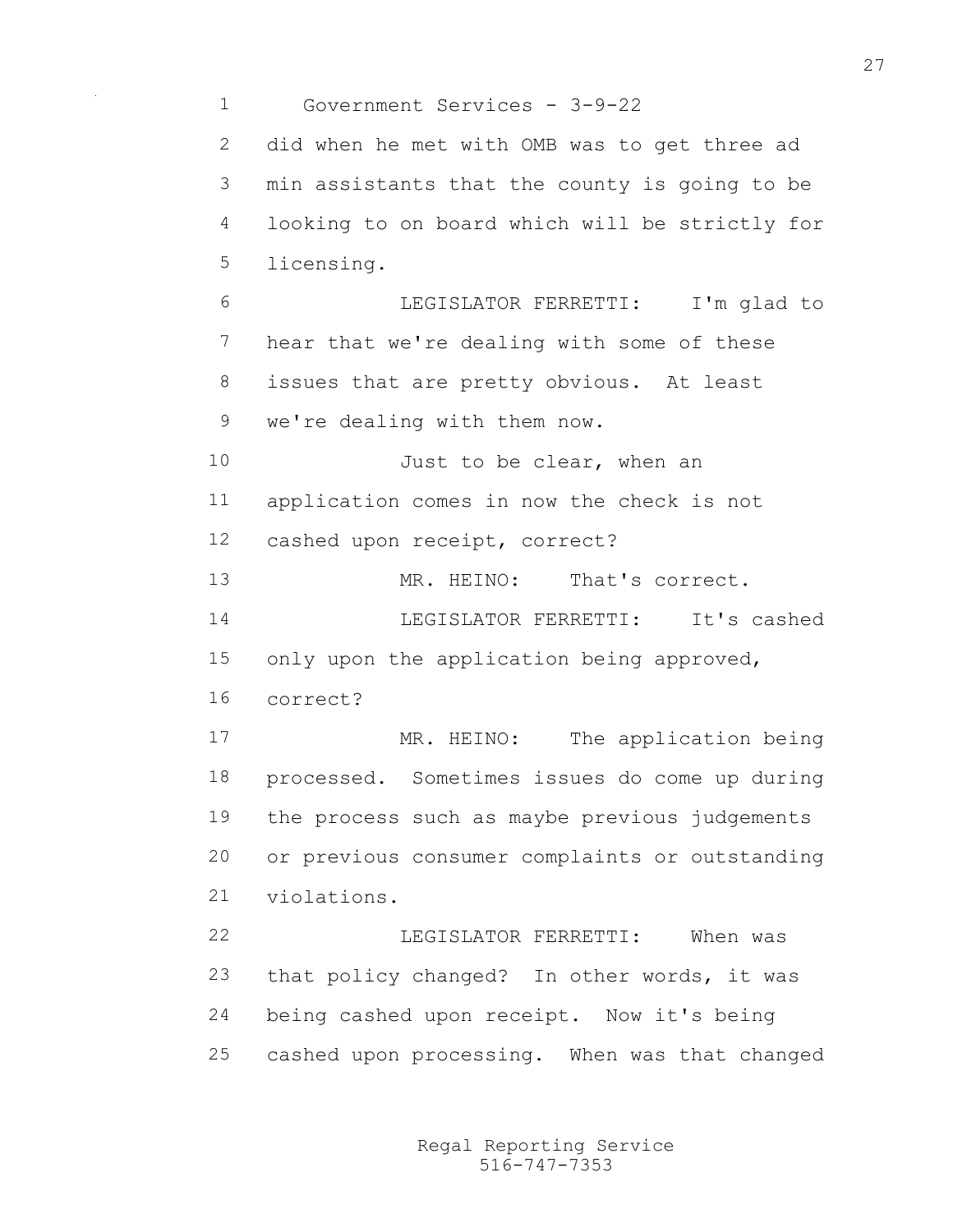Government Services - 3-9-22 made? MR. HEINO: January 4th. LEGISLATOR FERRETTI: Of? MR. HEINO: 2022. MR. CAPECE: I implemented that change my second day. 8 LEGISLATOR FERRETTI: Understood. Just want to talk a little bit about unconscionable trade practice. Obviously we're all paying high amounts of fuel prices right now. We're seeing the prices go up exponentially rapidly. Can you tell me what procedures and policies were in place? And we're seeing gas prices escalate now very rapidly. But we've been paying in the \$3 per gallon plus price range for about a year and two months right now. I think we'll all agree with that. At least it's been going up to about \$3.50. So, what were the procedures and policies in place, Mr. Heino, to monitor and ensure that there was no gouging going on at the pump? MR. HEINO: So, at the pump -- we

> 516-747-7353 Regal Reporting Service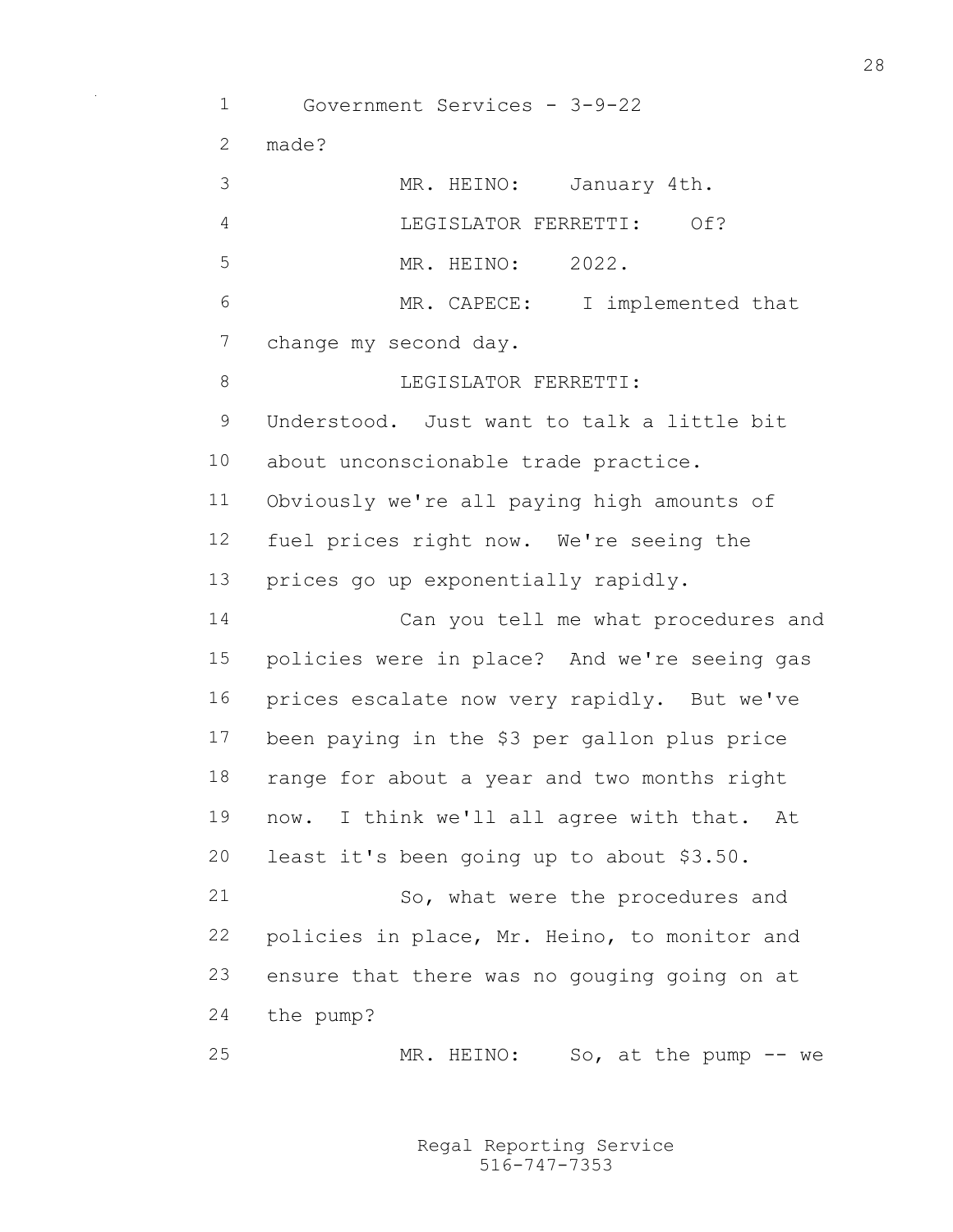Government Services - 3-9-22 can only issue unconscionable trade practices necessarily for price gouging during a state of emergency. Since right now there is no state of emergency and having, as you said, the gas prices have been going up over the last year, our weights and measures team is proactively checking gas pumps to make sure that the octane is what they're claiming it is. As well as to make sure you're getting a gallon of gas for the price that's being charged. But there is no regulation that sets prices on gasoline. LEGISLATOR FERRETTI: Unless there's a state of emergency? MR. HEINO: Correct. LEGISLATOR FERRETTI: When was the last time there was a state of emergency? MR. HEINO: I believe it was March 19th, COVID, of 2020. LEGISLATOR FERRETTI: When did that state of emergency end? MR. HEINO: I believe it was June if, I'm not mistaken, June 30th of 2021. LEGISLATOR FERRETTI: Is what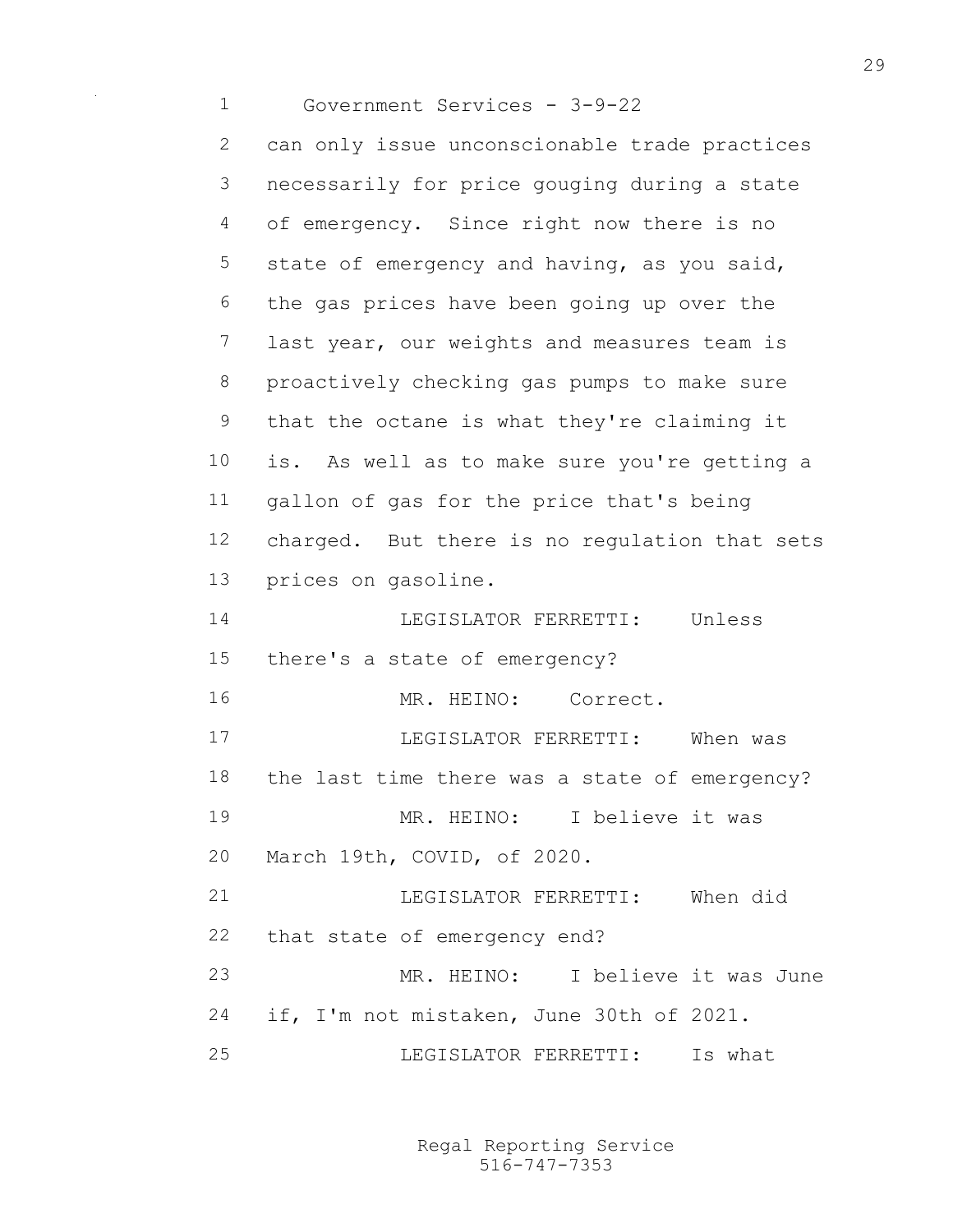Government Services - 3-9-22 you're saying the only time that the Department of Consumer Affairs had my type of oversight over price gouging at the pump was between March of 2020 and June of 2021? At least in recent history? 7 MR. HEINO: Right. And then --8 LEGISLATOR FERRETTI: Yes? MR. HEINO: Yes. LEGISLATOR FERRETTI: And in that time period what was being done to monitor the price at the pump that nobody was gouging? MR. HEINO: Nothing but the regular routine proactive steps of weights and measure checking to make sure you're getting the right octane for the gallon. LEGISLATOR FERRETTI: I want to make sure you're understanding my question. I'm talking about the time period that was a state of emergency from March of 2020 to June of 2021. You indicated at that point, when there was a state of emergency, we're supposed to be ensuring that's there's no price gouging going on at the pumps, right? MR. HEINO: Correct.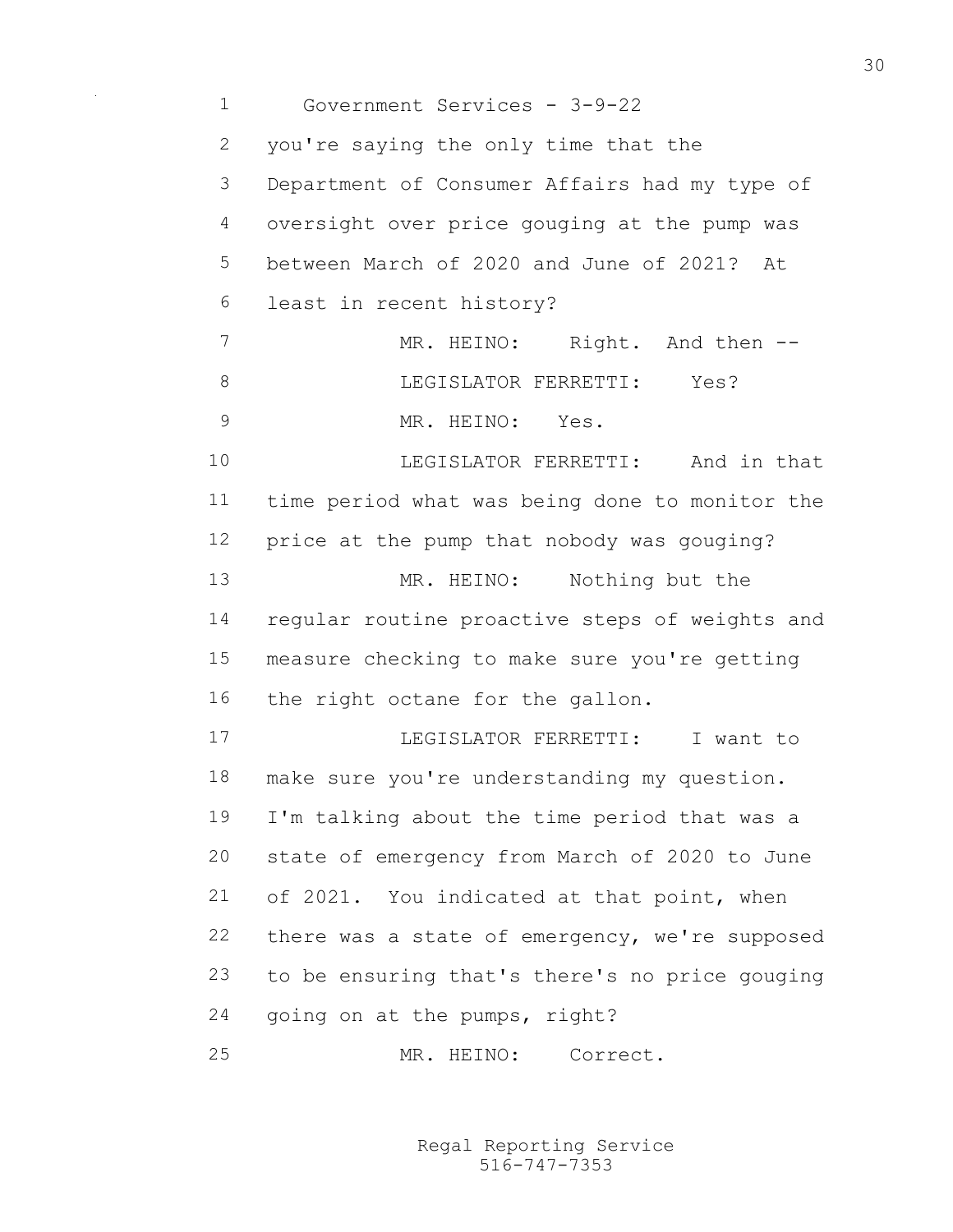| $\mathbf 1$  | Government Services - 3-9-22                   |
|--------------|------------------------------------------------|
| $\mathbf{2}$ | LEGISLATOR FERRETTI:<br>And in that            |
| 3            | time period I understand they're monitoring    |
| 4            | octane but that's not ensuring that price      |
| 5            | gouging is not happening. So during that       |
| 6            | state of emergency was there anything being    |
| 7            | done by the previous administration to monitor |
| $8\,$        | that price gouging was not happening at the    |
| 9            | pump?                                          |
| 10           | MR. HEINO:<br>No.                              |
| 11           | LEGISLATOR FERRETTI:<br>At this                |
| 12           | time I'll open it. I may have some more        |
| 13           | questions but I'll open it up to any of the    |
| 14           | legislators that may have. Legislator          |
| 15           | DeRiggi-Whitton.                               |
| 16           | LEGISLATOR DERIGGI-WHITTON:                    |
| 17           | Thank you. Good to see you. Only a week ago    |
| 18           | I guess that we say you and we heard most of   |
| 19           | this in your confirmation hearing. I'm sort    |
| 20           | of surprised we're meeting with you again so   |
| 21           | soon because it's sort of so similar to what   |
| 22           | you said about a week ago.                     |
| 23           | But I have a couple of questions I             |
| 24           | want to start with. Number one, I understand   |
| 25           | that you've lowered the number of pending      |

 $\sim 0.01$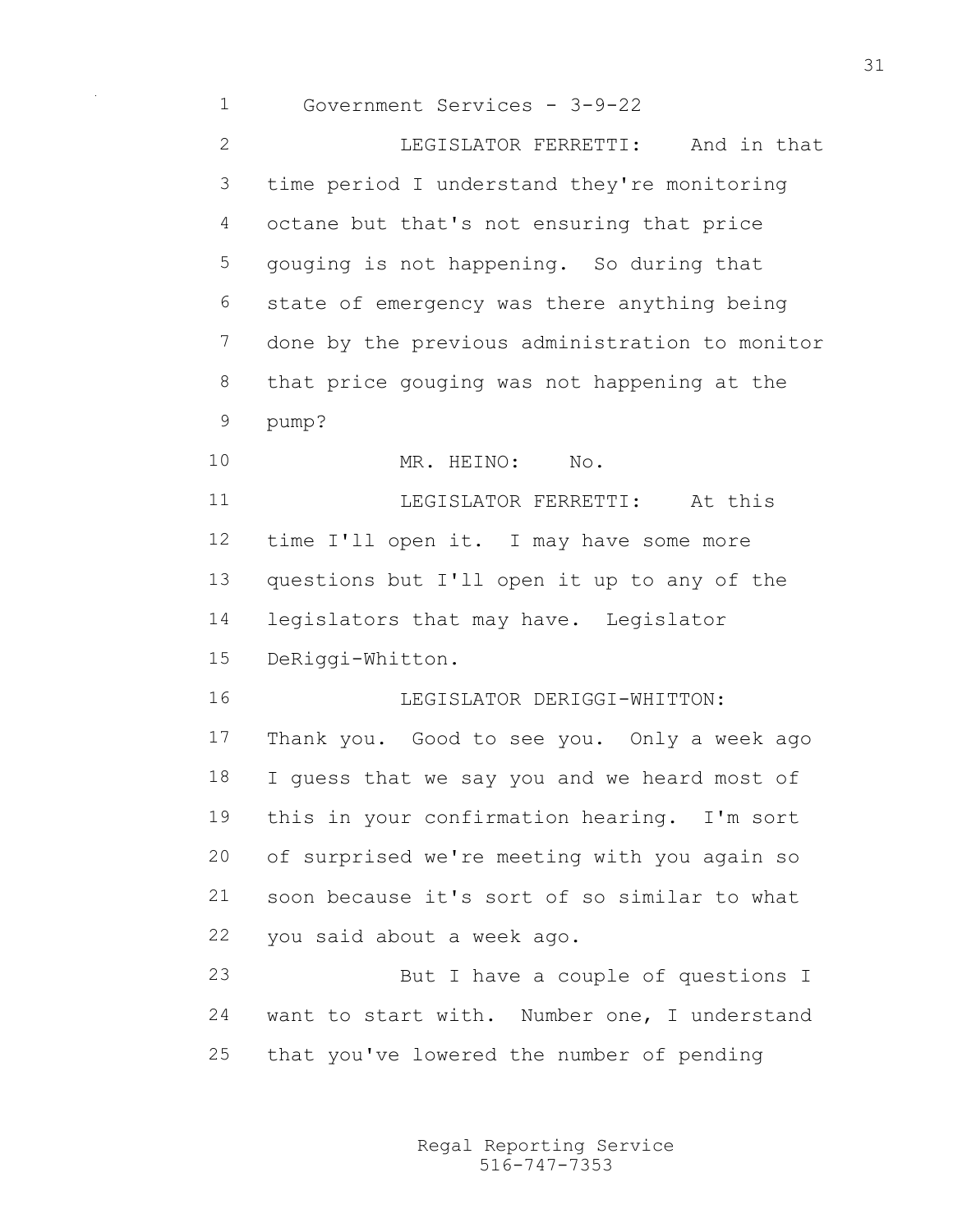Government Services - 3-9-22 applications. So when you basically send the application back at this point do you still consider it pending when you send the check back? MR. HEINO: No. LEGISLATOR DERIGGI-WHITTON: How many of those were sent back and how many of them were resolved? 10 MR. HEINO: I don't have those exact numbers but the ones that are resolved will show in the system as being licensed. Because when they resubmit, if they submit a complete renewal that has everything in it 15 they turn over in the system as licensed. 16 If they are sent back -- you know, we always send the license renewals basically a month and a half prior to the expiration. So, they have a month and a half to submit the proper documentation. Which they can do through the mail, online or in person. When they submit those renewals back to us and it's missing documents, if it's missing one document sometimes we even call them to just say you know, there's one little error, can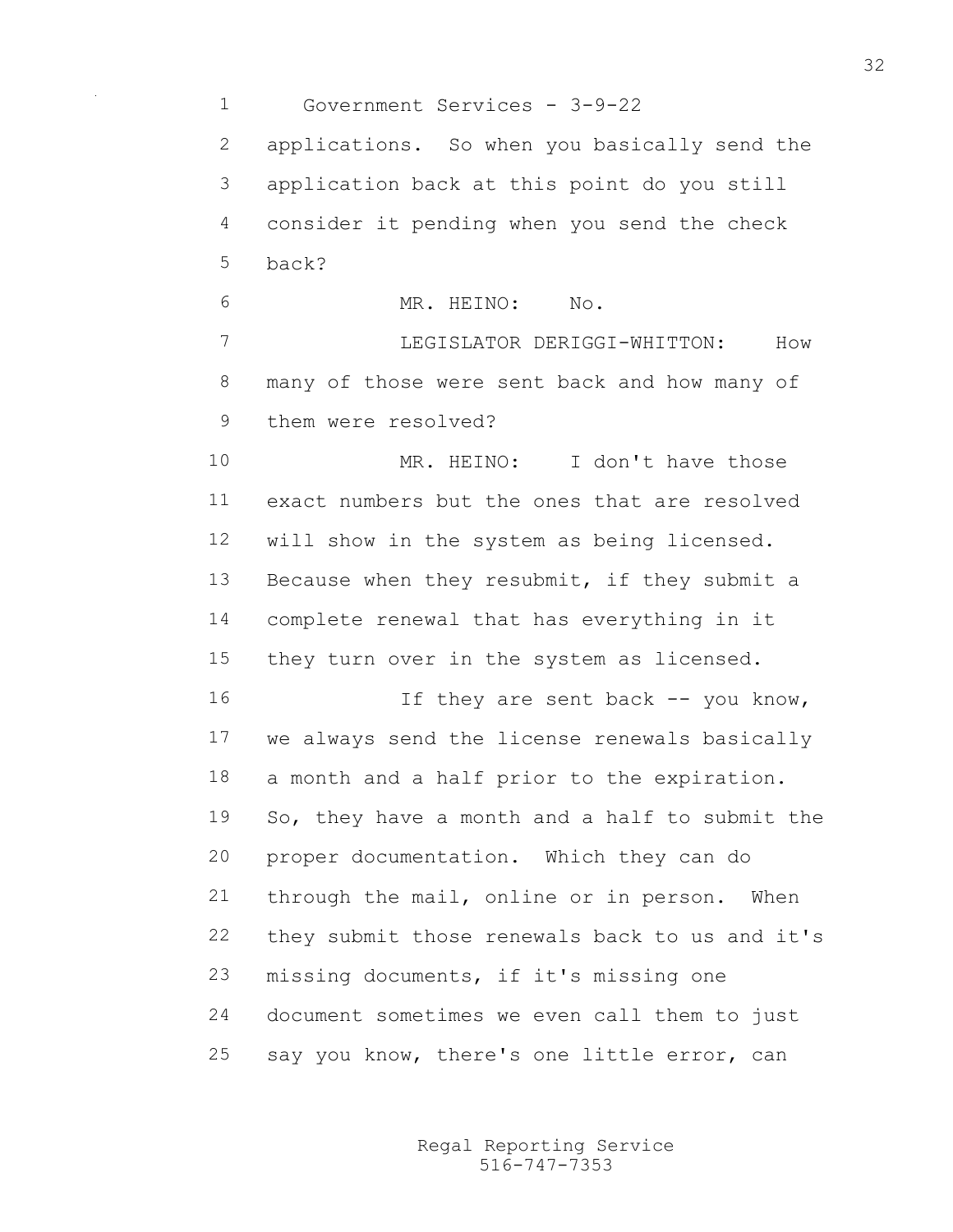Government Services - 3-9-22 you please correct it? Email us. But usually we do send it back right away on all of them and then they resubmit and then it gets processed. LEGISLATOR DERIGGI-WHITTON: So out of 5800, and now we're down to 2275, how many of those were granted and how many are just still pending? MR. HEINO: So that number of 2,275 reflects the renewals that are outstanding from 2019, 2020 and 2021. There are currently seven renewals from January 1st to today that are currently in our possession that are pending because of outstanding judgements. So, we only have seven as opposed to the 2,275 that under the previous administration we basically collected the check and tried to notify them of what was missing. LEGISLATOR DERIGGI-WHITTON: I'm just trying to find out how many of those have been resolved or are they just pending but

they're just not in our system.

MR. HEINO: They're not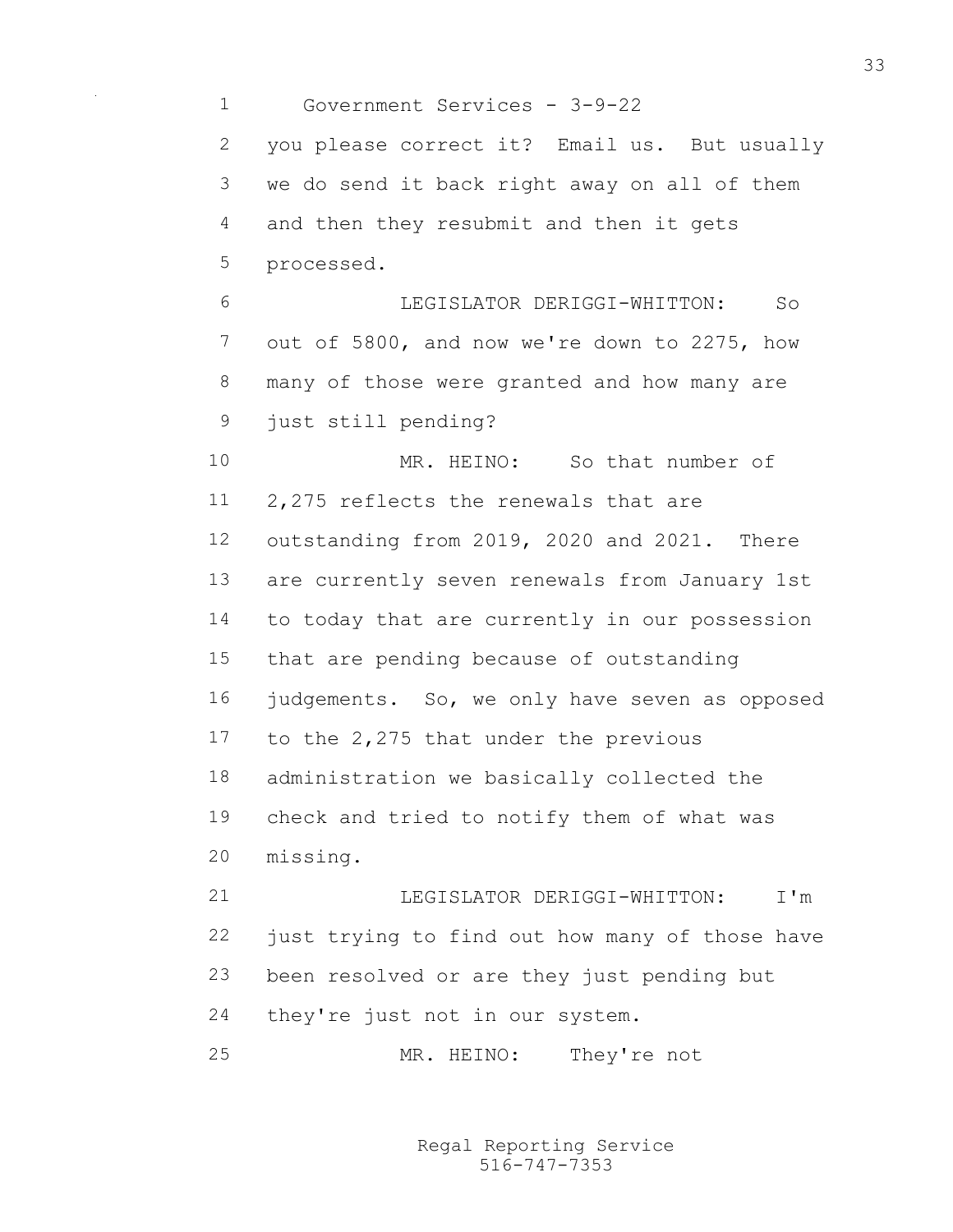Government Services - 3-9-22 resolved. Correct. The resolved number would be I guess the 5800 minus 2,275. So 61 percent have been resolved. LEGISLATOR DERIGGI-WHITTON: Have been resolved? Every single one of these -- didn't you just say that some of these were returned so they're still pending? 9 MR. HEINO: No. You're asking how many have been resolved out of the 2,275? 11 LEGISLATOR DERIGGI-WHITTON: No. Out of the 5,000 -- MR. HEINO: 5,864. Right. 5,865 14 and we currently only have 2,275. I quess that would be 3,599 have been resolved. LEGISLATOR DERIGGI-WHITTON: Have been resolved. So they've been given the -- 18 MR. HEINO: License. Correct. LEGISLATOR DERIGGI-WHITTON: So they're no longer pending? MR. HEINO: They're no longer pending. LEGISLATOR DERIGGI-WHITTON: So they're licensed? MR. HEINO: Correct.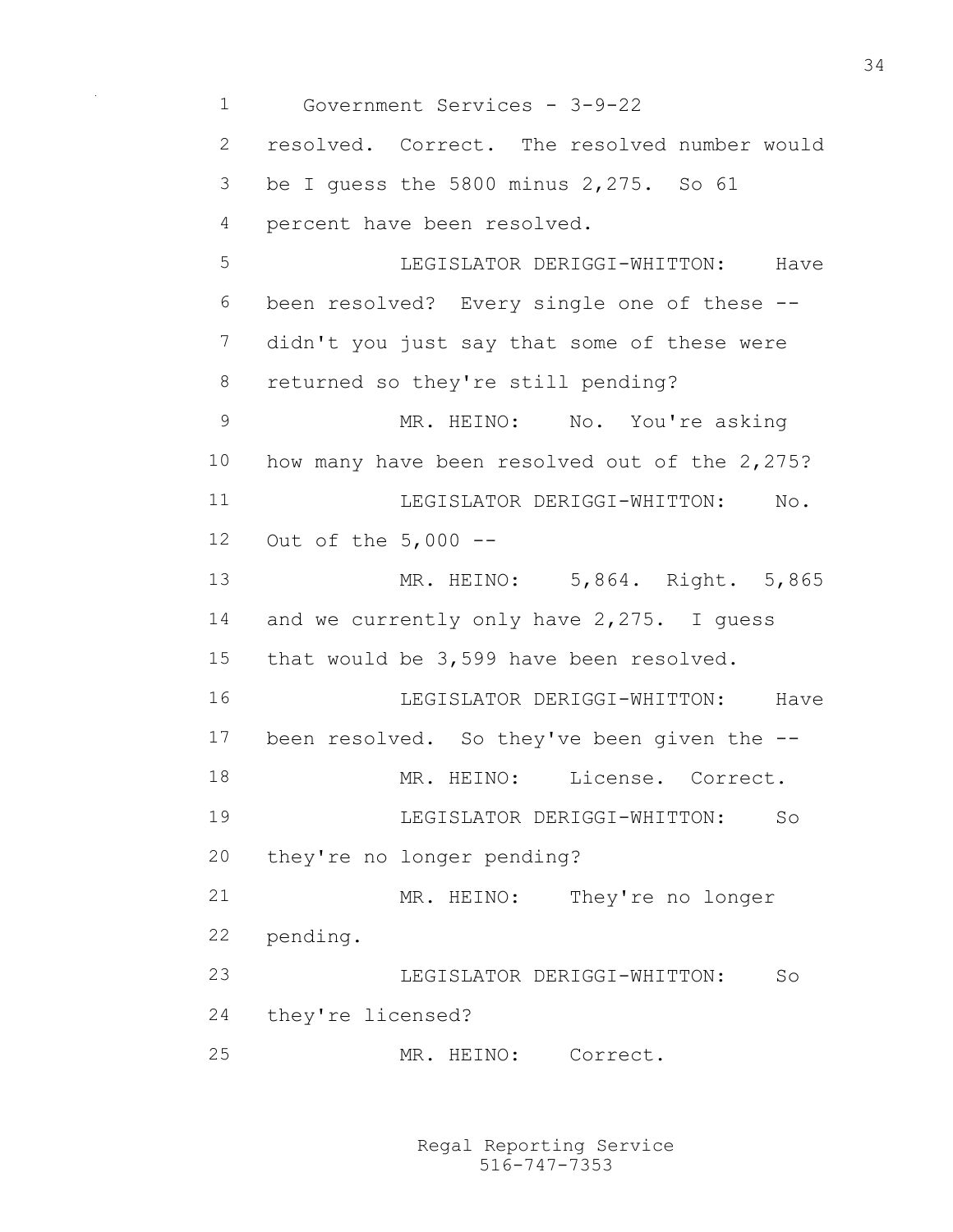Government Services - 3-9-22 LEGISLATOR DERIGGI-WHITTON: That doesn't include the ones that you sent back with the check and all and are still waiting for? MR. HEINO: Correct. LEGISLATOR DERIGGI-WHITTON: So we still have 2200 pending as of today? 9 MR. HEINO: Right. And out of those 2,275 those have all now been contacted as opposed to previously that they weren't. Including those 2,275 they've been contacted and notified of what is missing and what they need in order to complete the I guess turnover from hold to license. That could be missing insurance documents. It could also include 17 judgements that need to be resolved. Outstanding complaints or violations. LEGISLATOR DERIGGI-WHITTON: Then you have an additional seven so far for this year? MR. HEINO: For just this year, right. LEGISLATOR DERIGGI-WHITTON: What is the difference between a dec page and a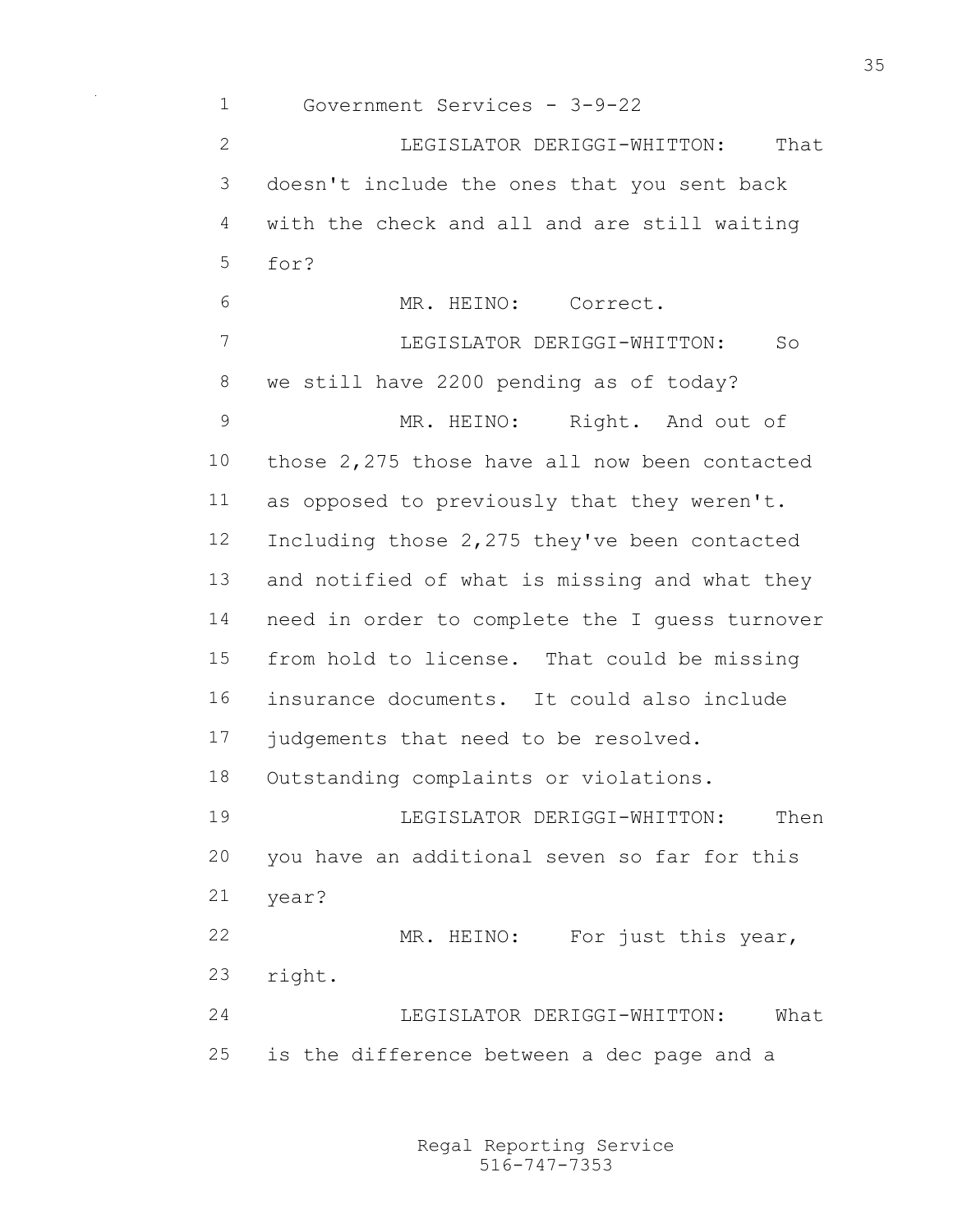Government Services - 3-9-22 certificate of insurance? 3 MR. HEINO: The dec page -- one, I'm not an insurance expert so I do not know, you know -- the dec page is part of your overall policy that actually does the breakdown of what you're insured for. 8 A certificate of liability allows the insurance company, in this case, to hold consumer affairs as certificate holder. But it basically breaks down the description of what you're actually insured for. By us being a certificate holder it notifies us if the contractor decides maybe not to pay their insurance renewal then we get notified that their insurance has been cancelled. LEGISLATOR DERIGGI-WHITTON: Who prepares the certificate of insurance? 19 MR. HEINO: Insurance company. LEGISLATOR DERIGGI-WHITTON: They list all the limits and everything? MR. HEINO: Correct. LEGISLATOR DERIGGI-WHITTON: I actually agree then that you don't need both. I was just more concerned that the dec page

> 516-747-7353 Regal Reporting Service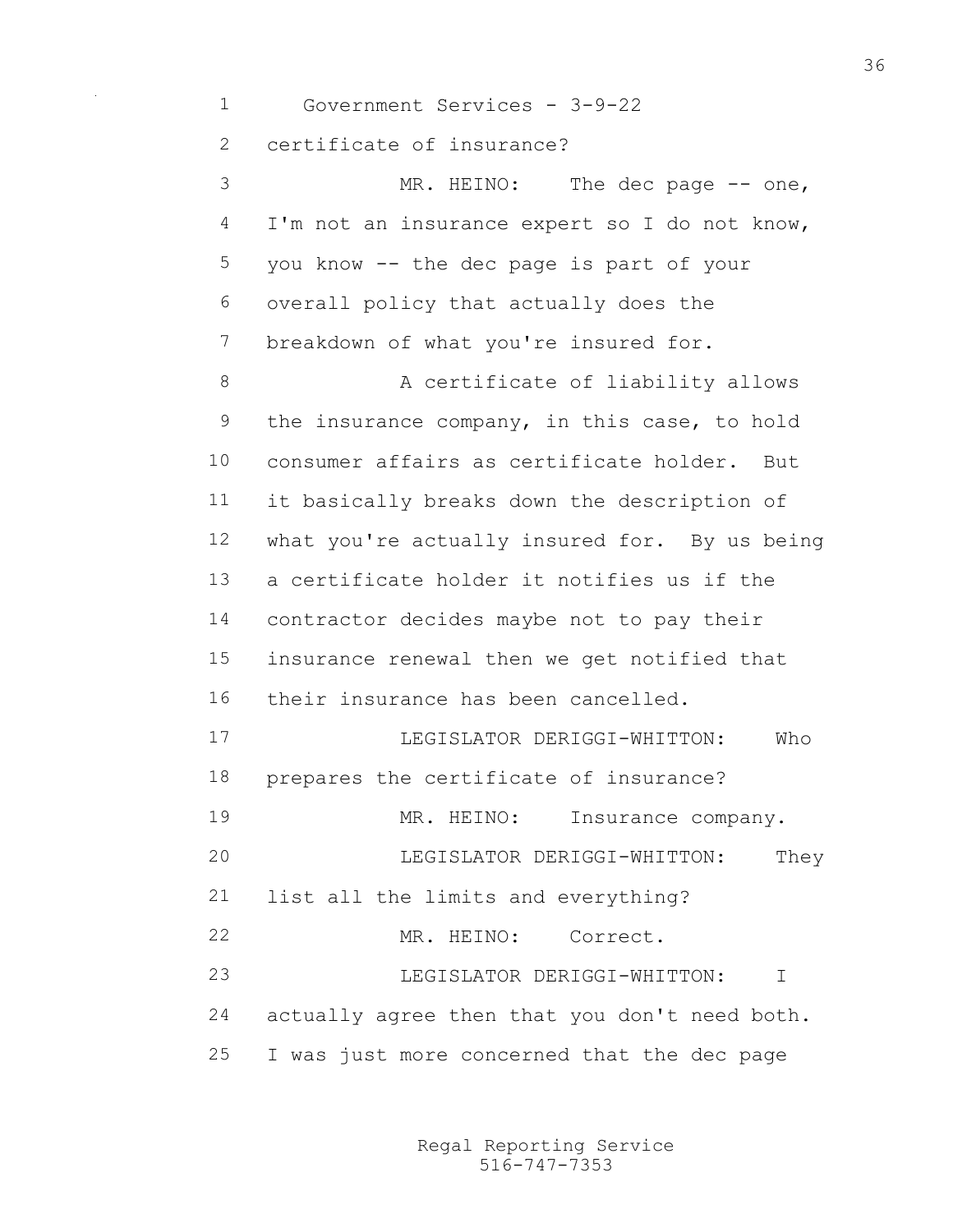Government Services - 3-9-22 does mention all the limits and everything else. But you have all that information in the certificate of insurance? MR. HEINO: Right. So, as opposed to having our licensing staff go through -- sometimes dec pages can be 25 pages long. So rather than having our staff sit down and go through 25 pages trying to 10 pinpoint what exactly their licensed, the insurance company will condense that on to a certificate of insurance. LEGISLATOR DERIGGI-WHITTON: Does that take a long time to get from the insurance company? MR. HEINO: The contractors submit it with their renewal. LEGISLATOR DERIGGI-WHITTON: Could that be any type of delay for contractors or not really? MR. HEINO: No. The insurance company could have that produced within ten minutes. I just had somebody at the desk the other day that left off the description of operations. The vendor contacted the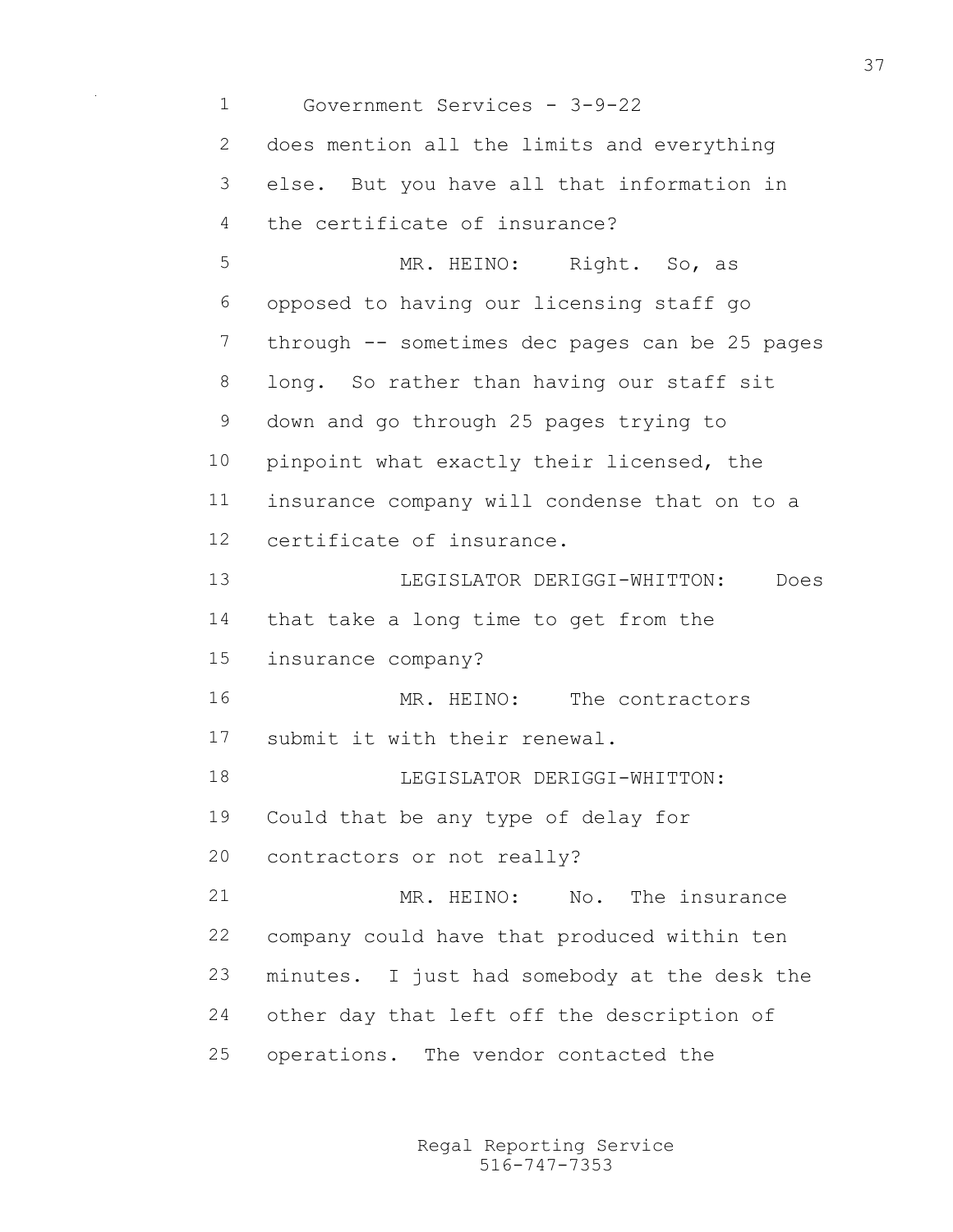Government Services - 3-9-22 insurance company and I had the certificate within ten minutes and they were licensed within 15. LEGISLATOR DERIGGI-WHITTON: So, there's just two other subjects I want to hit first. Look, 2020 was a very difficult year. 8 MR. HEINO: It was. LEGISLATOR DERIGGI-WHITTON: And commissioner Greg May has been with the county since 2010, with the prior administration. They had a lot of faith in him. He was kept by the Curran administration. In the beginning I wasn't too sure but I got to know him a little better. I thought he was doing a good job. He did come up a number of times and was concerned about backlog as well as staffing. He was also at that point given taxi. There was a lot going on. Then COVID. There were so many problems with price gouging. I'm sure you saw it on the news and everything else. The masks, the Clorox wipes. They were like \$100 for a box of spray can of Lysol. We were in survival mode. We had the same staff at that point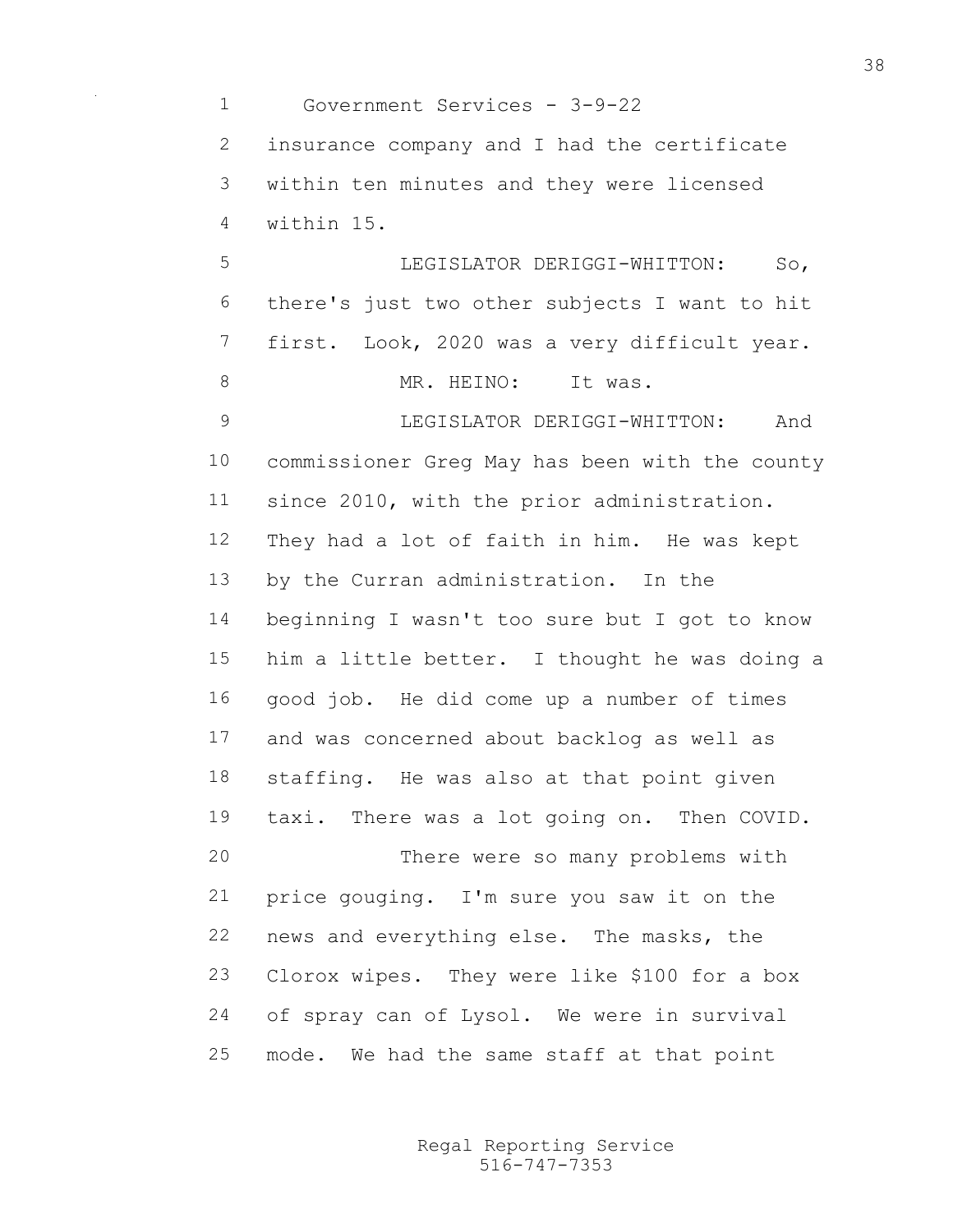Government Services - 3-9-22 2 that we normally did. These quys, in my opinion, they were all over the place. We were in like a war and our objectives shifted from maybe the every day things to survival. Which was these businesses were really taking advantage of people and these were people's lives. Not being able to get masks and all. So in 2018, when Greg May became commissioner, he inherited a huge problem with the staffing. The real cut occurred during the Mangano administration with the staffing 13 just so you're aware. Just to give you a little bit of a history. You were very honest. I have to tell you, I spoke to a number of people after your interview let's call it, your 18 appointment, and you were very honest and forthright, which I appreciated. But I'm just giving you a little history that the real cuts came during Mangano. I think we went from 43 employees down to 32. 22. Well, we went down to 32 originally and then it went down again to 24 under the Mangano administration. I

absolutely admit we were still understaffed.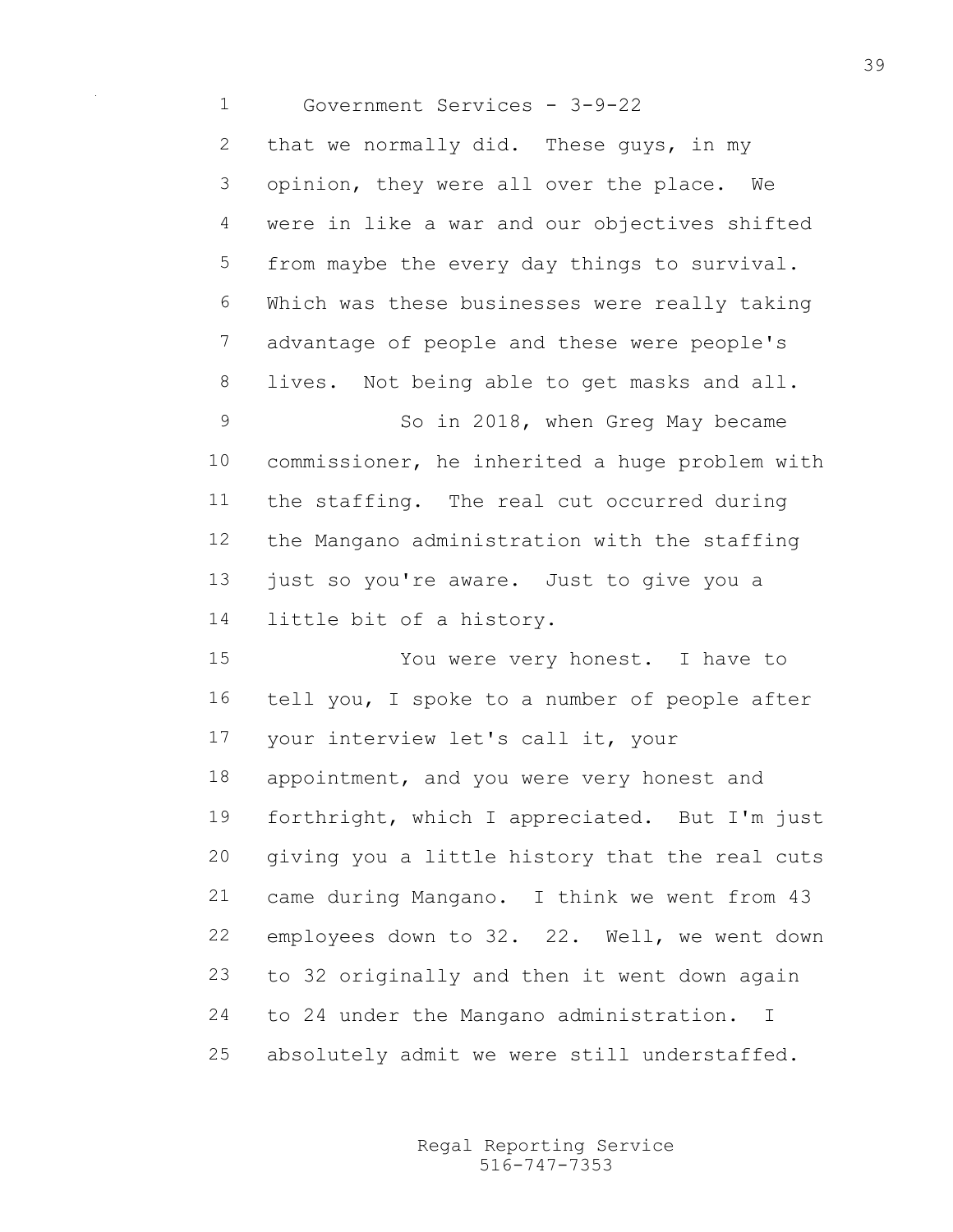Government Services - 3-9-22 MR. HEINO: I'm sorry, I just want to correct. We were down to 33 in 2018. LEGISLATOR DERIGGI-WHITTON: 33 in 2018? LEGISLATOR FERRETTI: That 7 doesn't mean that they had 26 employees. 8 MR. HEINO: If you're looking at the budget you also have to consider from 2015 to 2018 commissioner May was the commissioner of the Taxi and Limousine Commission. So, if you're looking at the '18 budget Taxi and Limousine Commission may have still been under their own budget which would have been separate. Which they did have their own amount of employees. So, while consumer affairs may have only had 26, the Taxi and Limousine Commission -- LEGISLATOR DERIGGI-WHITTON: Okay. That's what we just wanted to clarify. I know Michelle is off mic so I'll just repeat what she's saying. I'm sorry about this Frank and I'm also interrupting which I'm also trying to be careful of. We have to keep Frank happy or else we're all in trouble.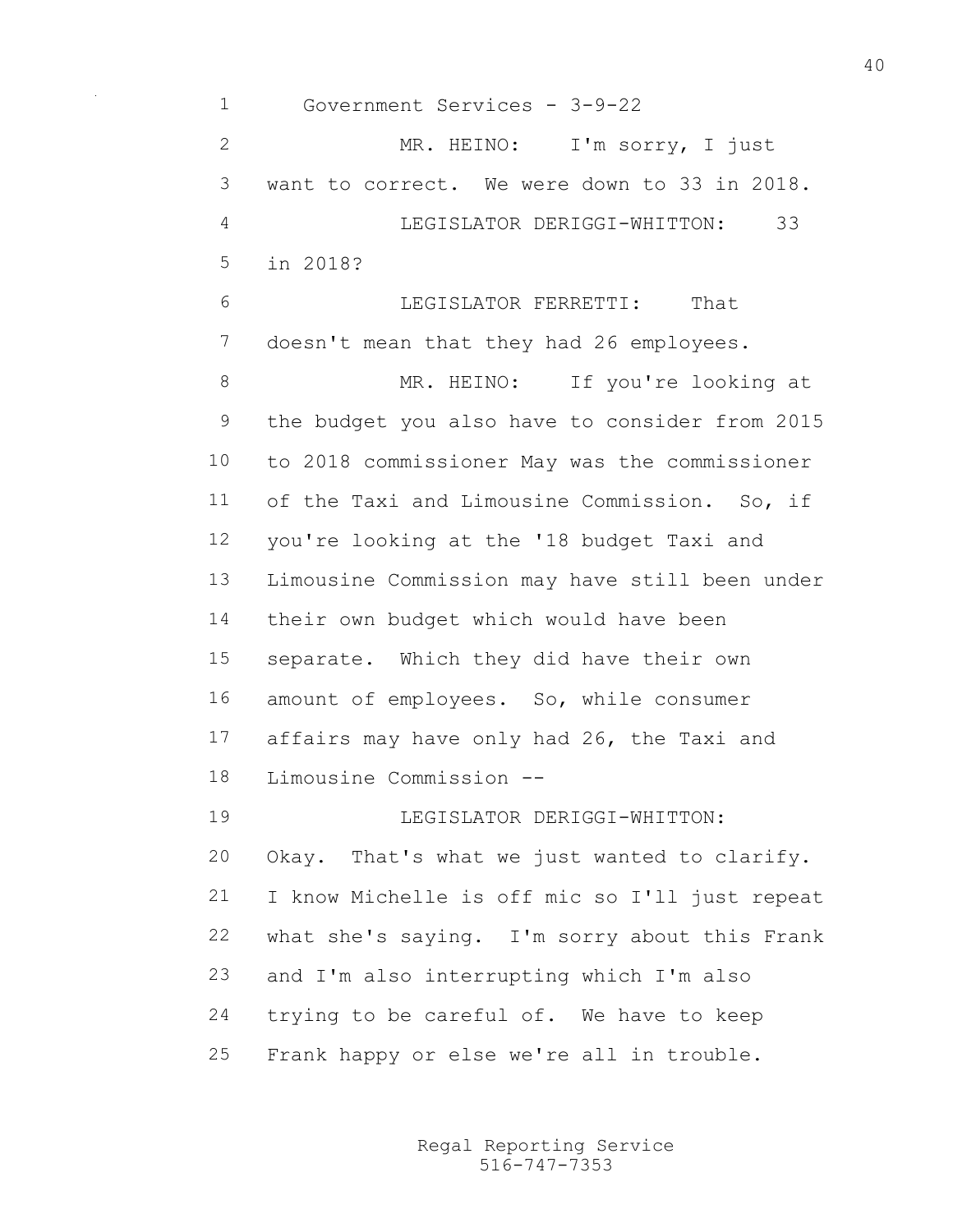Government Services - 3-9-22 So, look, we can sit here and blame everybody. And listen, this is not the only department that has suffered during COVID. I just heard we need 700 seasonal employees in parks. 700. Because we don't have them right now. That's going to mean we're probably 8 going to have lifeguard shortages. Every 9 department I speak with has -- we're coming out of unprecedented time. 11 MR. HEINO: Of course. 12 LEGISLATOR DERIGGI-WHITTON: We're sorry that you kind of walked into this situation but what's budgeted there and we're going to be here to work with you and help, but I want to make sure there was just a couple of things that you said, and I'm all for being friendly, but when you mentioned lowering some fines, you're not going to be addressing things like selling vaping products to children or alcohol, smoking? MR. CAPECE: What we're talking about in terms, the way it was explained to me by my staff, we're talking contractors sometimes and businesses. Not things that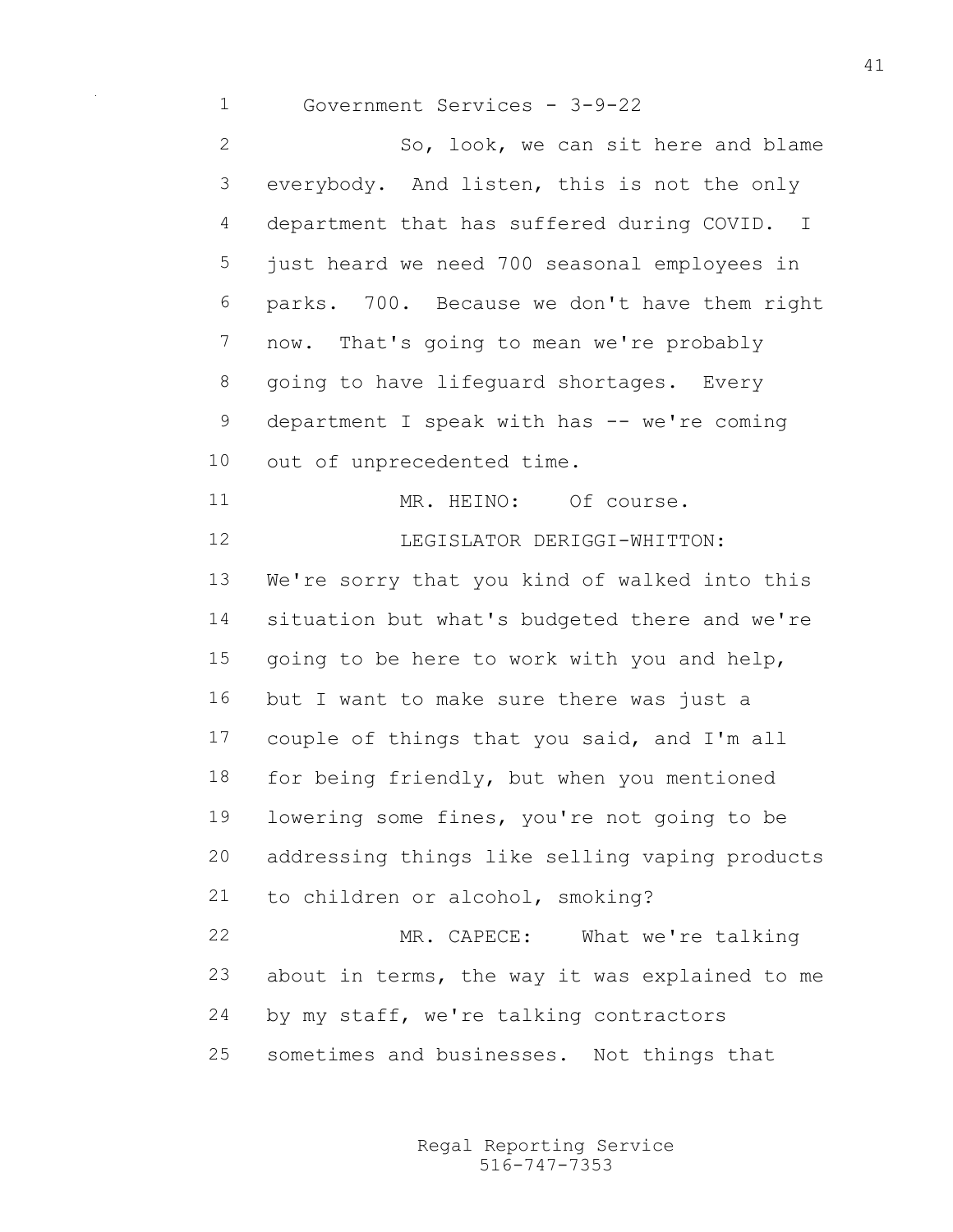Government Services - 3-9-22

2 deal with children and health. When I say lower the fines, the policy was maximum fine for everything. Sometimes with contractors they make a mistake or whatever. If you hit them with a -- the fines were \$500 to \$5,000. If you hit them with \$5,000 right away you might put them out of business. You might discourage them. You can really hurt someone.

11 What I'm saying is, the fine -- the punishment has to fit the crime. It's not a crime but you know what I'm saying. We're 14 trying to make it -- a contractor, instead of getting hit \$5,000 he gets hit \$2,000 he might be more agreeable to pay. So we'll collect that money. Instead of \$5,000, he'll close up shop and then we lose a business and he will go work for someone else. Where, if we get that two grand, I'd rather have a little bit than have nothing.

 LEGISLATOR DERIGGI-WHITTON: I know that you have a background in law enforcement, so I don't have to tell you this but we've had a lot of problems with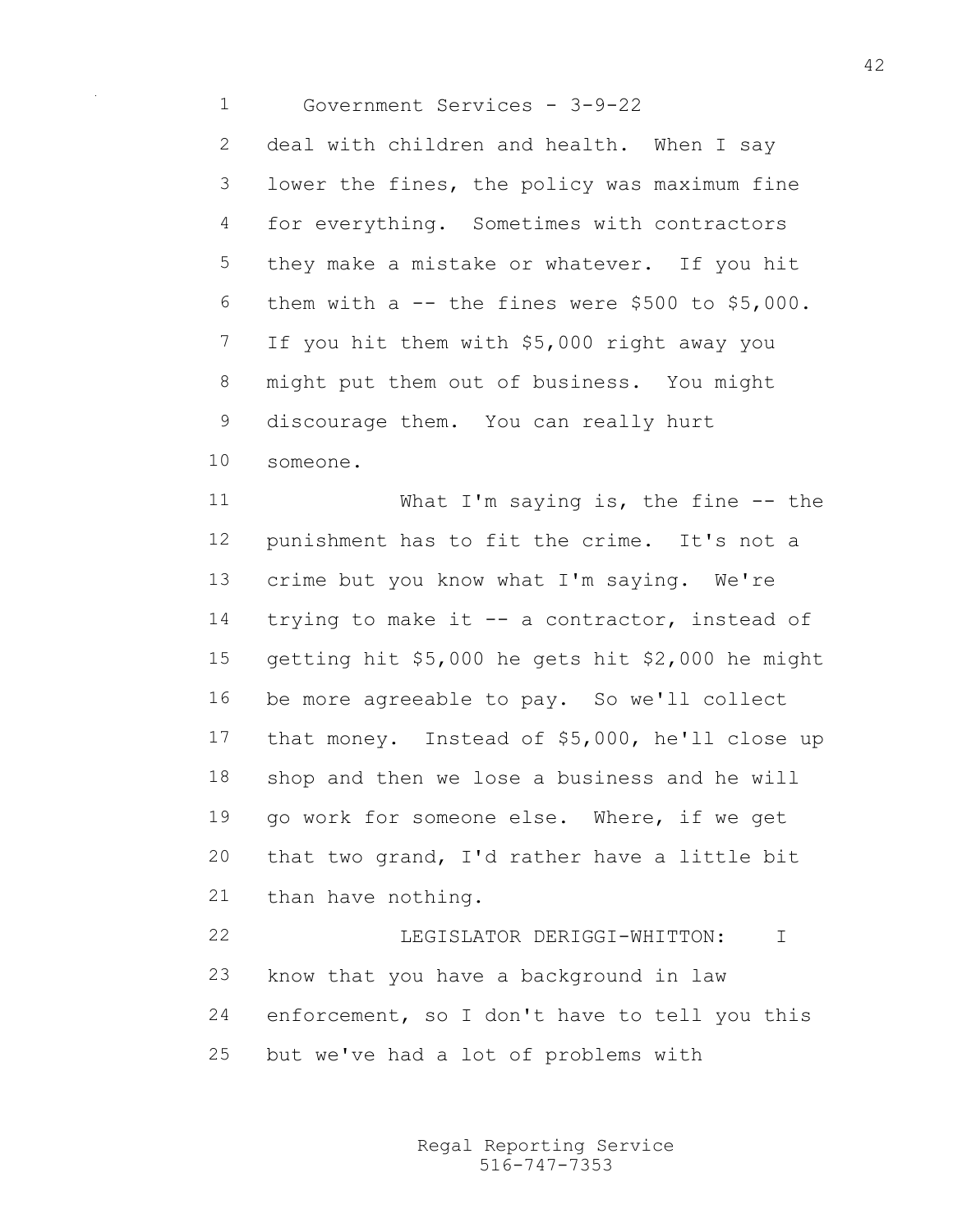Government Services - 3-9-22 contractors. We've had unscrupulous contractors. MR. CAPECE: Unbelievably unscrupulous. LEGISLATOR DERIGGI-WHITTON: Peoples' homes have been damaged. Peoples' homes have been lost. I think us up here, of course, we depend on you to use your discretion as to what to charge but it does have to still discourage the -- MR. CAPECE: Absolutely. No decision is going to made unilaterally by myself. I'm going to rely on counsel and my deputy. What I was trying to say was -- and also I want to stress I'm here to do a job. I'm not placing blame on anyone. I don't blame anyone for anything. I was hired by the county executive to do a job and that's what I'm trying to do. But as far as getting back to the fine schedule. Sometimes if you hit the maximum right away it could be bad for business. I'm not saying they're all good people. If they're bad people, which we will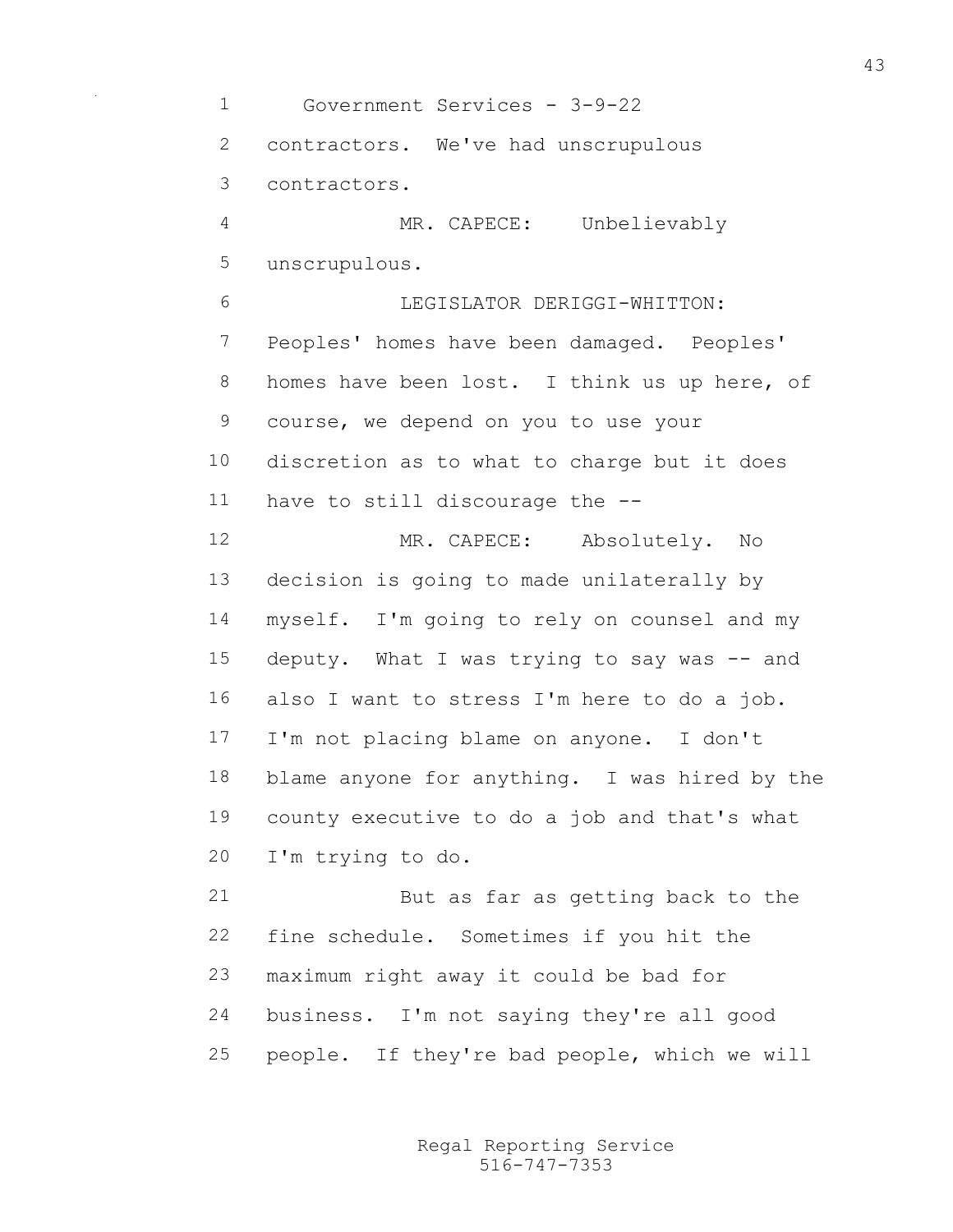Government Services - 3-9-22 look at their prior history. In other words, if it's a first-time contractor, he just started business, he makes a mistake, he screws up, he gets \$5,000 just as the same as a contractor that has a history of doing it. I don't think the two should be treated the 8 same. That's the point I was trying to make. LEGISLATOR DERIGGI-WHITTON: I agree with you. But I also like the fact that we're kind of known in Nassau County for being pretty tough on those contractors that take advantage of seniors and -- MR. CAPECE: I have no intention of being lenient. I'm just trying to be more fair and to keep businesses going. I hope you understand my intent. **I.E.G.T.ST.ATOR DERIGGI-WHITTON:** T do. And I do respect that the fact that you have a law enforcement background and I'm sure your mind works that way. That's a real issue. Part of our job up here is to protect our residents. You're going to hear -- we had Sandy we had so many problems with contractors where they would take the money and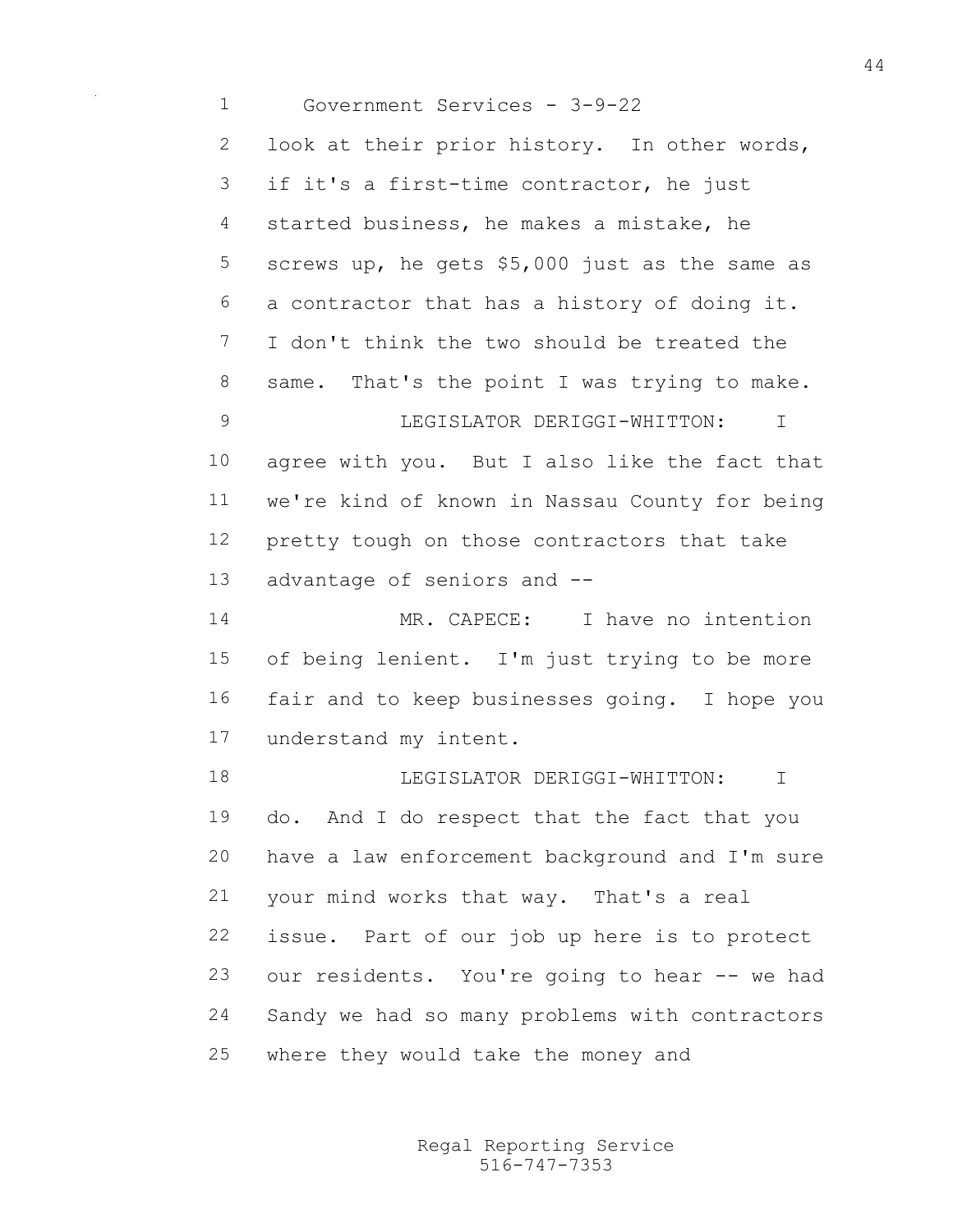Government Services - 3-9-22

2 disappear. There were a lot of problems.

 MR. CAPECE: Believe me, I can't go to any social gathering anymore without hearing the stories. I'm always going to say I'm working in the parks department.

 LEGISLATOR DERIGGI-WHITTON: And you're only there for two and a half months so far.

10 MR. HEINO: I also want to just say, legislator, what the commissioner also, you know, has directed the office and what he means is there's also a bigger, more important 14 aspect to bringing, you know, maybe a new license contractor that didn't know he necessarily needed the license and may get fined \$1,500. First they reduce the fine as long as he applies for a license to come into compliance with the law.

 LEGISLATOR DERIGGI-WHITTON: I'm all for that. But, unfortunately, this is a business, probably 95 percent of them are great but that five percent can cause a lot of damage to others.

I just had another technical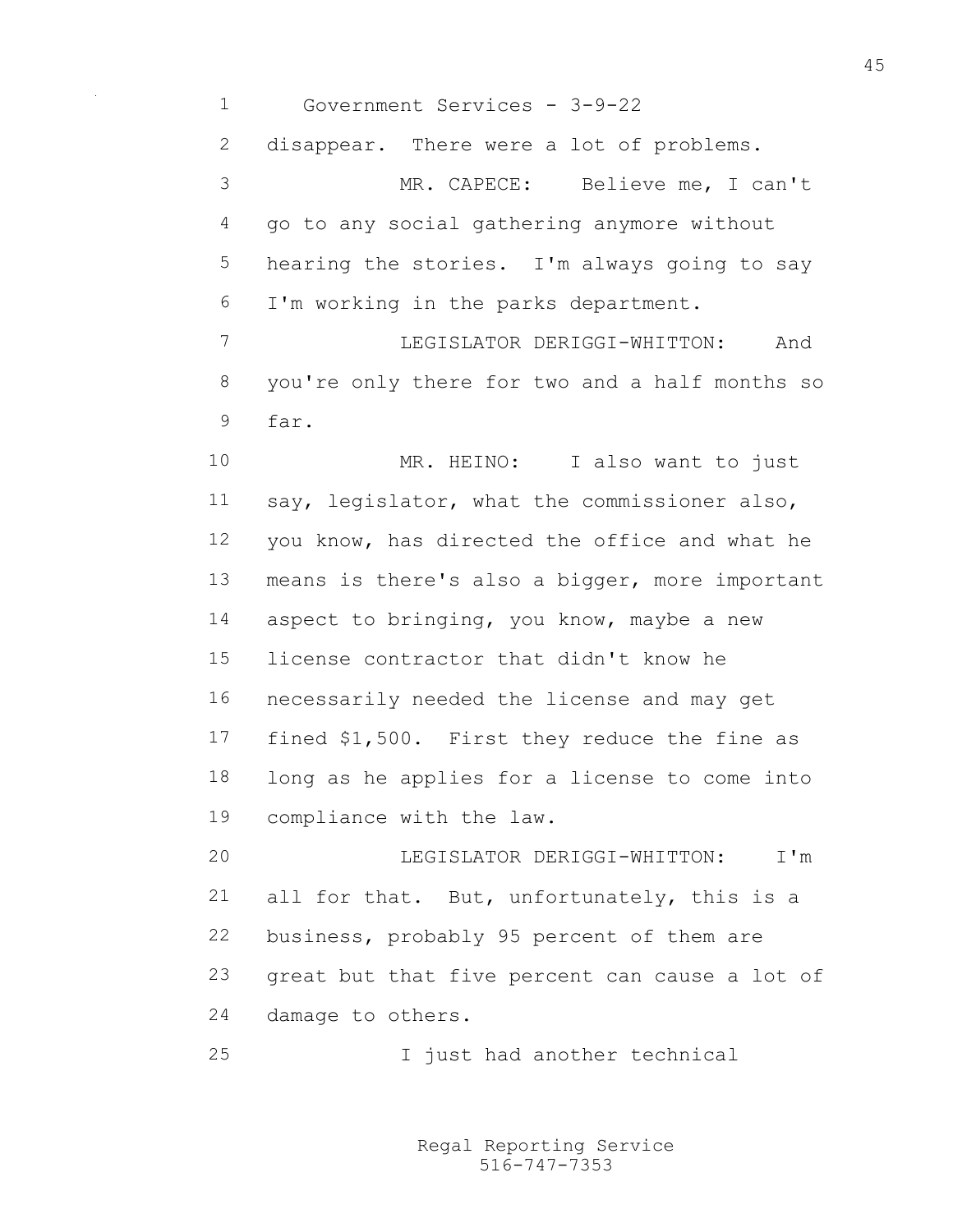Government Services - 3-9-22 question. As far as cashing the checks. Last I remembered a check is valid for what 90 days? MR. HEINO: I think six months. It depends. Some money orders are only 90 days. Some checks are six months. It really depends on the banking institution. LEGISLATOR DERIGGI-WHITTON: I'm just thinking practically, and again, I agree that we shouldn't cash a check unless we're pretty sure that we're going to be granting the license in the near future. But I can almost see that reasoning to cash it upfront so that we don't have to go back and get another check. MR. CAPECE: Our intention is to process the licensing within 90 days. That's our intention. I think we're going to achieve that goal with new staff. I think we'll achieve that goal rapidly. 22 The way it was explained to me, the check was cashed immediately before any contact was made with the vendor or the

contractor, the licensee, and that's where the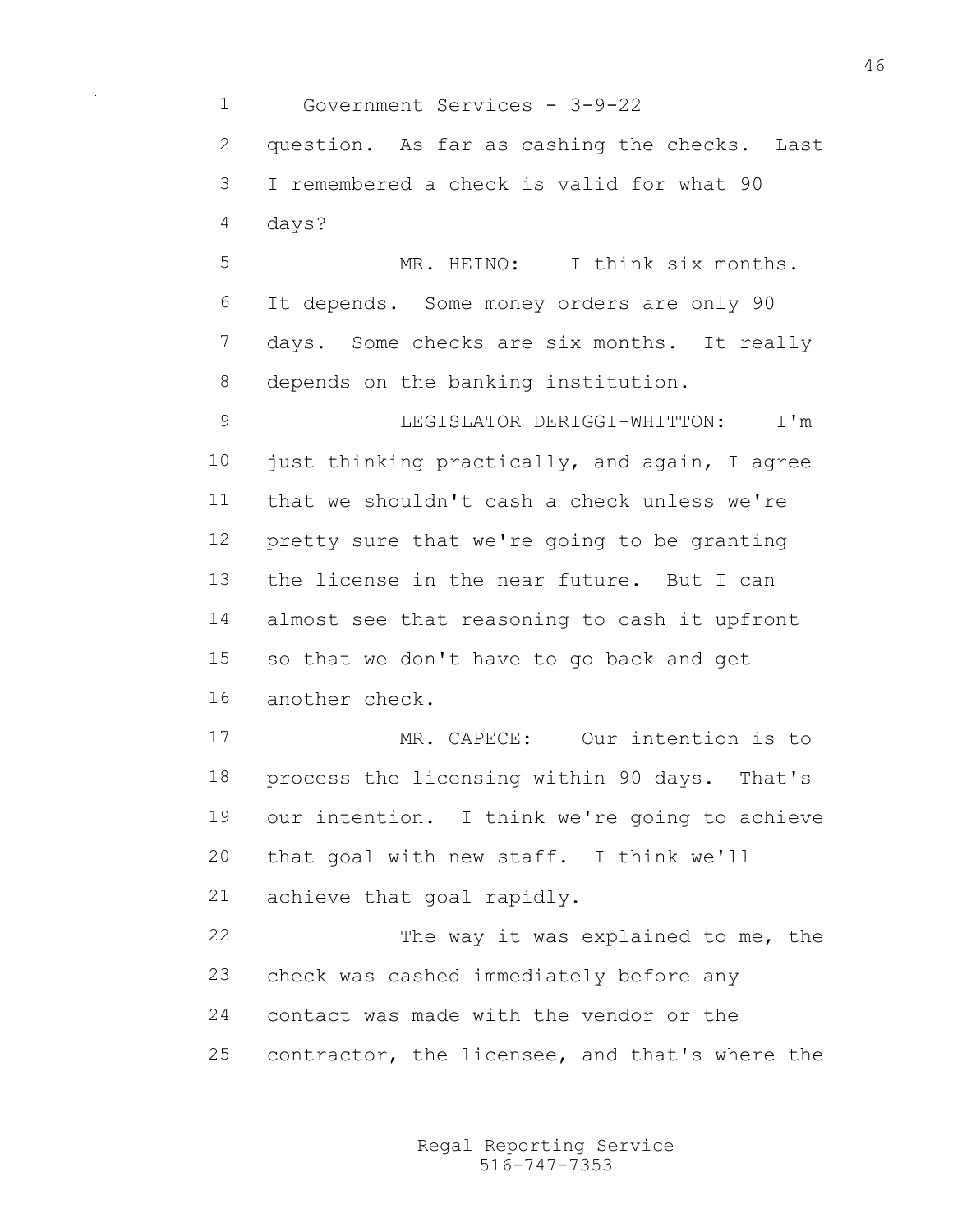Government Services - 3-9-22 problem laid. A lot of them, as you just said, how they took my money, we're good to go. I want to get away from that mentality. MR. HEINO: It's not the office's policy to hold on to the checks. That's why if they do send in a renewal with the check it will be processed within two days and the check will be deposited and a renewal will be issued. The license would be issued. 11 LEGISLATOR DERIGGI-WHITTON: And if there is a problem the check will be returned? MR. HEINO: Correct. LEGISLATOR DERIGGI-WHITTON: I have to tell you, the clerk's office, I know 17 just by accident, I renewed my notary stamp, 18 and I called a couple of months, maybe a month into it, and I said I haven't received my renewal little certificate. They said did we cash your check? They didn't know who. They didn't know I was a legislator. I said yes, you cashed my check. They said then you're renewed. Then about three months later I got my certificate.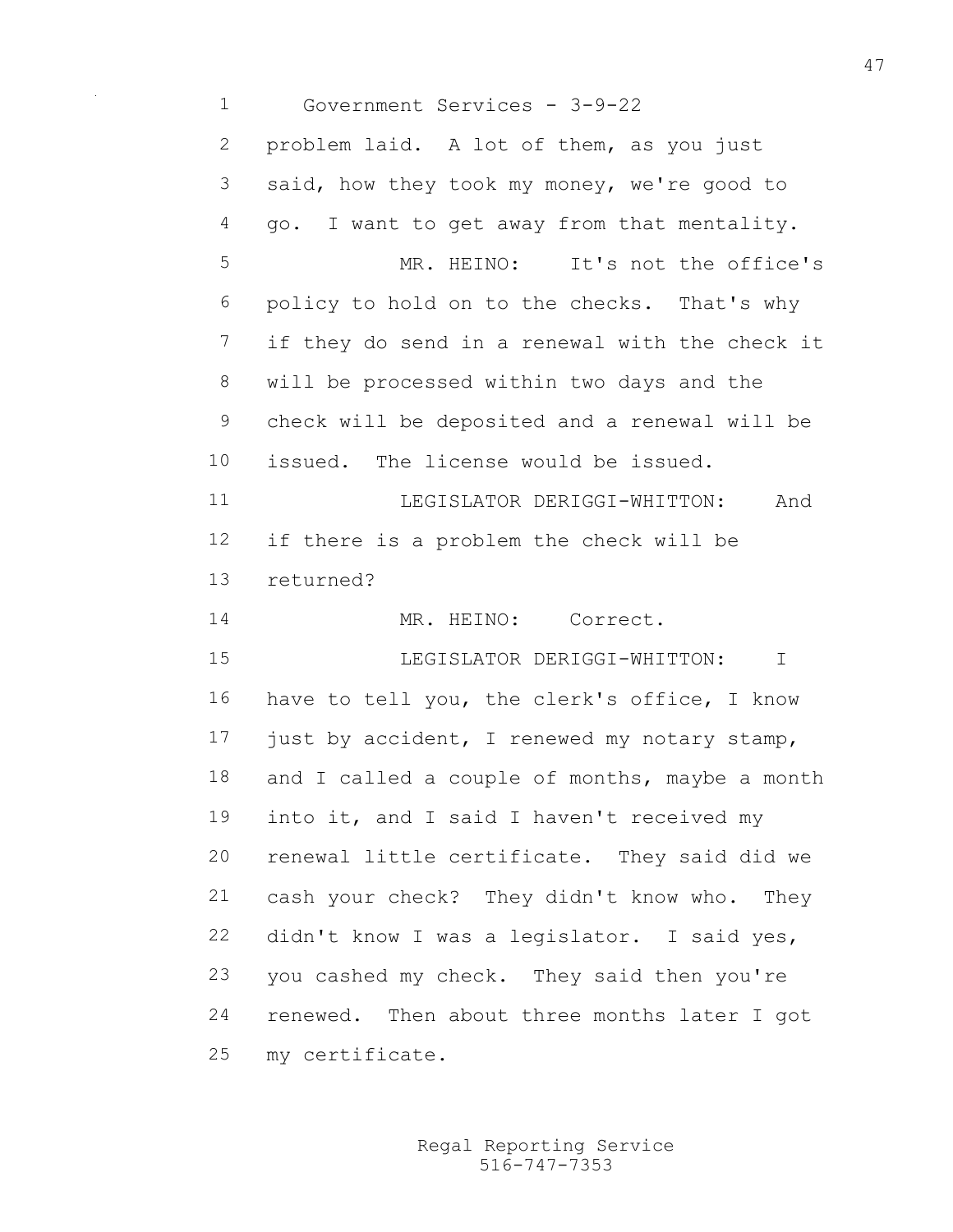Government Services - 3-9-22

 So, I believe, I don't know if it still happens in the clerk's office but that was probably about three years ago. I don't know if it's just this department or if it's just the way that, you know, accepted practices throughout the county. I'm not sure. But this is not the only time I've heard of a license, which is what that is, being issued, you know, basically being told, again, I was just a regular consumer on the phone, they had no idea know who I was, and they told me oh no, you're fine. As long as we cashed your check.

 I'm just mentioning it. It might not just be this department that has that practice.

 When Greg May was hired by Laura Curran I was a little taken back because I thought most new administrators come in and wipe out everybody and start with new commissioners for every department. And she didn't. And we were a little hesitant to keep him. But I did feel that he tried. And again, with COVID and all, I was with him at a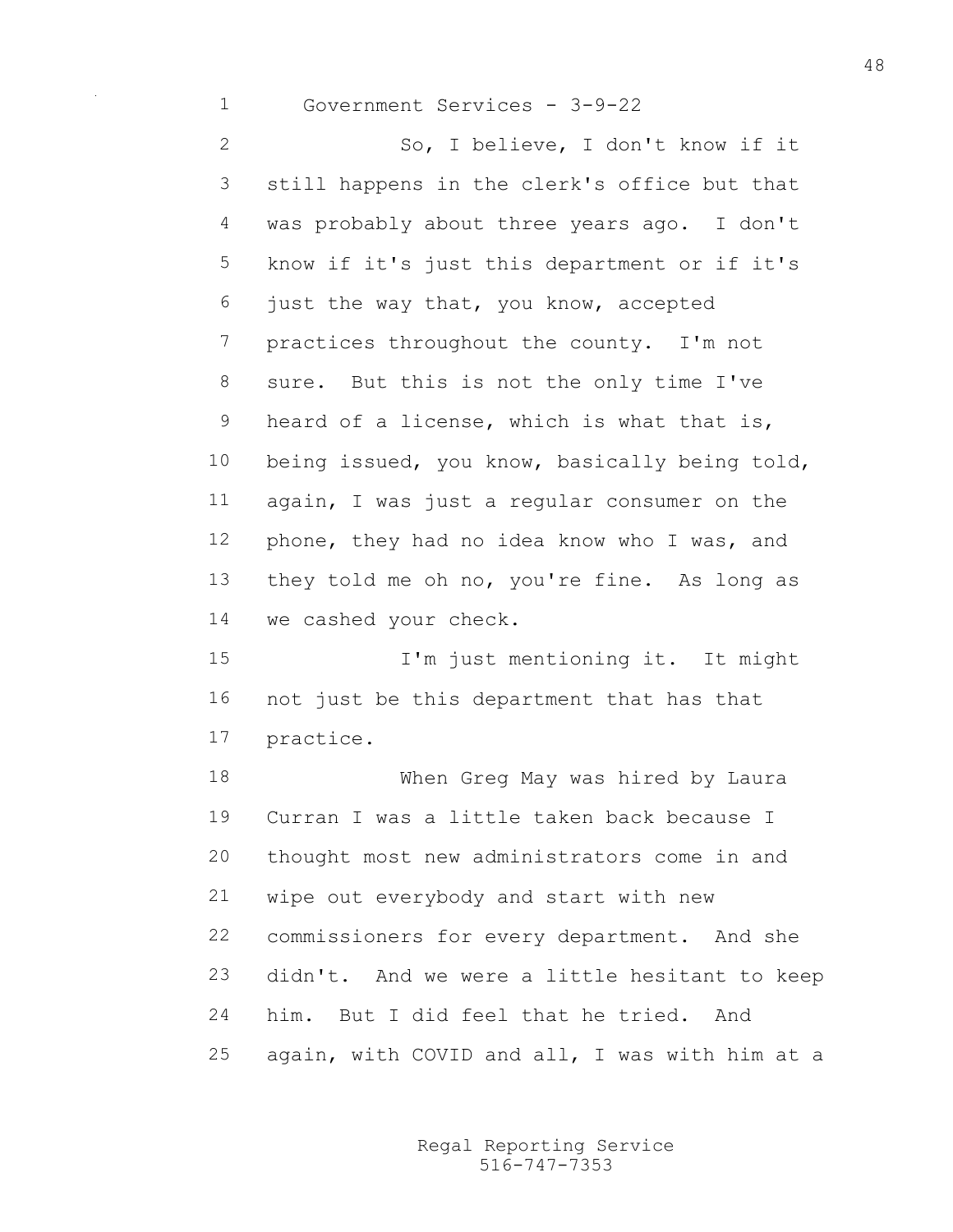Government Services - 3-9-22 number of press conferences. He was stressed out about all the stores. So, he did work hard and I was actually impressed and I was impressed with how he handled the taxis. I can't believe I'm defending Greg May but I kind of feel like, again, a Mangano person but I felt that he stepped up to a very difficult time.

 And I would say between your department and the fire marshal's and the board of health everybody was amazing and went above and beyond. Yes, maybe we slipped behind on a few things and I don't ever want any contractor to feel that they're not being treated fairly. But, again, this was not a normal situation. 18 So, I think that pretty much answered my question. I missed your name. You work for the county attorney's office? You're not

under this budget, right?

 MS. HARKINS: I don't believe I am. LEGISLATOR DERIGGI-WHITTON: No,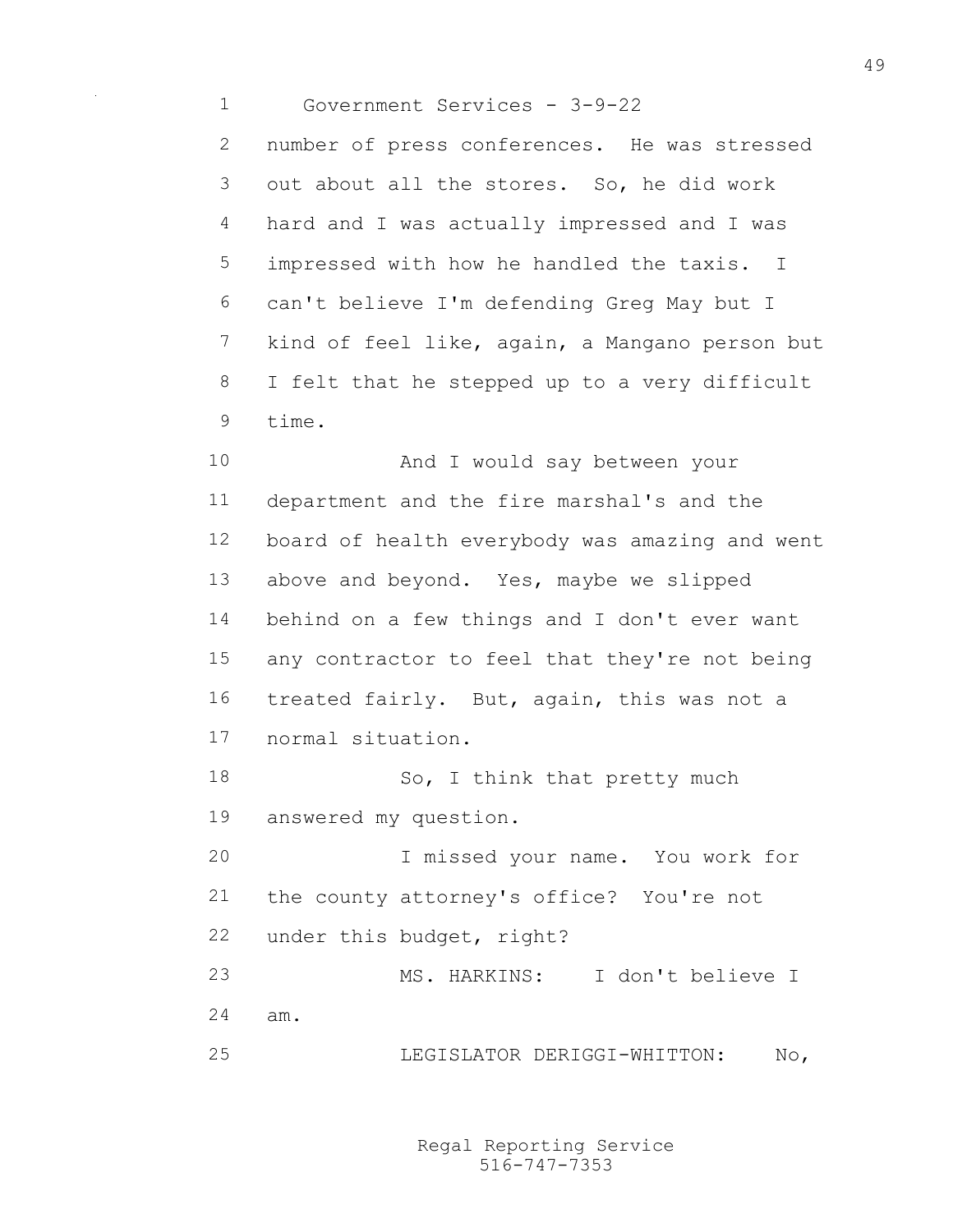Government Services - 3-9-22 you're not. I don't have you listed. So you're not one of the new employees, correct? MR. HEINO: She's from the county attorney's office assigned to consumer affairs. LEGISLATOR DERIGGI-WHITTON: 8 Right, but you're not under their budget, correct? 10 MR. CAPECE: Under our budget, no. LEGISLATOR DERIGGI-WHITTON: So you're with the county attorney's office? MS. HARKINS: Yes. LEGISLATOR DERIGGI-WHITTON: Nice to meet you. Do you have any other obligations other than this department? 18 MS. HARKINS: Not at this point in time to my knowledge. LEGISLATOR DERIGGI-WHITTON: Do you know if you will be assigned to other departments or is this going to be your only one? MS. HARKINS: I believe this will be my only one. I think part of what they're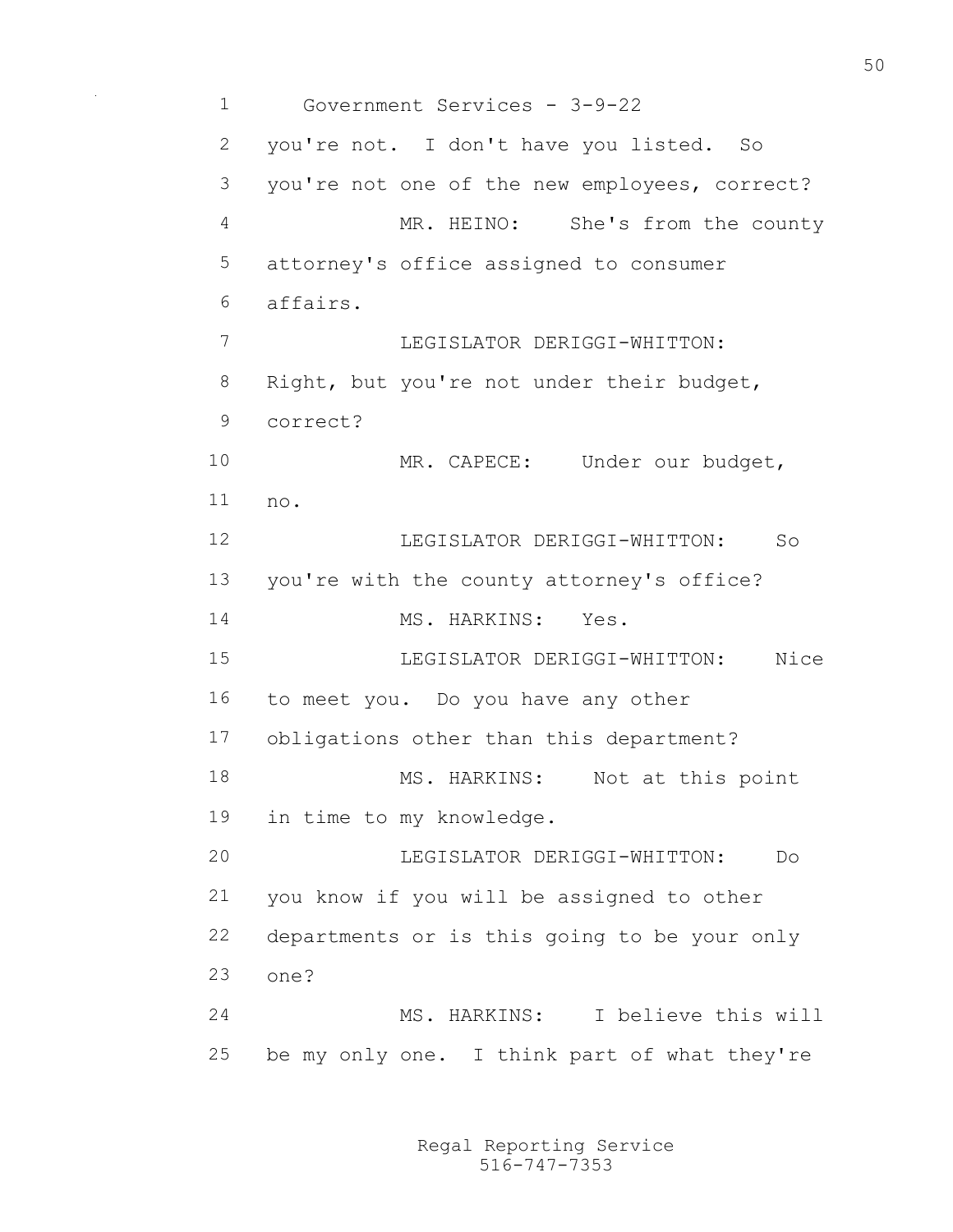Government Services - 3-9-22 hoping to do is to have me assist with the backlog of hearings. They have like an 4 independent contracted judge, Judge Perry, that does the hearings right now one day a week. I believe in the past they were up to hearings three days a week. So the hope is that I will help clear the backlog by assisting as a hearing officer on certain cases on Tuesday. LEGISLATOR DERIGGI-WHITTON: Okay, good. Listen, like I told you, I want you to prove me wrong. So, I want you to do well. We all want you to succeed. Can we just go for the record. Right now you have how many employees on board? 17 MR. CAPECE: Right now I have --18 not including her, I have 19 plus myself. LEGISLATOR DERIGGI-WHITTON: So you have 20? MR. CAPECE: Including myself. LEGISLATOR DERIGGI-WHITTON: Is that including the four people that you mentioned during your interview for appointment?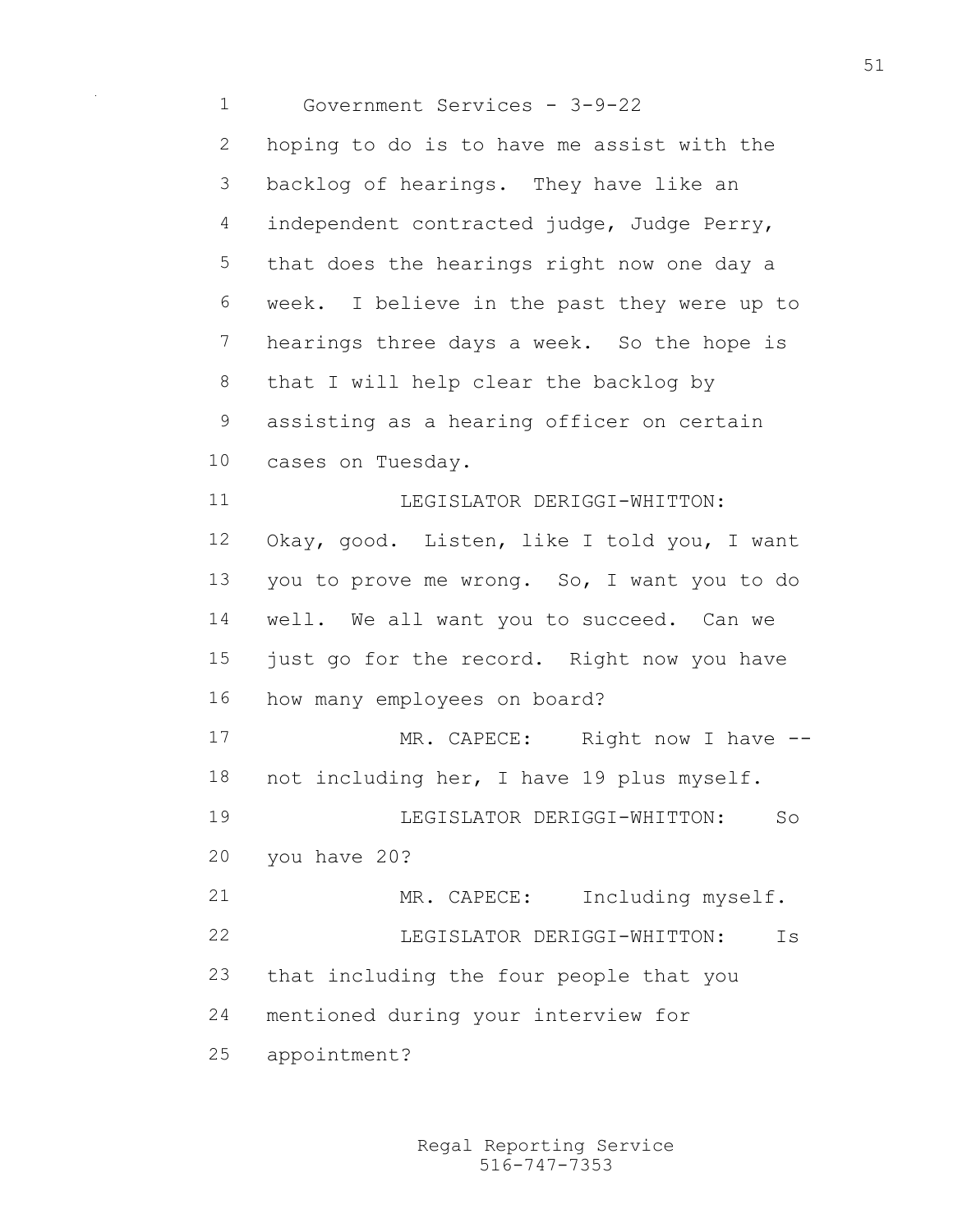Government Services - 3-9-22 MR. CAPECE: No. I met with OMB and they're going to give me a full-time accountant, an accountant three. Which will help with all -- we're getting a full-time accountant three, five new hires full time and they're allowing me three part-time hires. Which will take the pressure off my front staff. So we'll have meal relief and stuff. 10 10 If you know the way we operate we have a front desk where people come to. And that's a critical part of our operation. I 13 have two people there, sometimes one, and sometimes we have a line. So, if I have part-time employees that can take the pressure off of some of the clerks that are doing renewals they can jump in and assist people 18 that come in. So, we can make it, when I say user friendly, more affable. So they're not waiting on line getting annoyed. That's what we're trying to do. But as far as OMB, an accountant,

 five new employees and three part timers. We have to meet with civil service to make sure we match the requirements.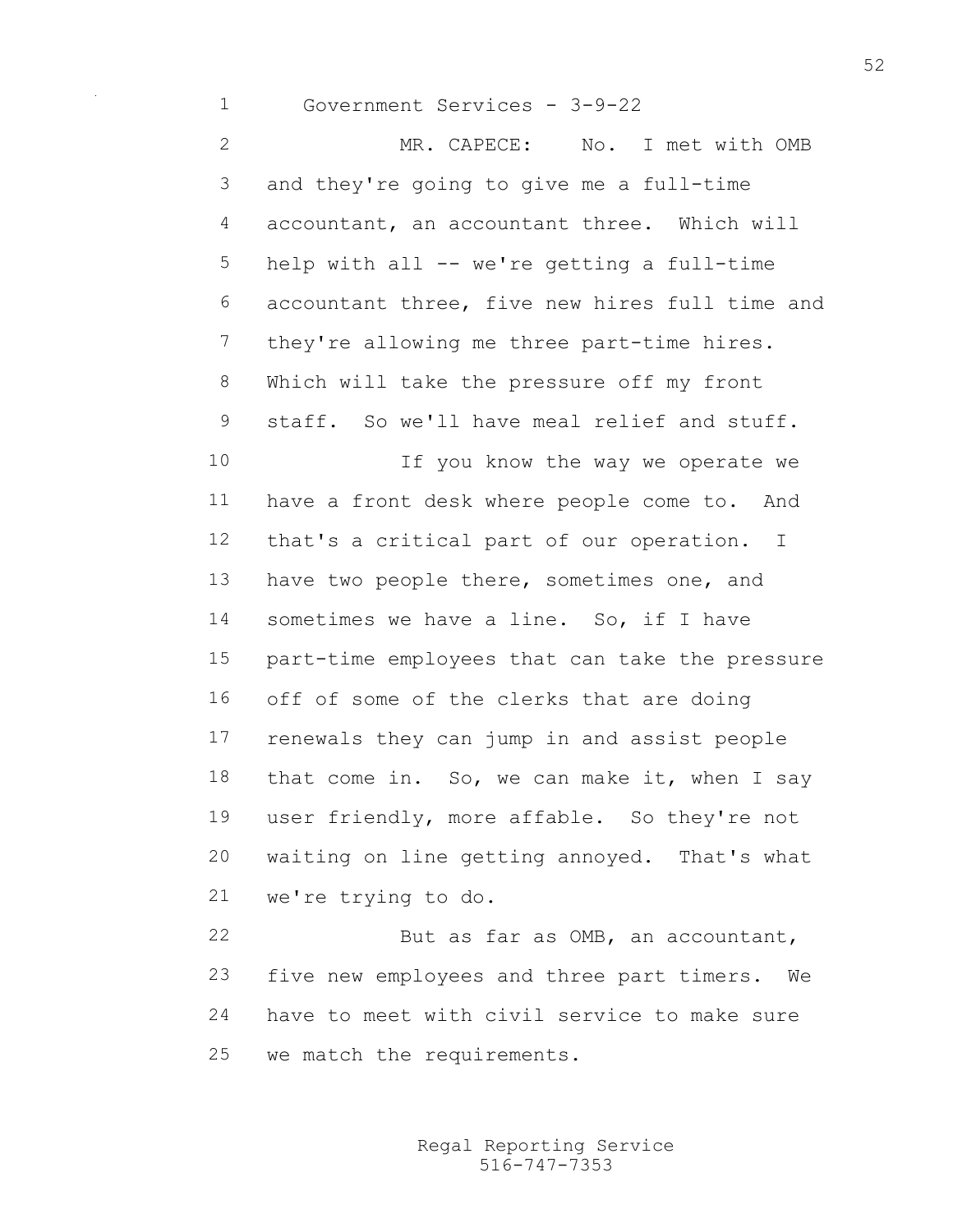Government Services - 3-9-22 LEGISLATOR DERIGGI-WHITTON: Then you're anticipating five more? MR. CAPECE: We have five people in fiscal '22 that can be retired. LEGISLATOR DERIGGI-WHITTON: So you're going to be kind of in the same boat. You're going to be constantly trying to staff this department. Just the way it is. 10 MR. CAPECE: It's Nassau County. LEGISLATOR DERIGGI-WHITTON: It's the world. I mean, especially with so many restaurant staff. So, I think that we have you budgeted for 26. So, I think that's correct and look, let's try to get there. MR. CAPECE: As long as civil service helps me. I intend to hire six people. So I'll be at 26. I'll be at my staffing. But they're giving me three extra part timers, which will be a great relief. **LEGISLATOR DERIGGI-WHITTON:** I hope it works and I'm glad that the pressures of COVID are receding a bit so we can get back to focusing on the things we want to focus on. We would love to be kept updated.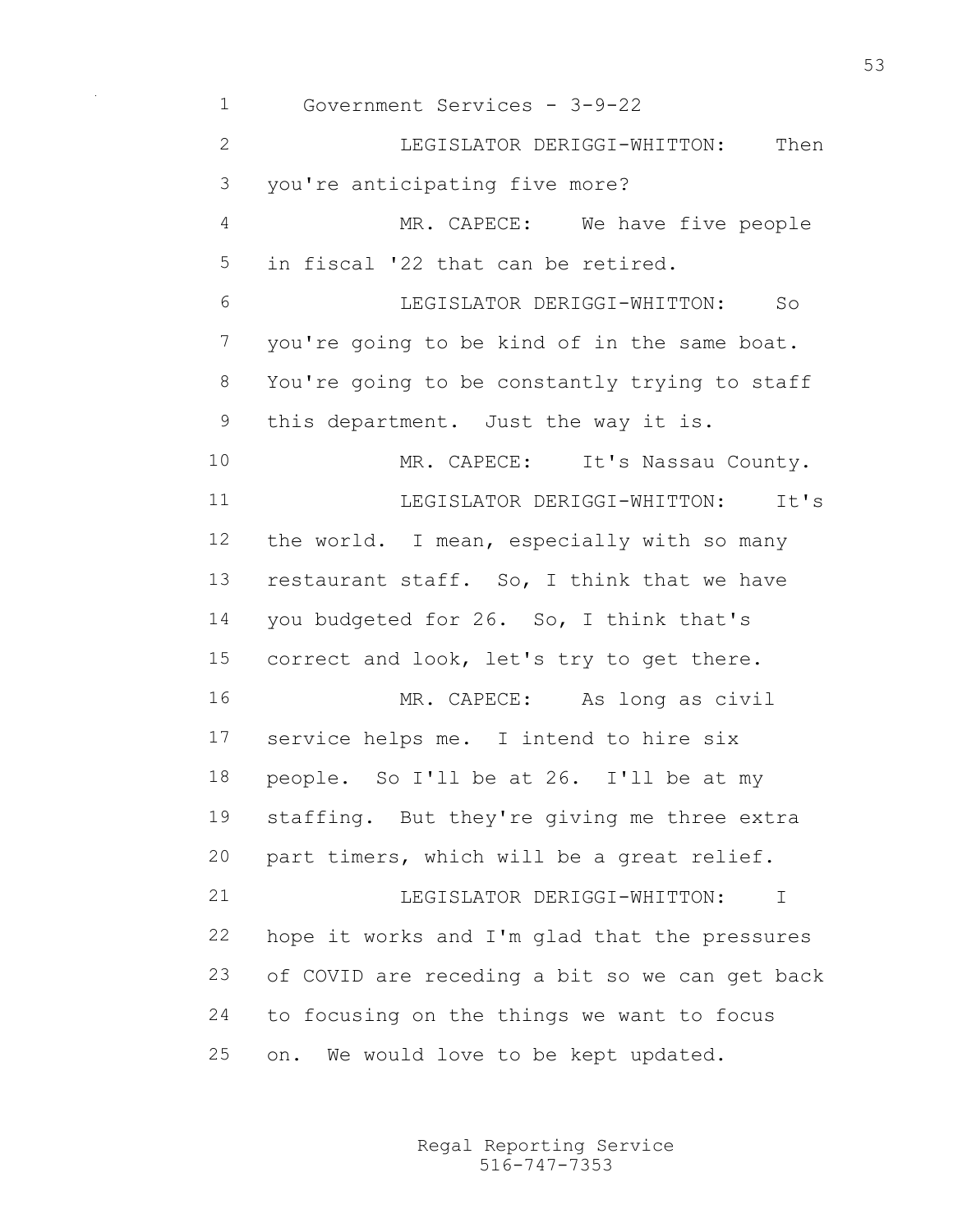Government Services - 3-9-22 I want to say just say as a legislator, I understand -- here we go back to the chain of command, which I don't like -- but we're always here. If there's ever a real problem people should just let us know. We all are up here to help everyone, not just the commissioners. If you were really facing these problems the last, you're saying the 10 last administration, I never heard from you. I never heard from anybody really other than Mr. May who was trying to get staff. 13 MR. HEINO: Mr. May was the commissioner. So you would hear from him. LEGISLATOR DERIGGI-WHITTON: We can hear from other people too. I understand the chain of command but we're always here and our doors are always open. I think sometimes good communication between us and anyone is a good idea. Hold on. For each title that you're hiring are they coming off the civil service list? 24 MR. CAPECE: Yes.

LEGISLATOR DERIGGI-WHITTON: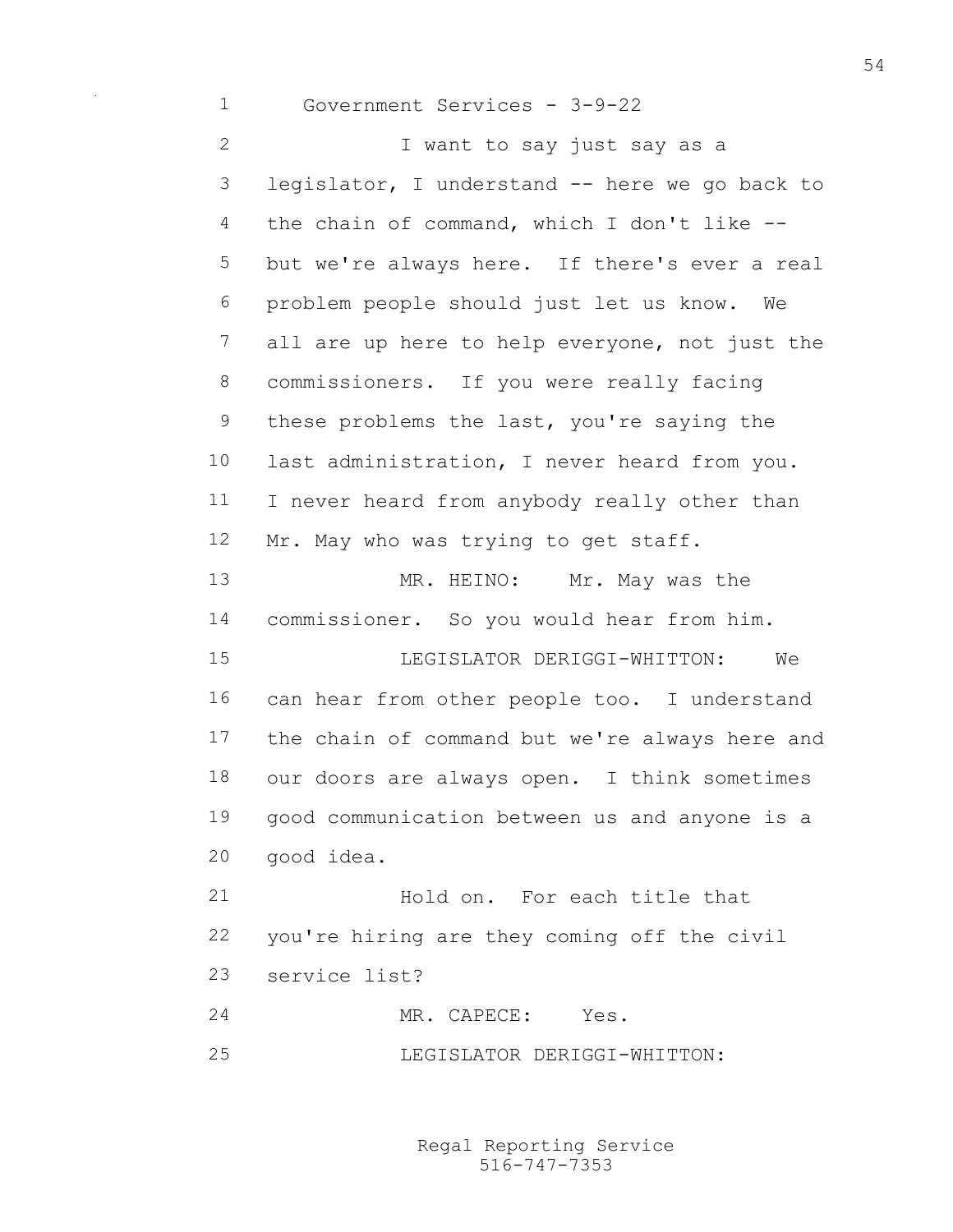Government Services - 3-9-22

That's good. That will expedite it.

 MR. CAPECE: That's why I have to meet with civil service to figure out, look at the list. I want to start the interview process. I want to get this going ASAP. LEGISLATOR DERIGGI-WHITTON: I appreciate it. Again, I kind of felt like this hearing was started as sort of an attack on the last administration. I just don't think that gets us anywhere. Looking forward praying to God this pandemic is in our rearview mirror. I don't think it's fair really to hit these people as hard as -- unless you walked in their shoes during those dark days it's very hard to be the what do they call it? Monday quarterback. It was a tough time. It really was. 19 The fact that we were able to stay above water amazes me. I'm proud of it. I'm proud of the people that put the time in with this department and others. Was it perfect?

 No. Did some areas suffer? Yes. Can we make improvements? Absolutely.

So, we're with you. But again, I

516-747-7353 Regal Reporting Service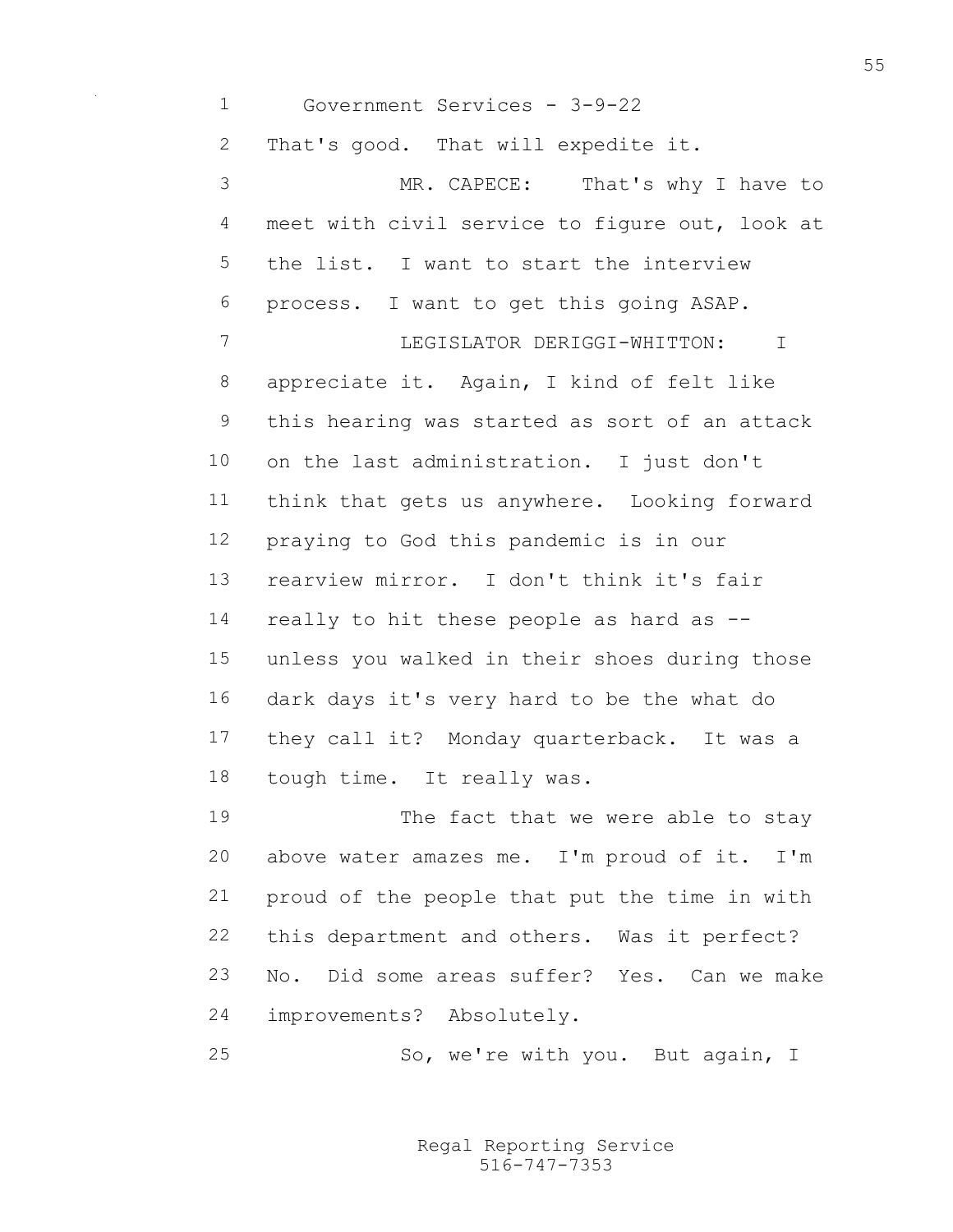Government Services - 3-9-22 don't think it's fair to point fingers at anyone else unless you were really here at that time which was horrible, horrible dark days, which hopefully will never happen again. So thank you. LEGISLATOR FERRETTI: I do have some comments and then I'm going to pass it off for some questions from Legislator McKevitt. I think it's a little disingenuous to say that you don't want to blame previous administrations but for the last four years all we ever heard the Curran administration and many of the minority legislators do was blame the Mangano administration for every little thing. I mean, there was a rainstorm and it was Mangano's fault. So, I think that is what it is. Talking about COVID, obviously COVID had an impact on all of our departments. All over the country it had an impact. All over the world it had an impact. But Mr. Heino, I want to make sure I

- understand correctly. The backlog that
- occurred in consumer affairs with renewals and

516-747-7353 Regal Reporting Service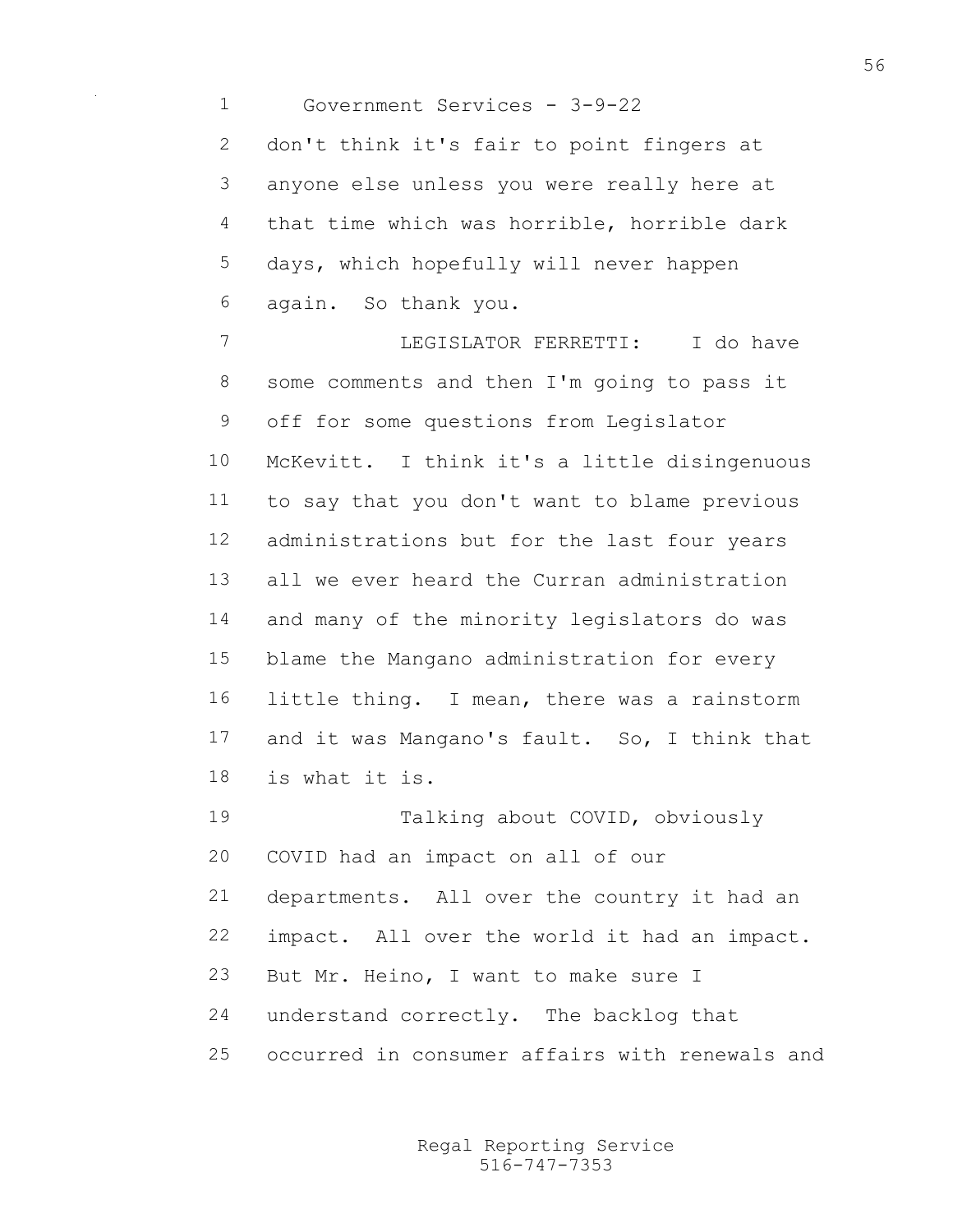Government Services - 3-9-22 new applications that began 2018, correct? MR. HEINO: Correct. LEGISLATOR FERRETTI: Two years before anyone heard the word COVID, right? MR. HEINO: Right. It started in 2018, correct. **BEGISLATOR FERRETTI:** And that was at the exact time that the Curran administration made a policy decision that created that backlog, correct? MR. HEINO: Correct. LEGISLATOR FERRETTI: It had nothing to do with COVID right? MR. HEINO: Correct. COVID didn't help. LEGISLATOR FERRETTI: Tell us how COVID impacted it. MR. HEINO: COVID impacted it in the sense of our front desk was closed. So contractors at that point the policy was only to email everything in. Which we had a system that allowed them to submit incomplete applications online. What the system wasn't set up to I guess distinguish between a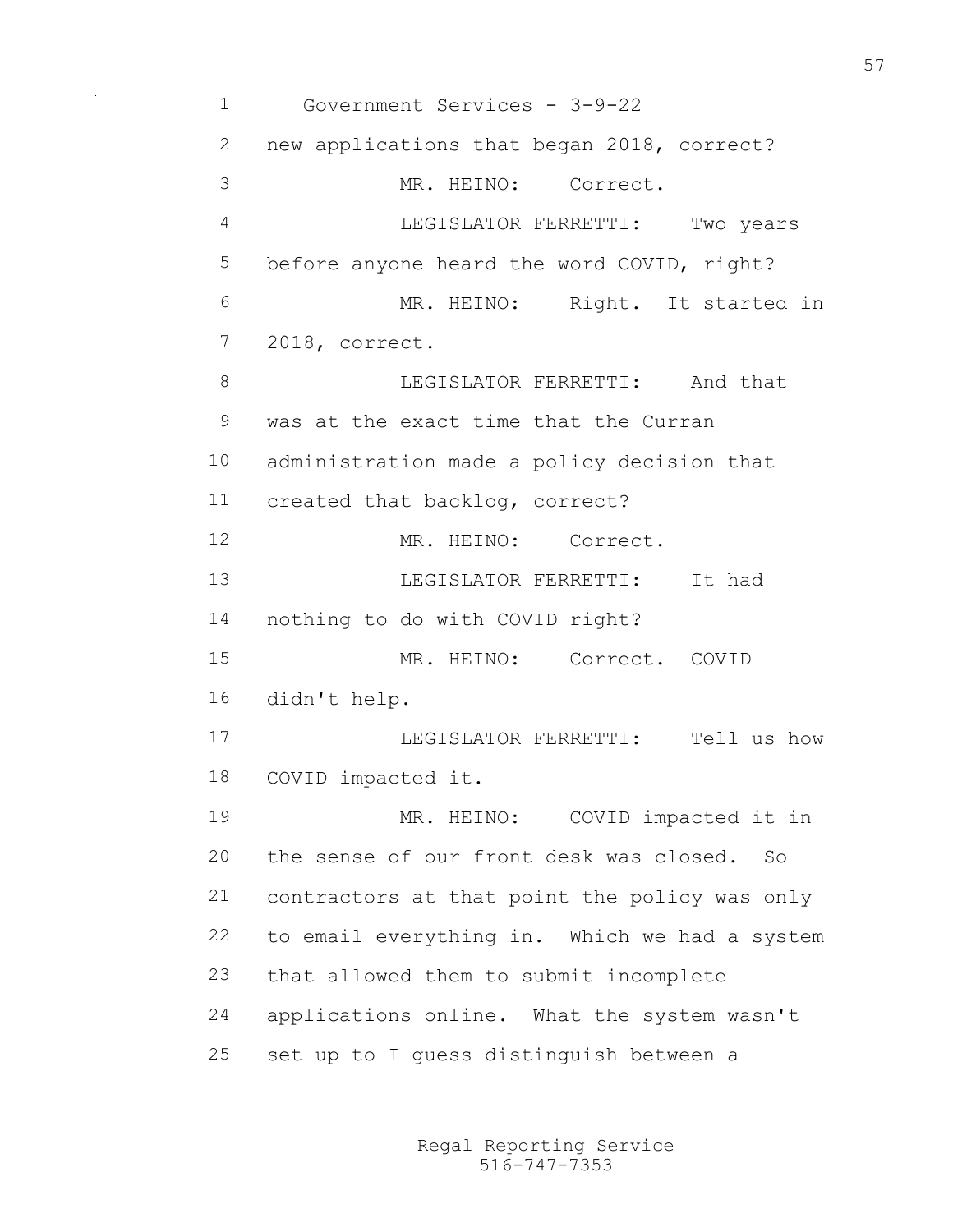Government Services - 3-9-22

completed application or not.

 LEGISLATOR FERRETTI: But my point is, look, we're not here, and I know commissioner you said you're not here to blame anybody. We're not talking about blame. We're trying to identify a problem and make sure we don't create the same issue again. 9 And it seems to me, when things are usually 10 very cloudy in government, it's pretty clear what caused this. It was a direct event, a policy decision by the Curran administration, to change the process where they would take your \$1,000 check and cash it and then put it on hold for three years. That caused this mess clear and simple. I think we need to identify that so we don't do it again. It's not about blame. It's not about attacking. Now, I'm glad to hear the policy has changed. Seems pretty obvious.

 In terms of us not hearing from you, Mr. Heino, I don't blame you for Mr. May and not communicating apparently with the county executive and the administration and not pointing out these obvious deficiencies in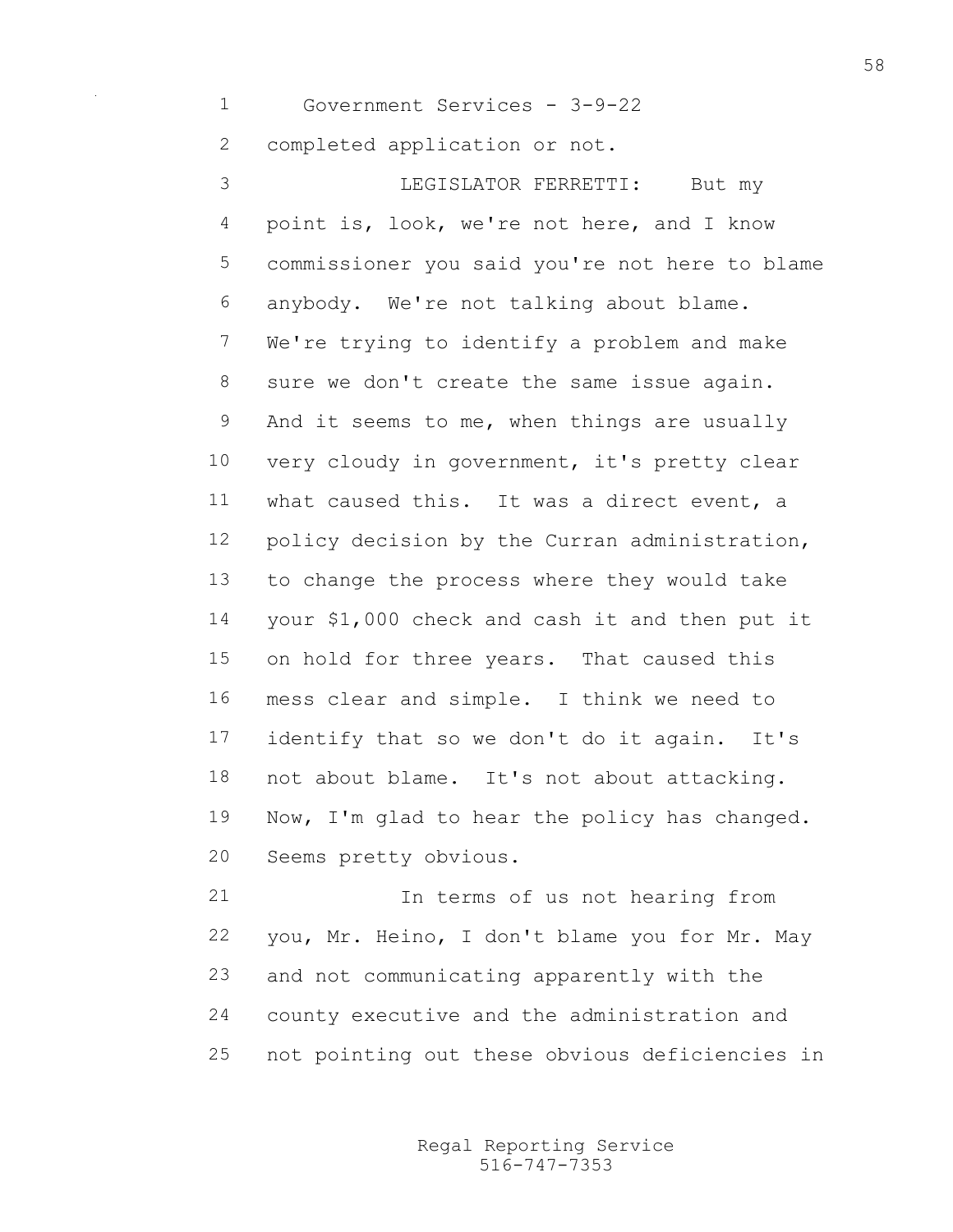Government Services - 3-9-22 their new policy. But in any event, just a few more comments. I know that Legislator DeRiggi-Whitton brought up her notary application. It's not analogous because a notary is a state license. The county clerk's office is a conduit to processing that license. So when your check comes in to the county it has to be cashed. It is then, at that time, sent to the state. At which point you are licensed. The fact that you don't get your license for a period of time is a deficiency with the state not actually sending you a proper paper license. But if go on the state website and go to the licenses, as soon as that check is cashed you will see you are authorized to be a notary. So, it's not exactly the same and is, in my opinion, is completely different than the consumer affairs cashing a \$1,000 check and then taking the application and putting it on the shelf for three years. In terms of, again, hearing from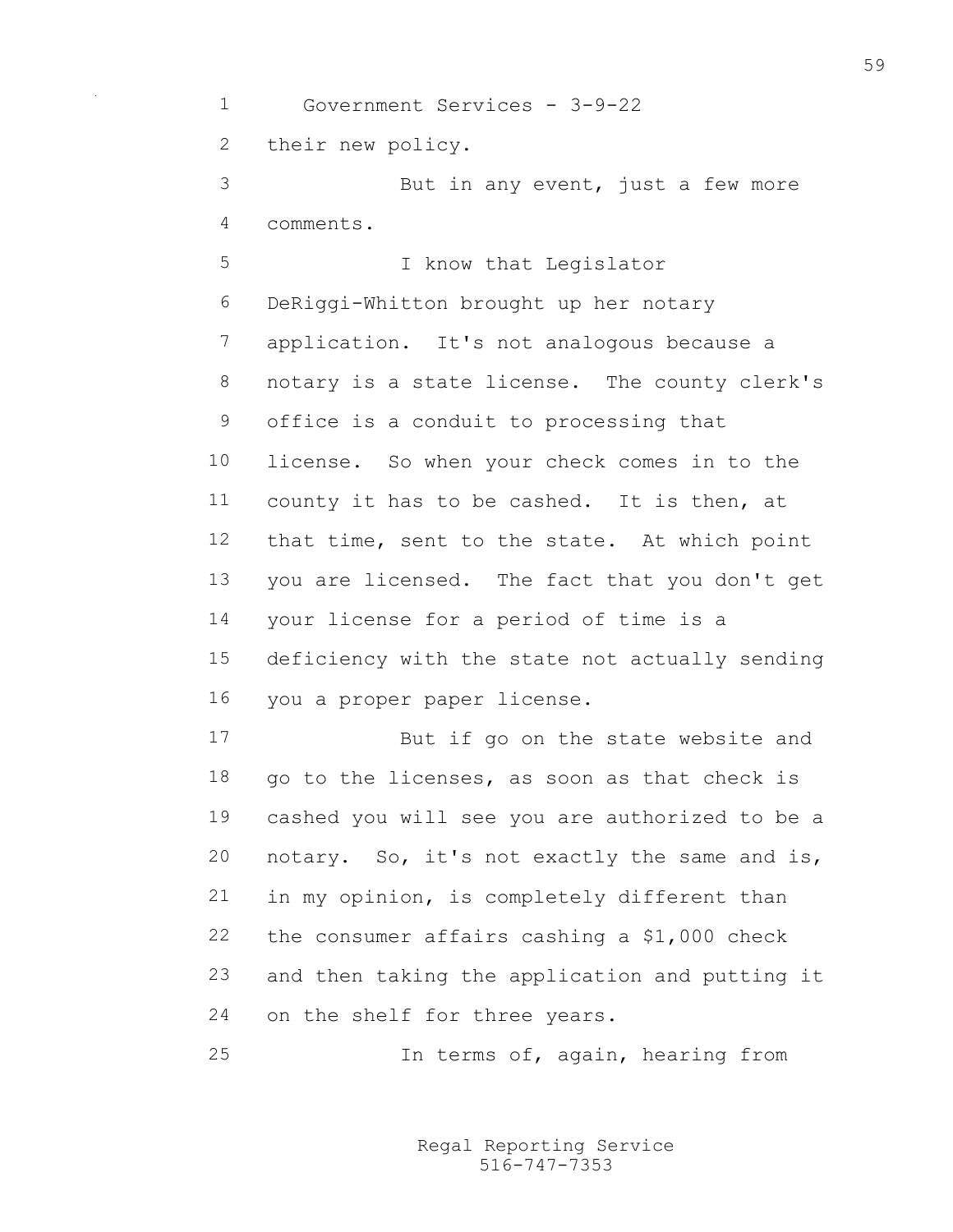Government Services - 3-9-22 you, Mr. Heino, I know there's this idea that

 we never heard from anybody about this. We heard from our residents. We heard from contractors. We heard from people who were saying hey, I came and I applied. They cashed my check and I haven't heard anything for two or three years. I don't need to hear from you 9 Mr. Heino. I heard from plenty of people. 10 I'm sure the county executive did too and they did nothing. They did nothing to fix that. 12 I do have some more questions. I'll pass off to Mr. McKevitt. But I want to thank you and County Executive Blakeman for addressing this immediately and we're seeing

 the results. It's quantifiable and it seems to be a pretty easy solution. By the way, we have the same amount of employees today as we did in December, right?

MR. HEINO: Correct.

 LEGISLATOR FERRETTI: So, it's not like you got an influx of employees. You're doing this with the same amount of people. You just changed the policy that was put in place in 2018 and it seems to be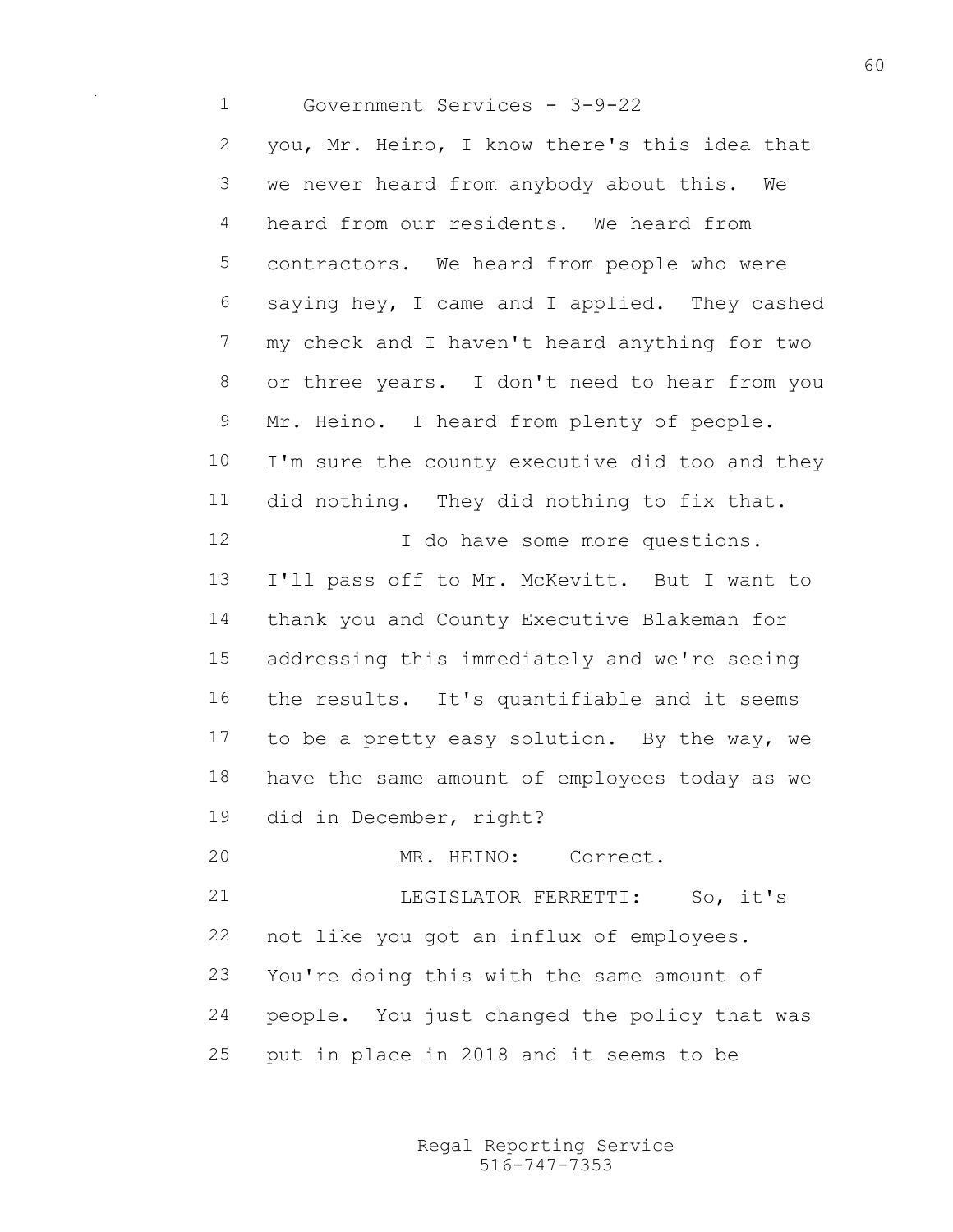Government Services - 3-9-22

 working. Thank you for that. I'm going to pass off. I do have more questions. I don't want to monopolize the microphone. Legislator McKevitt.

 LEGISLATOR MCKEVITT: Can you just walk me through the enforcement process on a consumer who had a problem with the contractor who did shoddy work. How does that process go? How do I make the complaint? How is it investigated and how does it come to resolution.

13 MR. CAPECE: I'll start you through and then Ken can pick up some areas I don't know. We have a complaint form that's online. Previously you could only make a complaint online if I was led to believe that was correct. You can mail it in too. We get a form in. That form will be given to an investigator. The investigator will then contact the complainant and the investigator will find the details of the complaint. Then he will go out to the scene, to the person's home, and usually take pictures, make a recommendation. Then that investigator will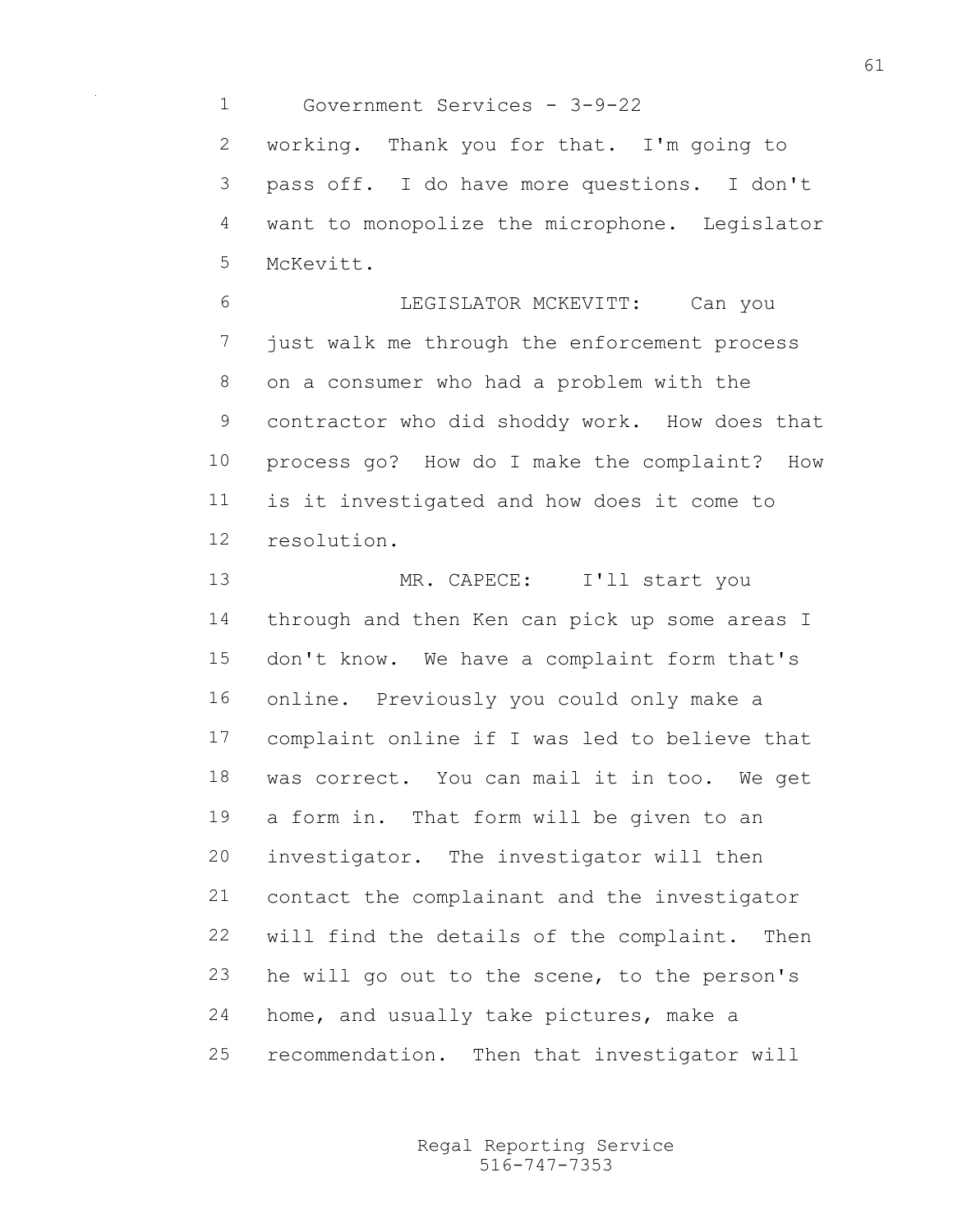Government Services - 3-9-22 file charges if they believe -- MR. HEINO: They'll review it for violations. MR. CAPECE: They'll review it for violations and file charges and then it goes for a hearing. At that time the contractor can try to defend his position. But that's decided by the judge. 10 LEGISLATOR MCKEVITT: How many investigators do you have doing those investigations? MR. HEINO: Nine. Just to piggyback on what the commissioner was saying. Previously, in 2018, a complaint would come in. Somebody would fill out a contractor complaint. There's a few types of complaints. There's a complaint against an unlicensed contractor. Complaints against a licensed contractor and then sometimes just complaints about maybe a retail store or any type of issue that somebody may be having. We would always send a copy of the complaint to the contractor to try to address the issue that's at hand. That was stopped also in

> 516-747-7353 Regal Reporting Service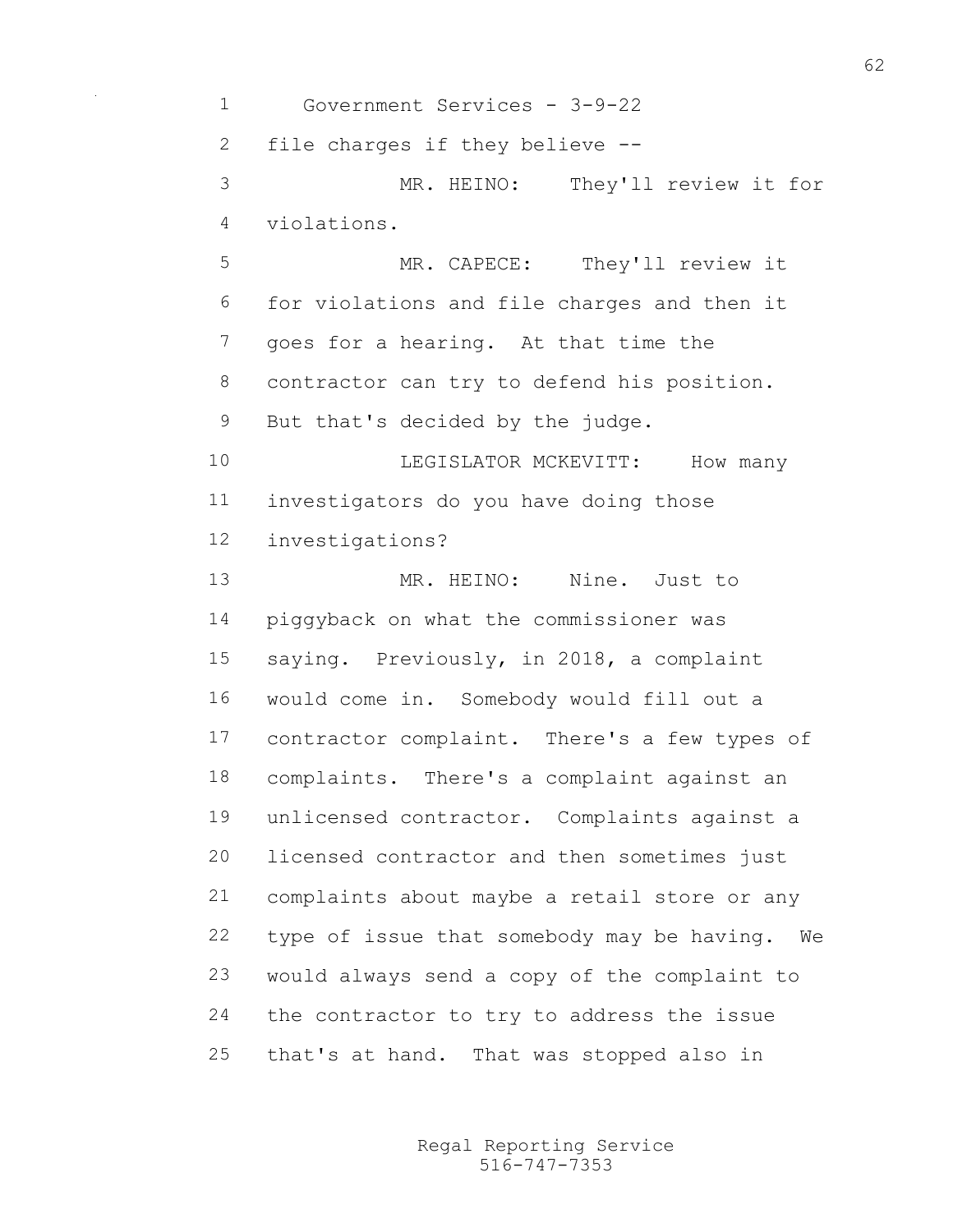Government Services - 3-9-22 2018.

 LEGISLATOR MCKEVITT: In other words, the old process was sent to the contractor. Let the contractor resolve on their own resolve and try to make the customer happy. But since 2018 that part of the process was taken out? MR. HEINO: Right. Then the commissioner didn't want to send the complaint to the contractor. We would then schedule the contractor for a hearing. Those hearings are being one, to adjudicate the violations that may have existed and a separate hearing to adjudicate the consumer complaint. LEGISLATOR MCKEVITT: What is the time frame then between when the investigation came in and when you get to a hearing date? MR. HEINO: Are you talking about after 2018? LEGISLATOR MCKEVITT: Yes. MR. HEINO: Some of those hearings still have not been heard. LEGISLATOR MCKEVITT: Four years

later?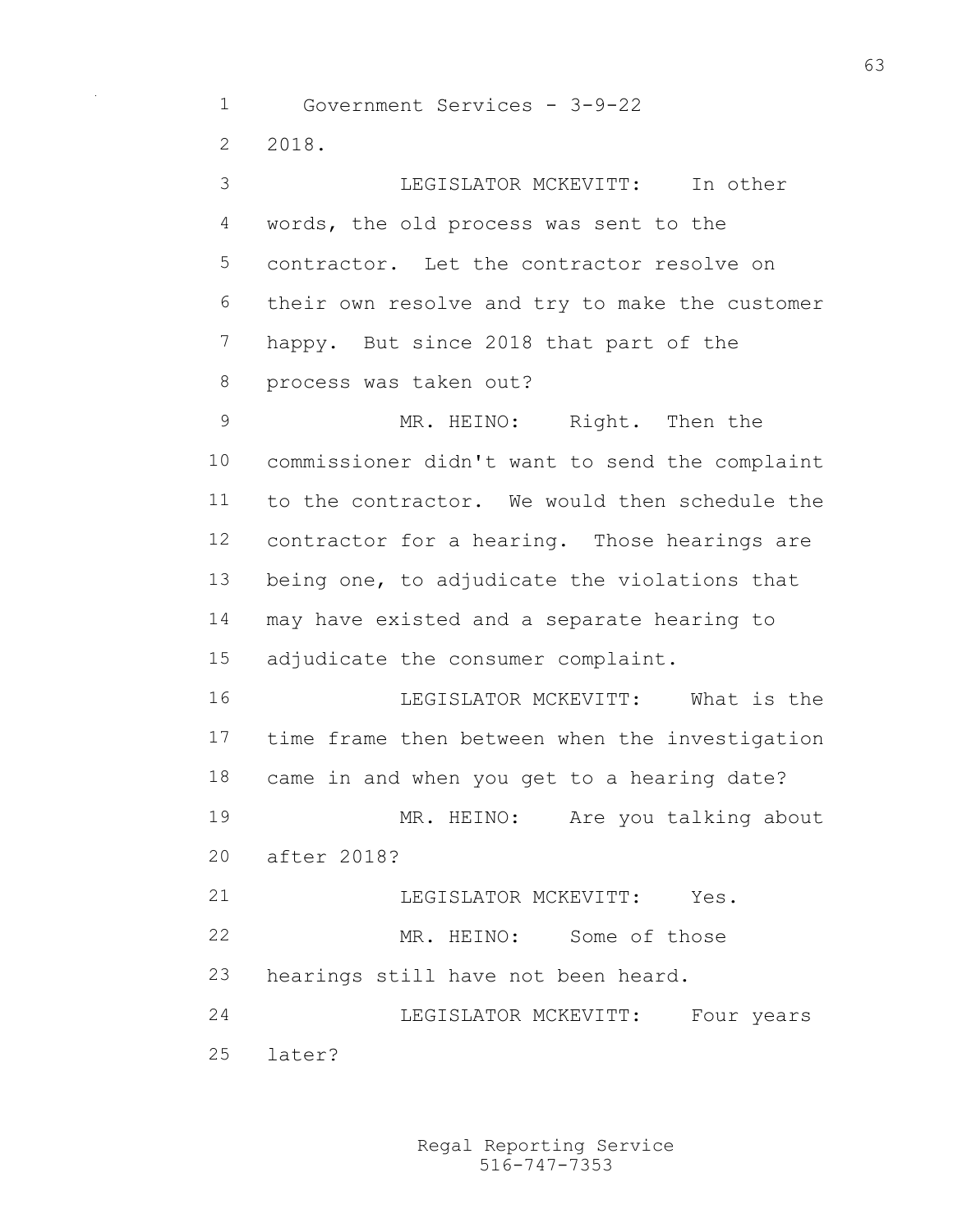Government Services - 3-9-22 2 MR. HEINO: Four years later. LEGISLATOR MCKEVITT: What's the statute on limitations on those complaints? 5 MR. HEINO: Unfortunately, statute of limitations against an unlicensed 7 contractor is two years. So, for some of 8 these they may have expired. LEGISLATOR MCKEVITT: So, when it comes down to the point when you get to the hearing is there an opportunity at that point where's there's like, for example, a plea bargaining process between counsel and before you get to the judge to try to resolve beforehand or does it just go straight to adjudication and whatever the hearing officer says the hearing officer says. 18 MR. HEINO: We try to settle. LEGISLATOR MCKEVITT: What type of staff is involved when that settlement occurs? MR. HEINO: Between 2018 and 2021 the commissioner then would only allow an administrative hearing officer to hear the cases and our deputy county attorney, whoever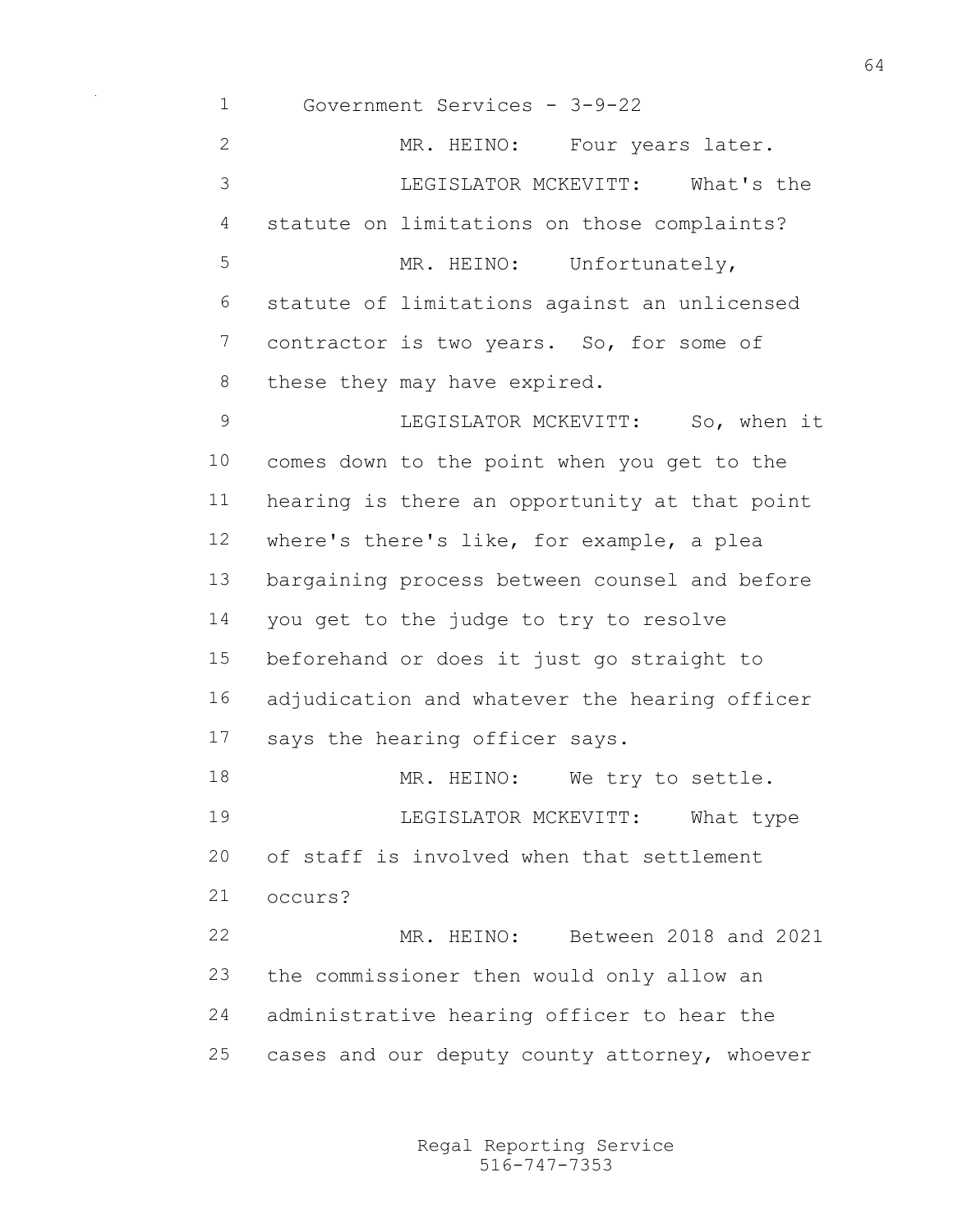Government Services - 3-9-22 was assigned to our department, would then act as the prosecutor. But we were at times without a county attorney for up to year at various times throughout. Those hearings alone got put on hold as well as the process for the way we did hearings. Prior to 2018 we used to do hearings three days a week and utilize the deputy county attorney as the hearing officer. From 2018 to 2021 we had a separate administrative judge. 13 LEGISLATOR MCKEVITT: So right now how many days a week are hearings taking place? MR. HEINO: The commissioner has reinstituted the hearings right away. We've so far had nine. With Mary on board, she'll be assisting one or two days a week, plus the ALJ, hoping to get back up to three days a week and get the backlog complete. LEGISLATOR MCKEVITT: When was the last time you held a hearing? MR. HEINO: We just held one on Monday.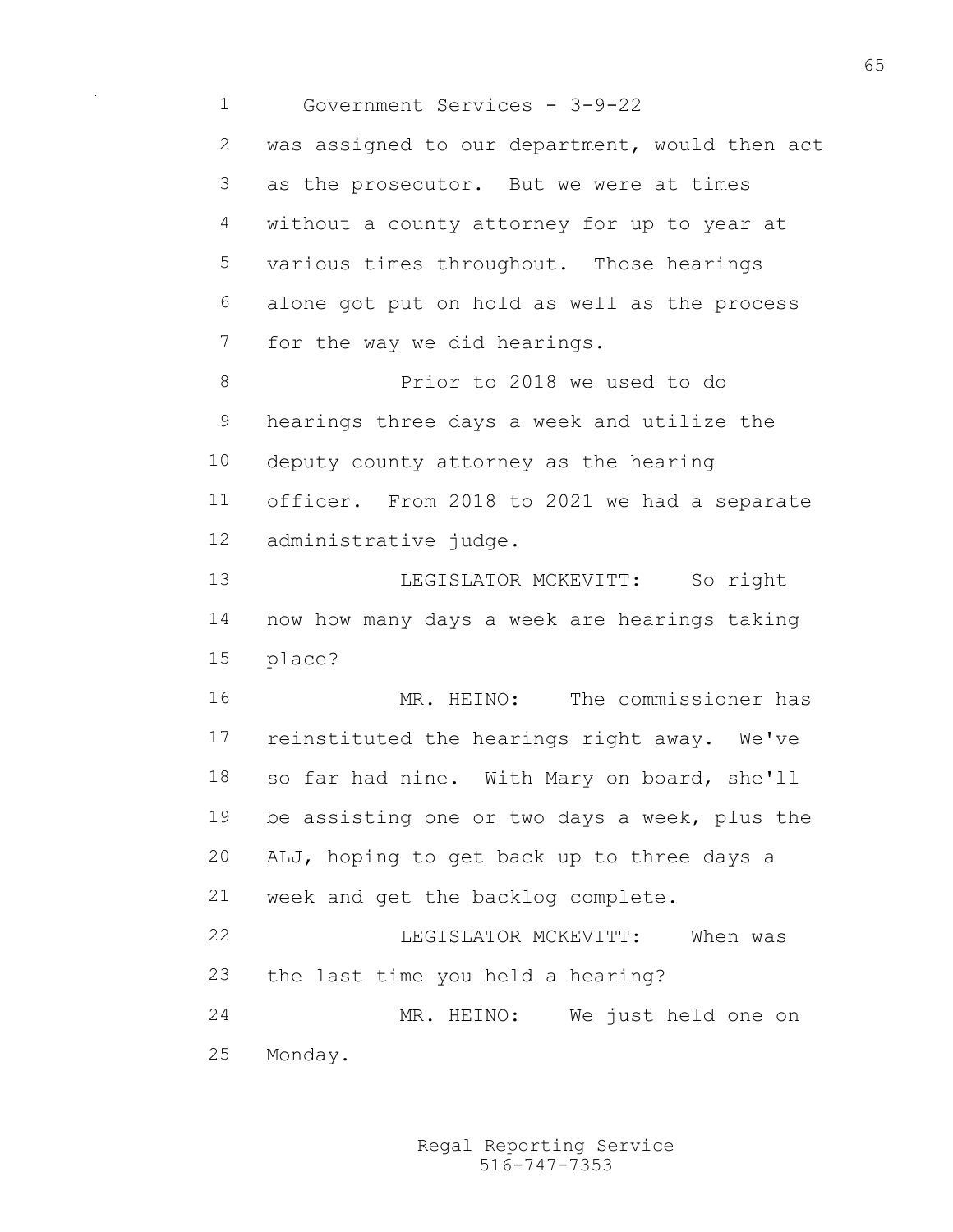Government Services - 3-9-22 LEGISLATOR MCKEVITT: And before then? MR. HEINO: For 2022 we are starting to get it back up. We're basically doing one a week. Mary just joined us right around Presidents Day. So we will be picking that up. Prior to that they were on hold where we had gone months and maybe sometimes one hearing would happen with only, you know, one hearing day a week with five cases. LEGISLATOR MCKEVITT: When in the past for 2018 how many hearings could you have in a day? MR. HEINO: We used to have 20 in a day. LEGISLATOR MCKEVITT: Then went down to five? MR. HEINO: A week. Twenty a day three days a week. So 60 a week to five. 21 LEGISLATOR MCKEVITT: Thank you. LEGISLATOR FERRETTI: Legislator Ford did you have questions? LEGISLATOR FORD: I do. I will be very brief. Thank you chairman.

> 516-747-7353 Regal Reporting Service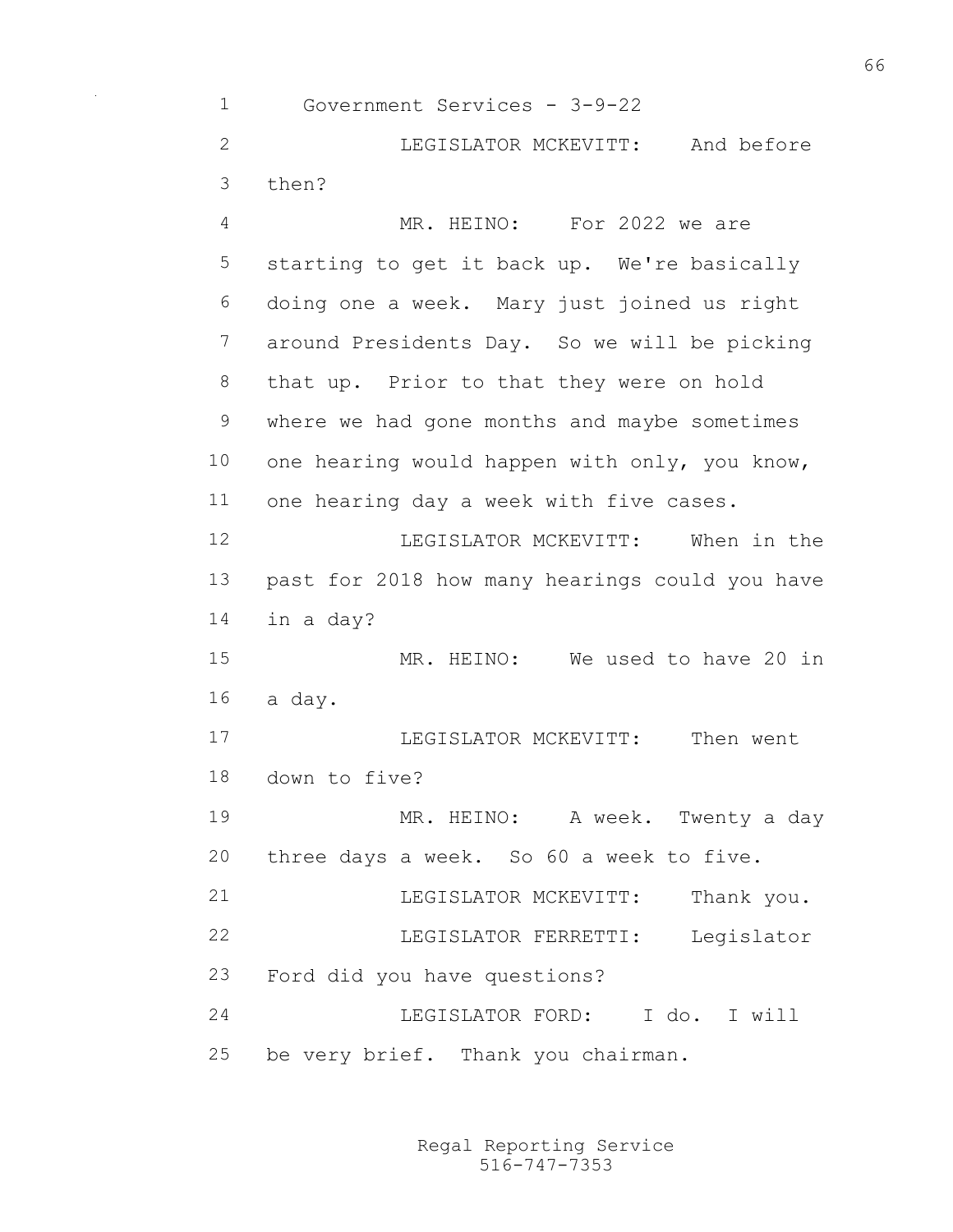Government Services - 3-9-22 Legislator McKevitt touched on the topic that I had about the hearing officers and the amount of hearings that we had.

 But I just want to thank the commissioner for making every attempt to bring consumer affairs back to the agency that it had once been years ago, and I look forward to working with him. And yes, we don't want to point fingers at a previous administration but we definitely need to address what the problems were in the past.

13 But I just wanted to ask on some of the other issues. Commissioner, we touched about the hearing officers and about the contractors licenses so forth on and so forth. What about some of the other, I guess, jobs or something that consumer affairs is supposed to follow-up on such as the ATM machines that are popping up in Nassau County that are being used by so many people? We had passed legislation many years ago that they have to be registered with Nassau County. 24 Have we been able to  $-$ - do you find that there are a lot of places that are not compliant or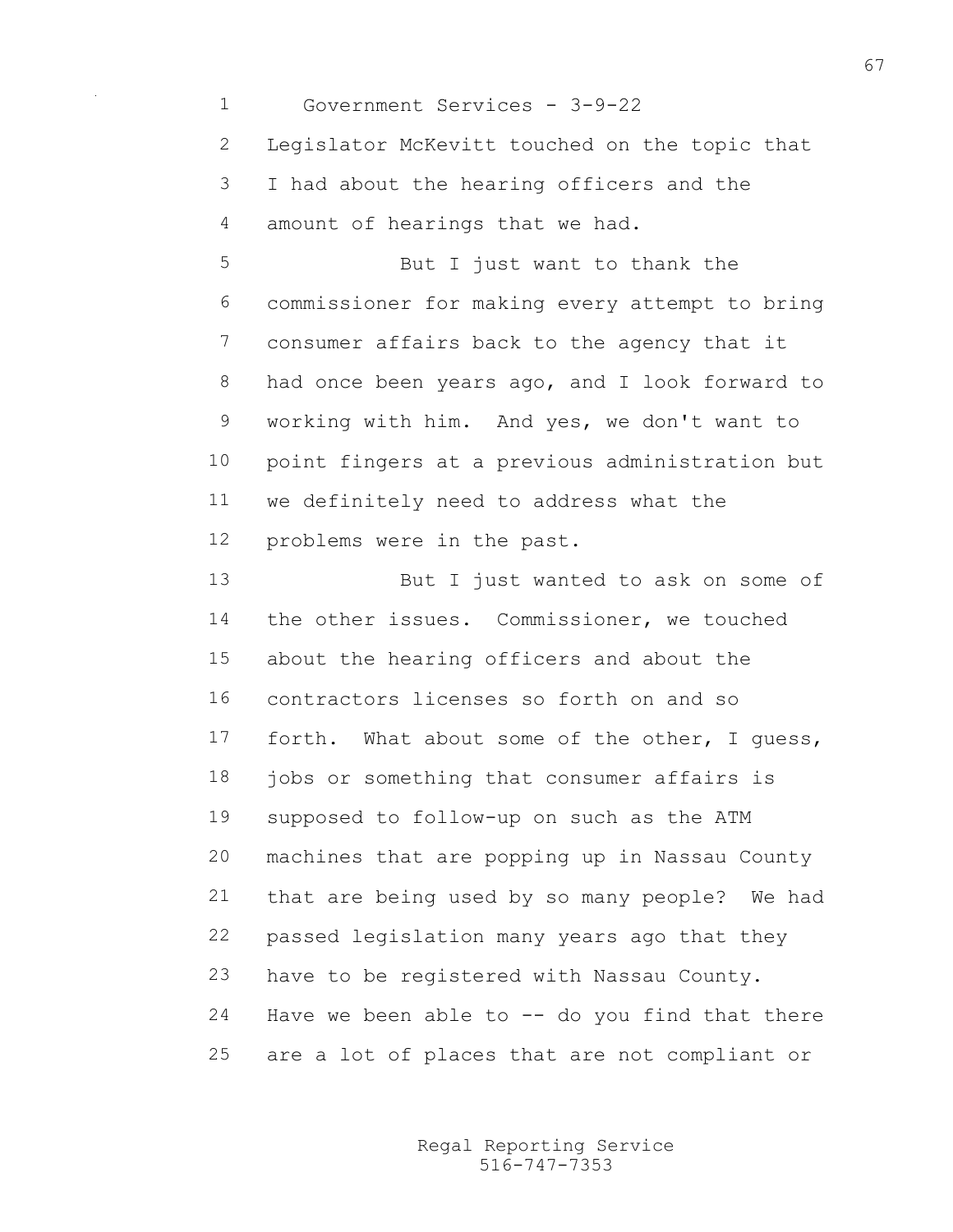Government Services - 3-9-22 will you be looking into this to make sure that they are compliant? MR. CAPECE: We are going to be looking into that. The problem is most of my investigators were tied up in licensing. As I 7 can ease the burden on them and I get more staff and the staff were able to in real time address the issue of licensing we will have more investigators free to investigate all sorts of complaints. We don't just get it against contractors. There's other complaints against stores, different things. We also have a very robust weights

 and measure unit that goes out that checks the gasoline. Makes sure, like Kenny said, you get a true gallon. I think in this day and age that's very important. Make sure you get real octane. Not paying for 93 and you're getting 90.

 The greatest thing is we now have a full-time county attorney, and I'd like to thank the county attorney for giving us her. We're expecting, me and Kenny, to be projected in about three or four weeks, we're going to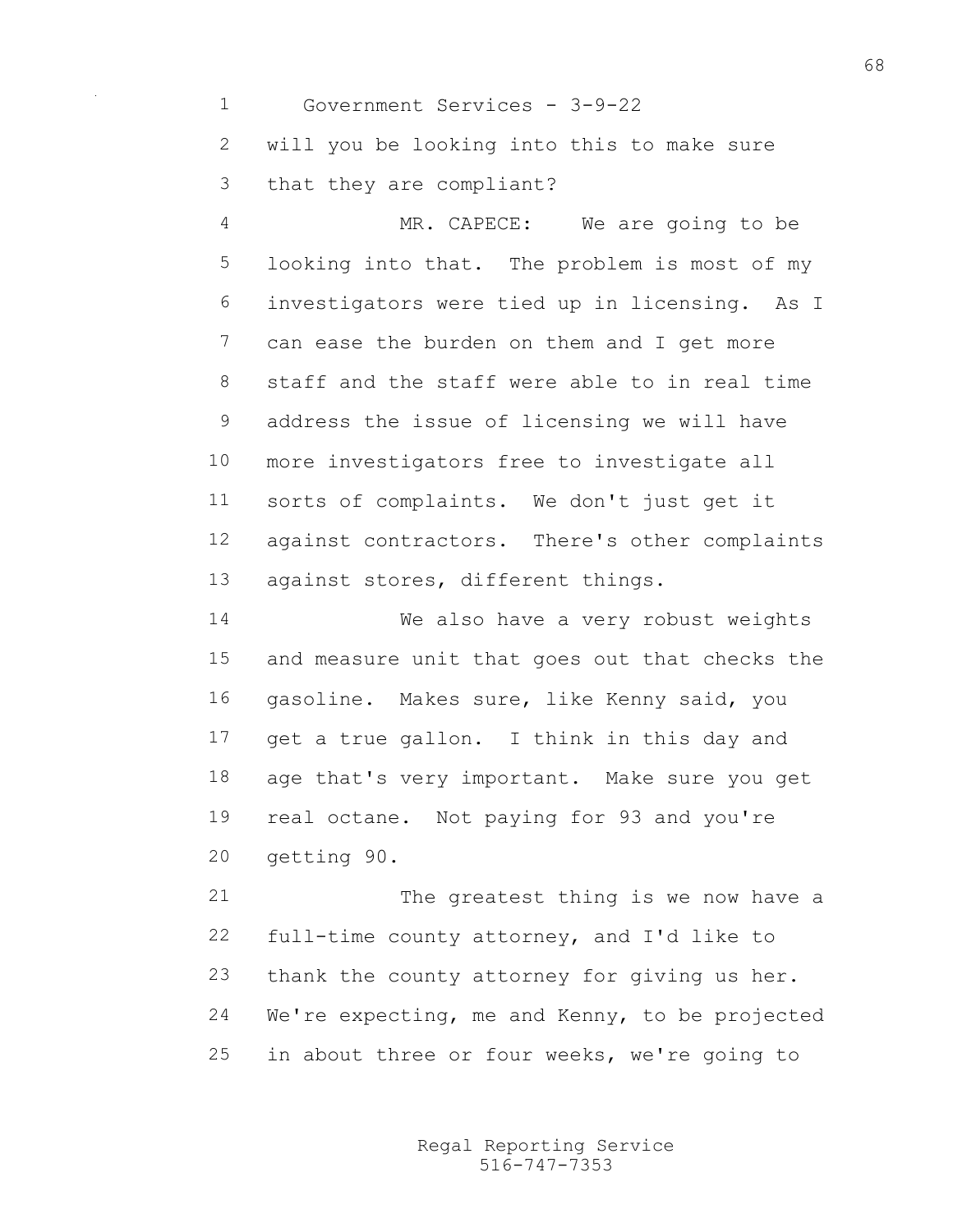Government Services - 3-9-22 be hitting them three days a week with hearings. So we'll be starting to get back on track. My goal is to get back to 60 cases a week.

 LEGISLATOR FORD: Thank you. I know that when we talk about the contractor licenses, and Chairman Ferretti did touch upon it, how many contractors were held in limbo waiting to get their licenses so they would be able to do much needed work and many of them lost money. They lost part of their livelihood.

14 So, I appreciate the fact that you are addressing this and you're making this a priority. Because the sooner we can get everybody the licenses and getting them to work I think is very paramount.

 But I do want to just touch upon something. It was brought up about Sandy. I was a legislator. Of course I live in the south shore so I'm quite aware of the problems that we had after Sandy. But even at that time consumer affairs rose to the challenge. They came out. They had numerous meetings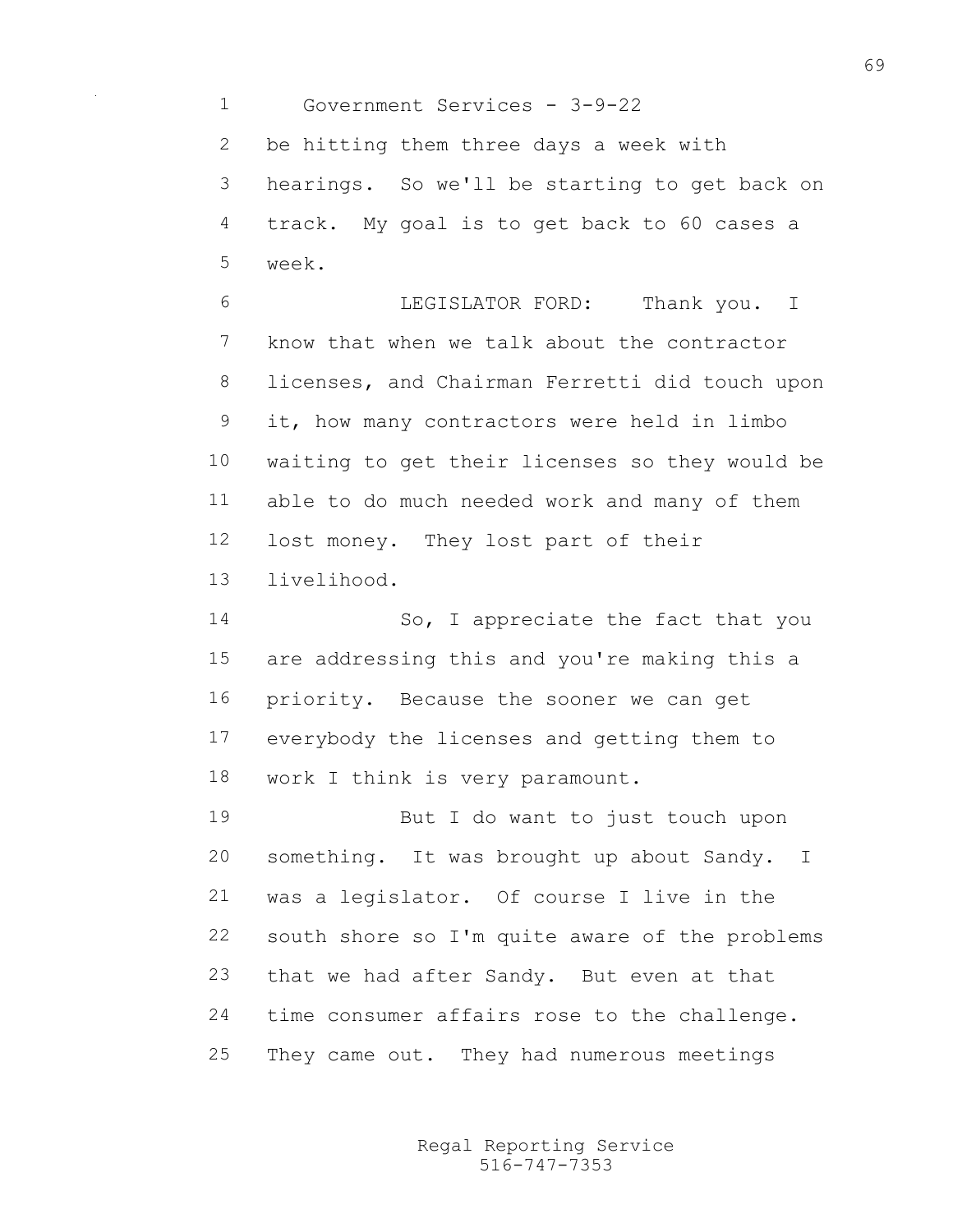Government Services - 3-9-22

 with many homeowners to explain to them the processes about how to file complaints. They helped them. They actually -- at the time it was commissioner May as well as deputy commissioner Heino, who came up with some sort of funding. Also commissioner Farley I should also point out as well, came out with funding to help some of these people recoup some of the money so that they'd have something to work with. They went after the contractors with undue diligence.

 The problems that we had with many of these unscrupulous contractors did not come from consumer affairs. Because I had numerous meetings with them. They made every effort to go after them, to get them so that they can get money back and help these residents to be able to rebuild. But the problem happens to be there were some problems with the DA's office. It wasn't DA Singas' fault. But it also stems once again to state law and some of the restraints that they had.

 So, I do have to say commissioner Capece that consumer affairs in the past had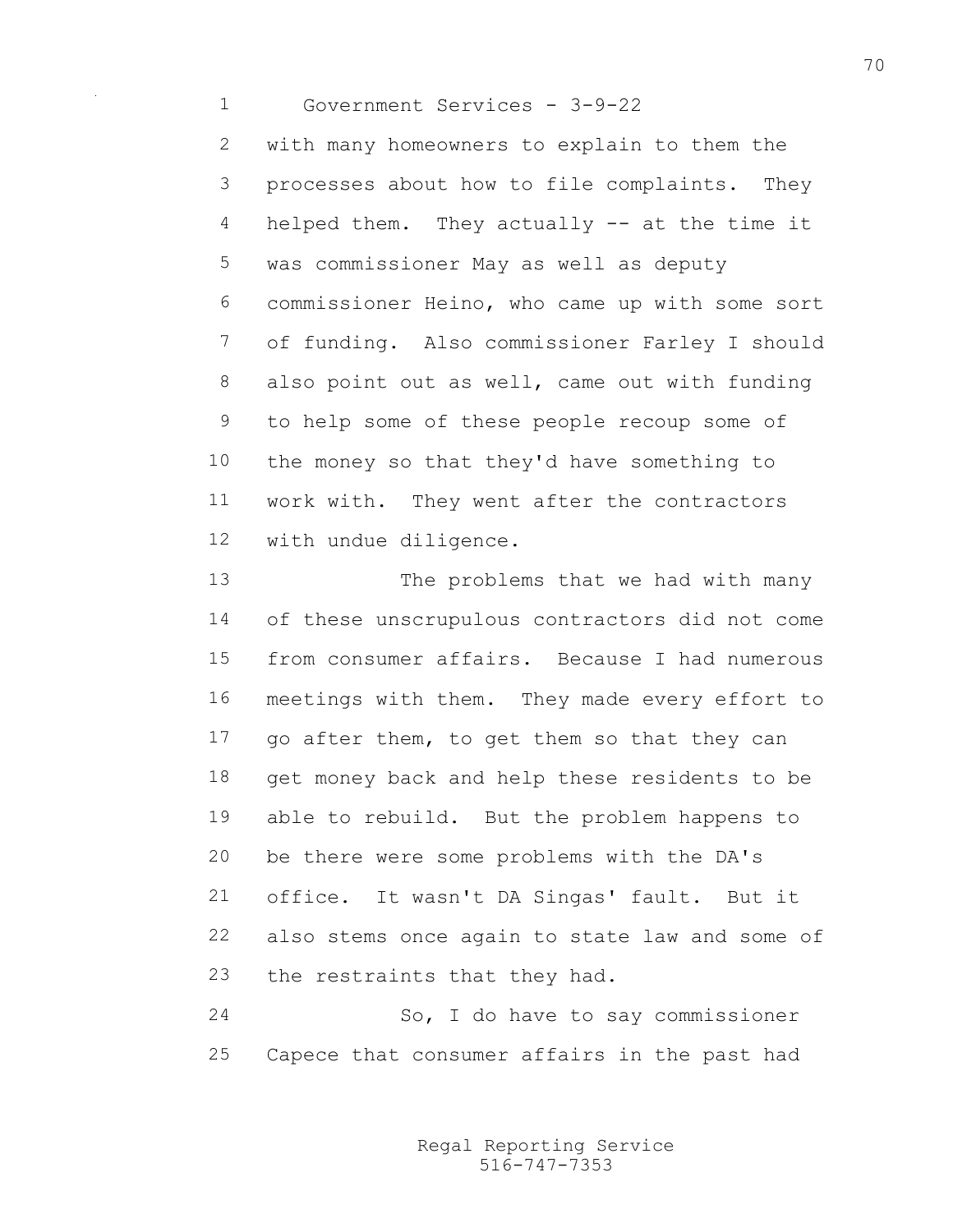Government Services - 3-9-22 always risen to the challenge despite what problems that we had and what type of hardships that we faced. They always answered the call to help the residents and the people as best as they can. Thank you. 7 MR. CAPECE: Thank you. Just to 8 let you know, I have a very good relationship Denise Farrell in the district attorney's office and we are going to be working with the district attorney's office to do certain things -- which I'm not going to disclose at this time -- to help the consumers and make consumers safe and make sure contractors are doing the right thing. 16 LEGISLATOR FORD: Thank you very much. LEGISLATOR FERRETTI: Legislator DeRiggi-Whitton. LEGISLATOR DERIGGI-WHITTON: When you speak to the DA or when you speak to your county attorney you might want to ask them what the role is regarding price gouging. Because I've informed by my counsel that if there is like evidence of price gouging, like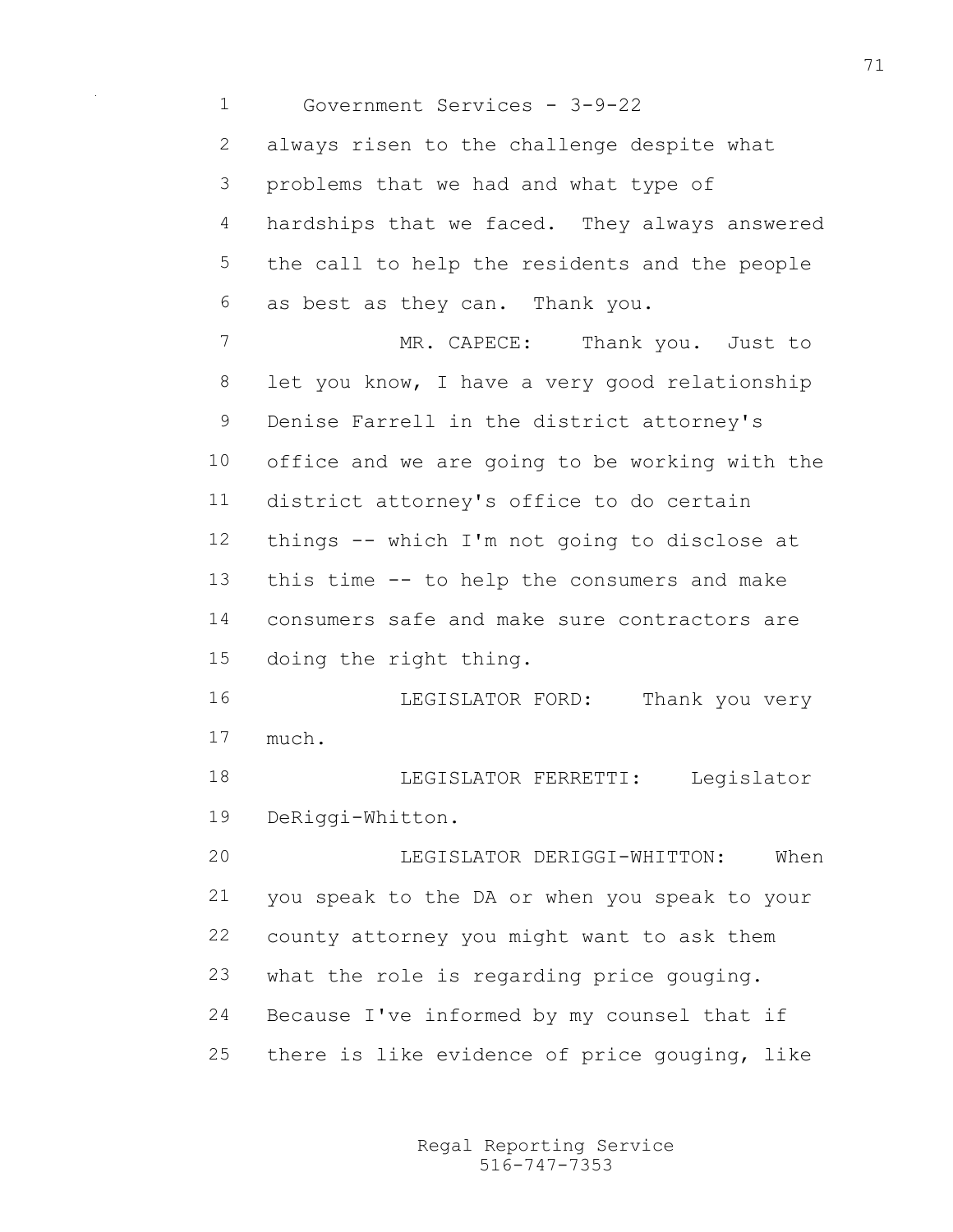Government Services - 3-9-22 real clear unconscionable trade practices, you can in fact fine these businesses even if it's not a state of emergency. And that includes gas stations. So, you got to really focus on that right now. 7 MS. HARKINS: We can evaluate that. It's my understanding that the department in the past was only during state of emergency when they would enforce the unconscionable trade practices. LEGISLATOR DERIGGI-WHITTON: No. It's really if it's glaring, you know. And clearly at times it is. MS. HARKINS: What is the authority for that? I'm always asking them what's the authority for that? What's the reg? Because, like, before I came here today I looked at the state law, which is the general business law 396R, and that's the state legislation. But the Department of Consumer Affairs is empowered by you through 23 the administrative code. So, it's very specific about what we are empowered to do. As an attorney, I'm like, all right, what's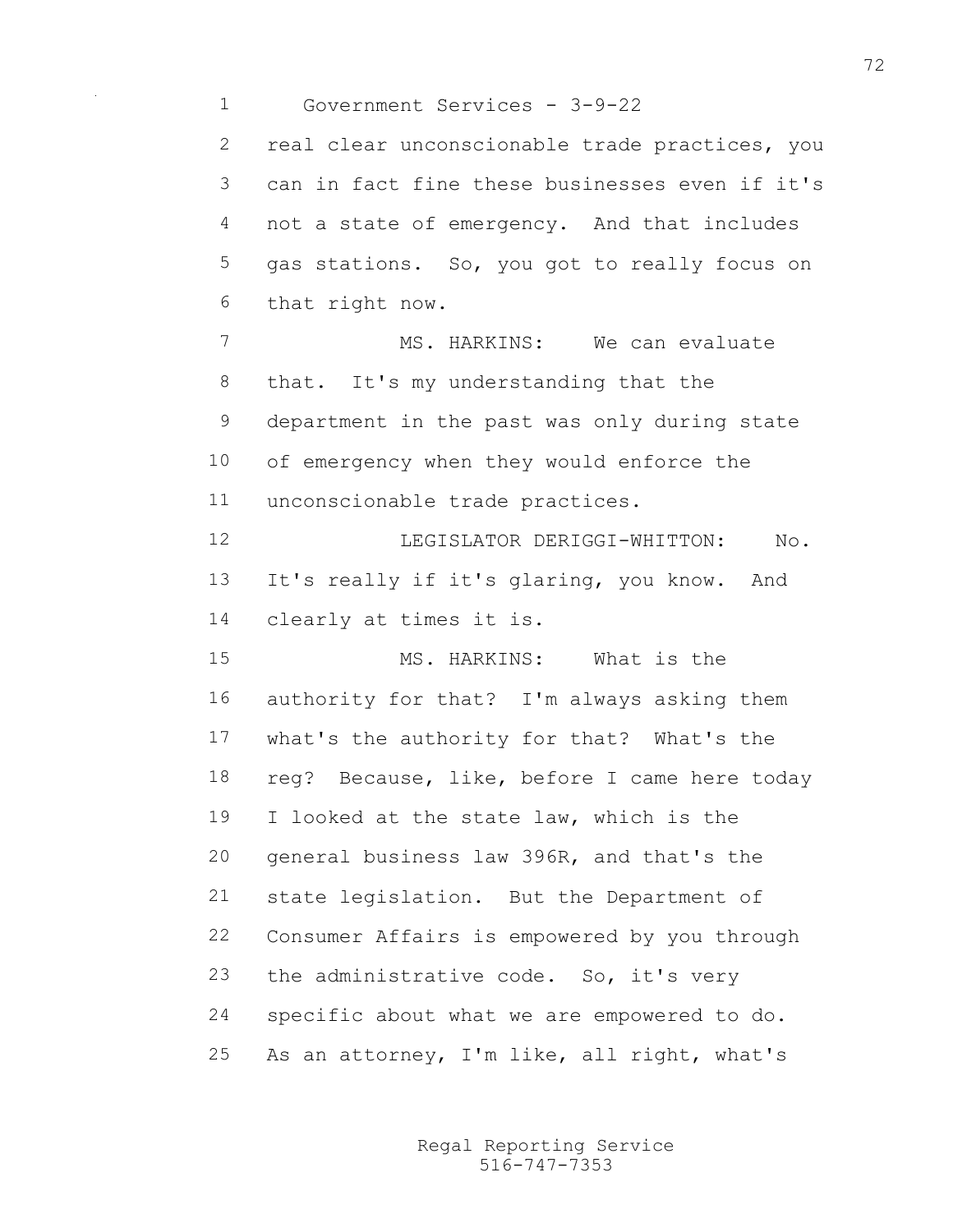Government Services - 3-9-22 your authority for that? LEGISLATOR DERIGGI-WHITTON: My counsel, Pete Clines, is willing to sit down and meet with you. We can do it now but I'd rather have him speak with you directly because he's very versed on the law. But it is part of your responsibility as commissioner to be in charge of price gouging, including the gas stations right now. It's something that -- I understand you've only been there two and a half months but you have to have that as a first and foremost right now. 14 MR. CAPECE: If you have any complaints of price gouging please let us know. I will definitely fully investigate it. LEGISLATOR DERIGGI-WHITTON: 100 percent but it's also part of your scope. So you got to be on it and we're depending on you. MR. CAPECE: We are on it. I'm going by what my legal counsel says. LEGISLATOR DERIGGI-WHITTON: Well, now it's like new revelation but you're on -- no matter what, state of emergency or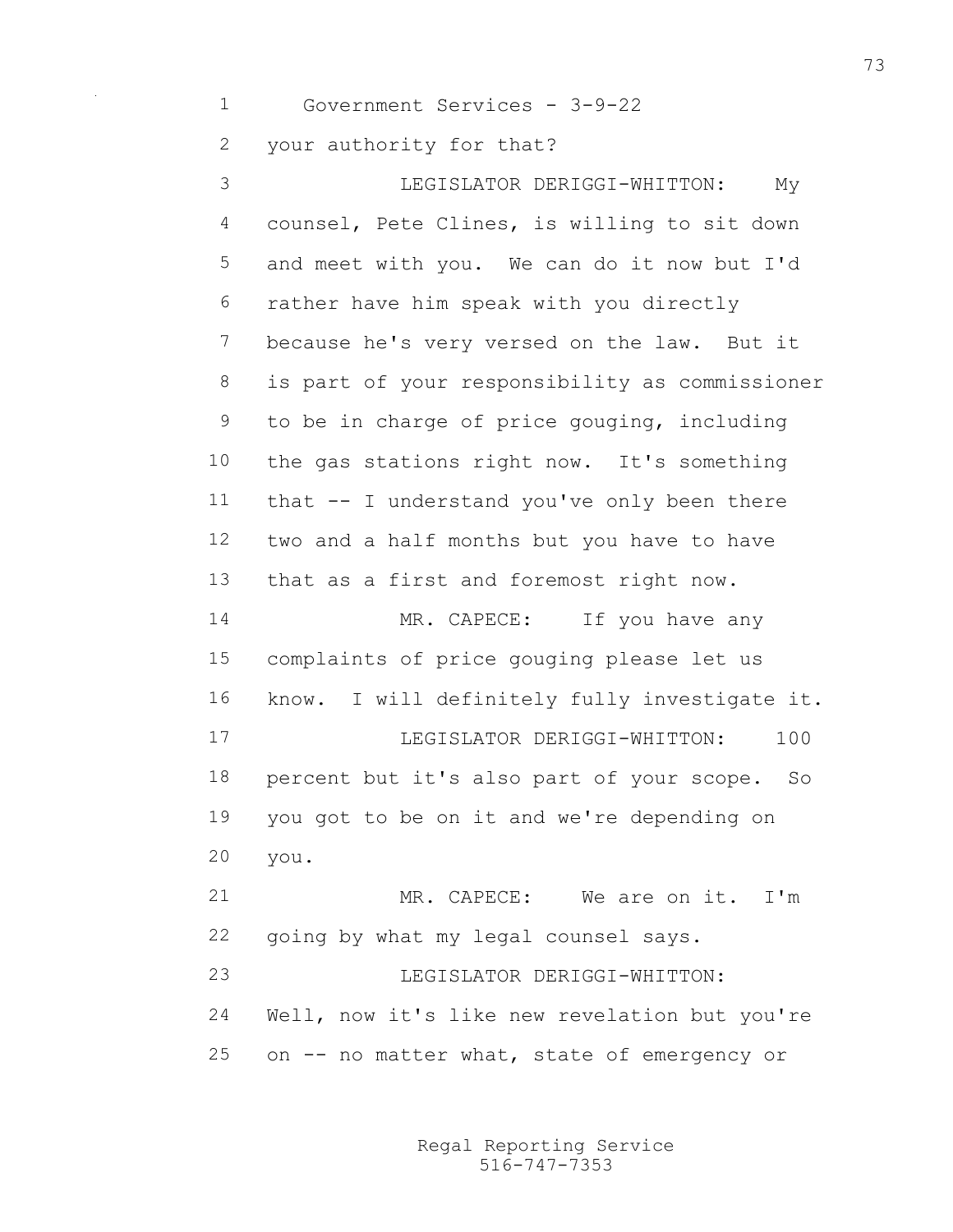Government Services - 3-9-22 not it's on you to be responsible for price gouging for gas stations. MS. HARKINS: I'll confirm with 5 Mr. Clines like what the authority, where that is in the code. LEGISLATOR DERIGGI-WHITTON: We have it. We'll give it to you right now on the record because I feel good having it on the record because this is such an important thing. Our residents are suffering and we want, unfortunately, again it's just like contractors, 95 percent of businesses are good but five percent that take advantage are the problem. And that is also under your scope. We'll give it to you right now but I'd like to 17 put on the record, Peter, if you have the section. 19 MS. HARKINS: We want to stay within our lane because we cannot exceed our jurisdiction because the power's through the code. LEGISLATOR DERIGGI-WHITTON: I'm totally aware that you're brand new. You've

> 516-747-7353 Regal Reporting Service

been here since what? not even a month. The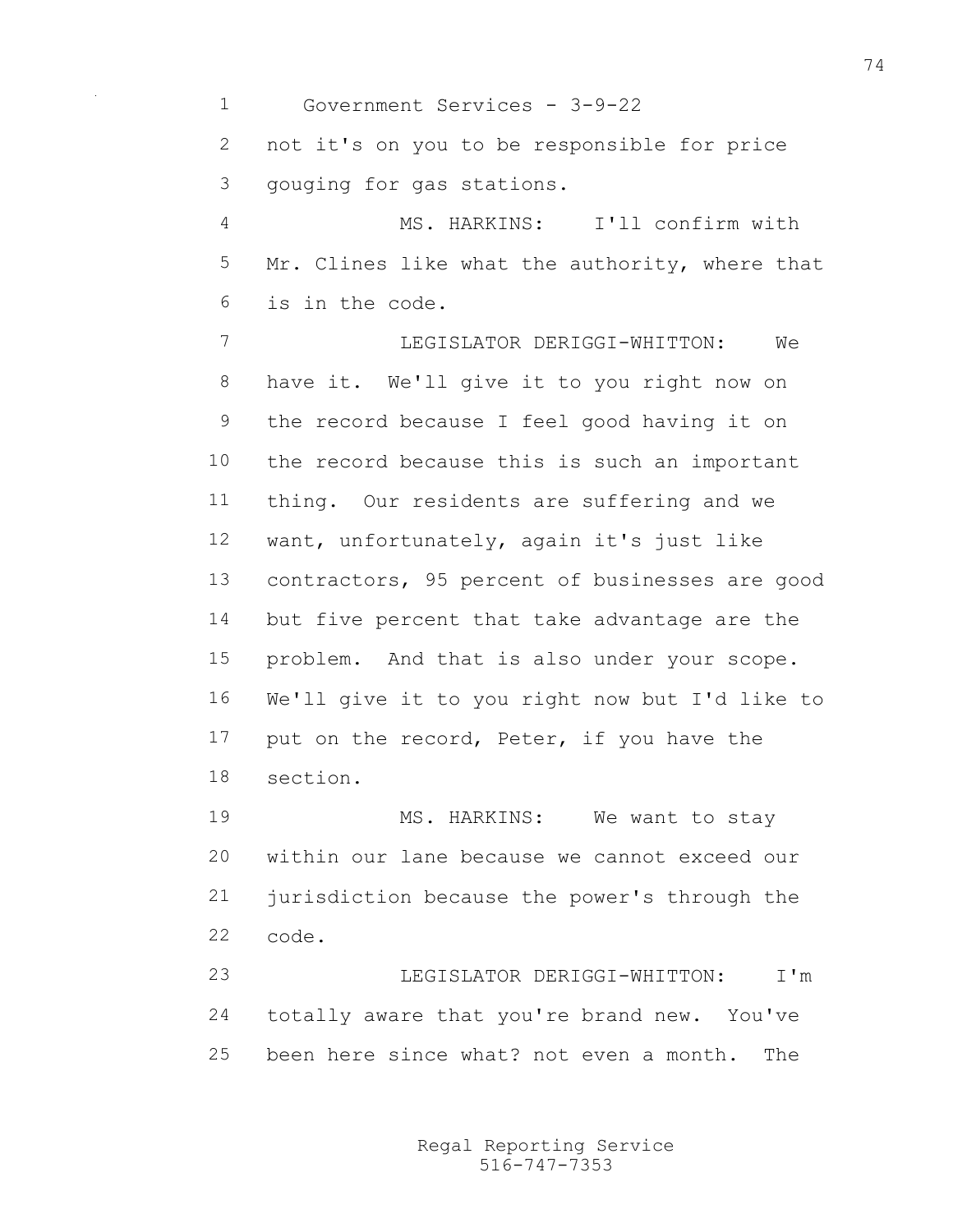Government Services - 3-9-22 commissioner is very new also. Look, there's always that learning curve. I understand it. 4 But this is something that is very timely. You have to be aware of it. MR. CAPECE: If we have the law we'll enforce it. 8 LEGISLATOR DERIGGI-WHITTON: Here it is. 10 MR. CAPECE: If I may comment with gasoline? LEGISLATOR DERIGGI-WHITTON: Can I just give this for the record please, if you don't mind. 21-10.2 Unfair Trade Practices Prohibited Enforcement. Under the Nassau County administrative code dated June 21, 2018. And again, to get as yourself as familiar as you can with this book Mr. Capece. I know you depend very highly on your supporting staff. I see that today. And I guess I really do see the learning curve is still in process. But I think that you should get very familiar with this book. You have a lot of responsibilities. We went through I forget how many pages, 60 pages of the code,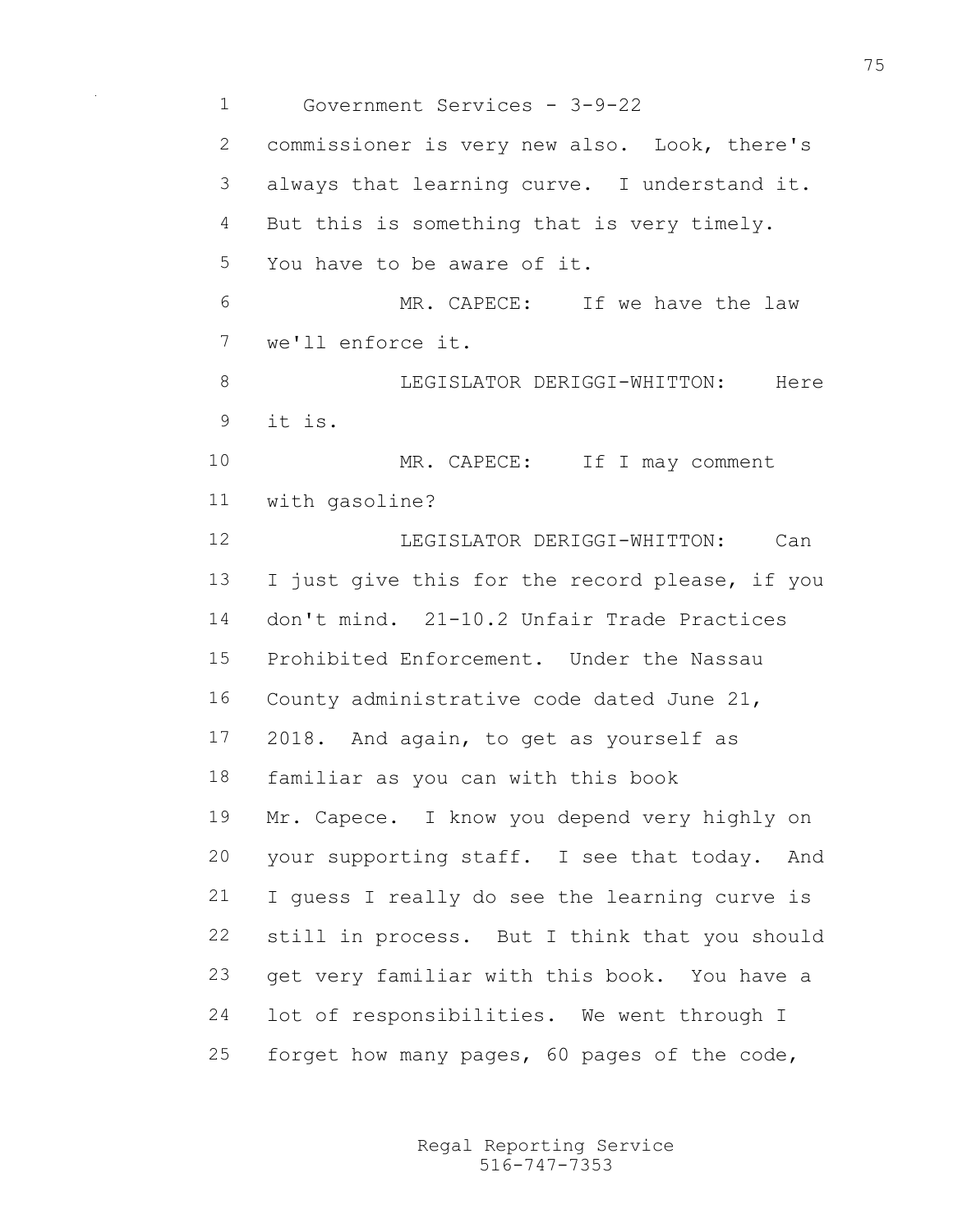Government Services - 3-9-22 right? Sixty pages of the Nassau County -- over 100 of the Nassau County code falls under your department. 5 MR. CAPECE: We have 27 separate laws. I read the book. LEGISLATOR DERIGGI-WHITTON: You need to be really familiar with those as well as the county code. MS. HARKINS: Is that the code that was amended in January of '21? Because unconscionable trade practices was specifically changed because I made that error looking at the '19 publication of the code and now there's a different definition in '21. MR. HEINO: I believe the legislation changed under COVID. After the price gouging that consumer affairs issued during COVID. LEGISLATOR DERIGGI-WHITTON: Let's get clear on gas stations because that is really one of our jobs. LEGISLATOR FERRETTI: Why don't we get it clear now because you put something on the record that may not be up to date.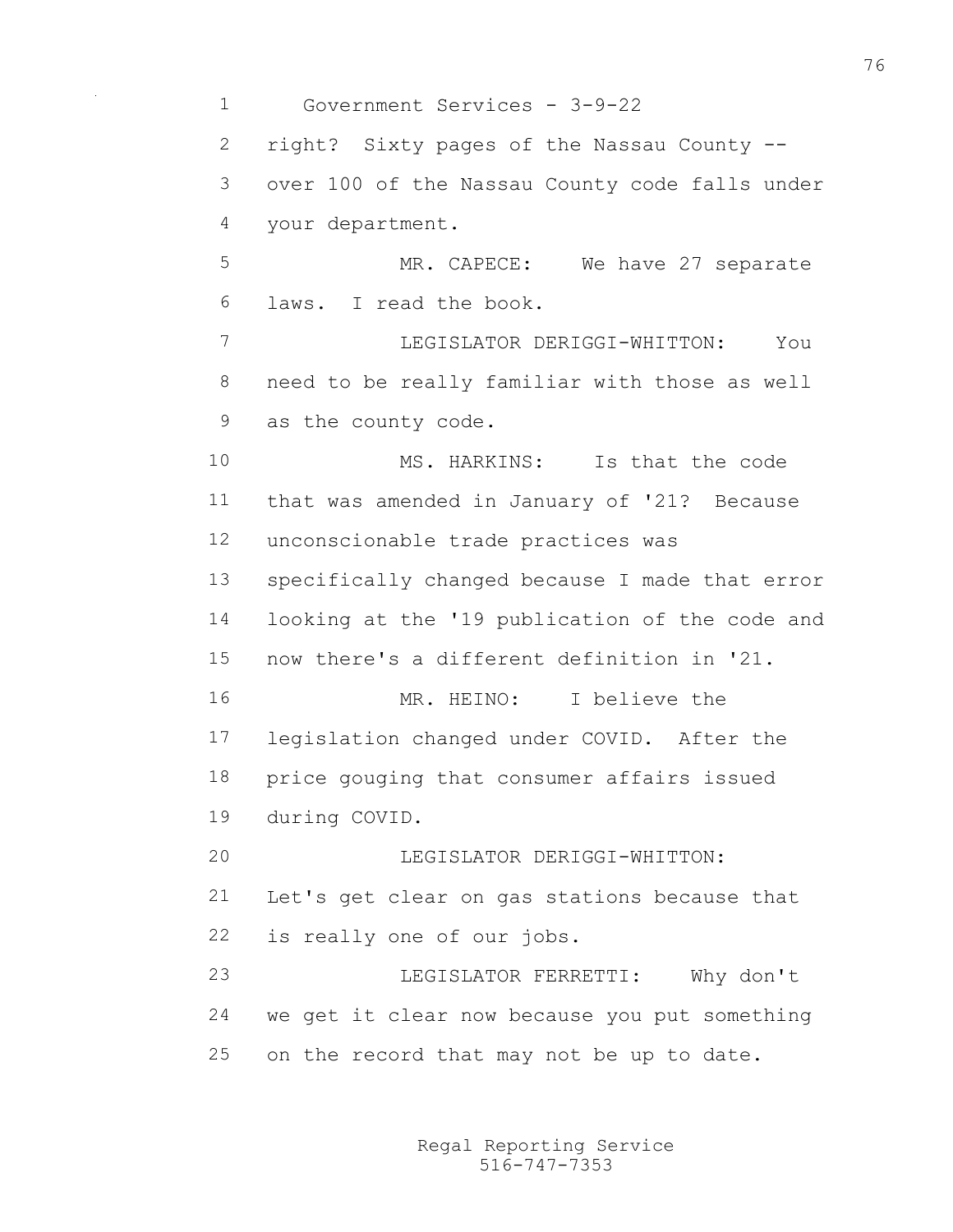Government Services - 3-9-22 LEGISLATOR DERIGGI-WHITTON: I quoted the book that was quoted from. Whenever anything is obvious, and I know you're complaint driven as is the board of health, but if you see if there is obvious price gouging I would have to thing that consumer reports would have to -- MR. CAPECE: The price of gasoline is a national issue. And just to let you know, over the weekend, from what I saw on the news, gas went up 40 cents a gallon. So the consumer's going to see that, and I'm not saying they're wrong, if it's more than that that could be gouging, but they get annoyed that the price went up, they immediately yell 17 they're price gouging. We have to be fair. LEGISLATOR DERIGGI-WHITTON: In comparison to other businesses. That's what happened with the masks. 21 I just had one other point as my attorney just confirmed this. When we were in COVID during 2020, like the depth of those dark days, we did have a hiring freeze because we had no idea what our budget was going to be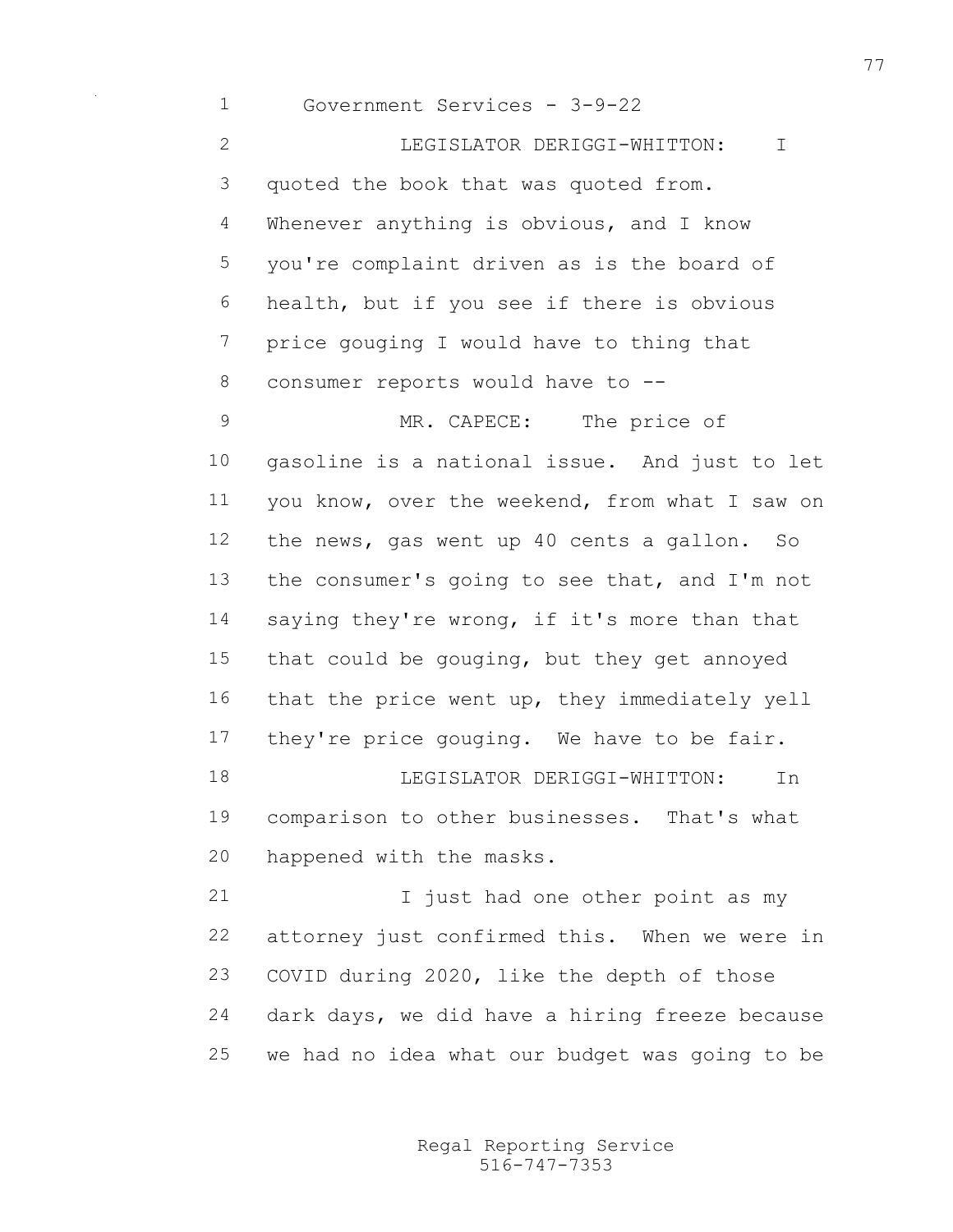Government Services - 3-9-22 like. That's also a time where all departments seemed to have hit a bit of a snag.

 Again, this isn't the blame game. This isn't anything. It's just to give you a history of your department. There was a hiring freeze in place. So, it's all the big picture. Again, sitting here comfortably without masks on we can point fingers. But it was an unprecedented time, and I am looking forward to improving your department as well as many of the other ones as well. Thanks for coming back only three weeks after you were or two weeks after you

 we're going to hear from you again maybe in six months.

were put officially in office. Hopefully

 MR. CAPECE: Absolutely anytime you have a question please feel free to call me.

 LEGISLATOR DERIGGI-WHITTON: But we'd like you to come back to the legislature like this and have another hearing in six months. By then you'll have your feet wet as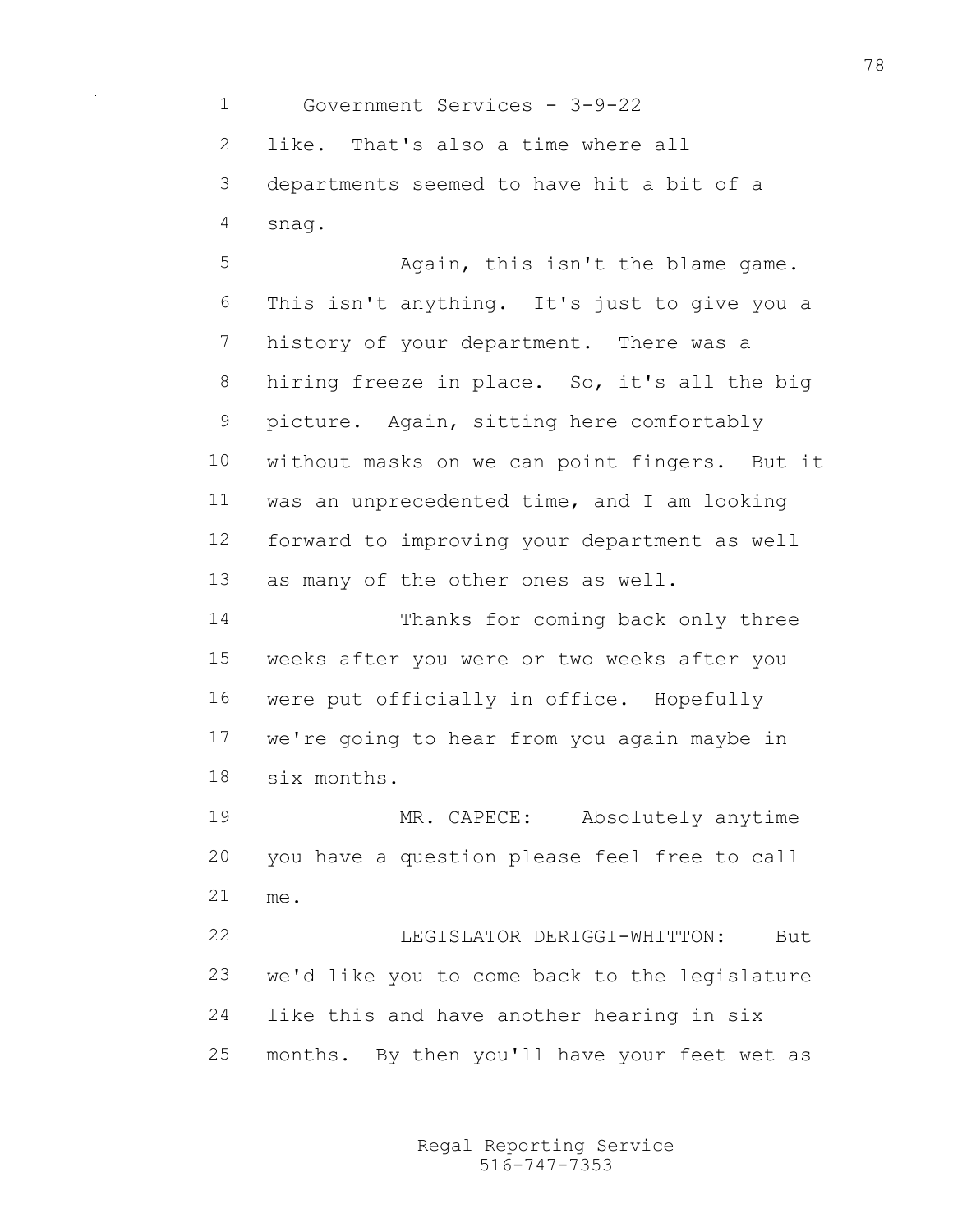Government Services - 3-9-22 they say and maybe have other ideas. MR. CAPECE: I serve at your pleasure. Whenever you want me here I'll be here.

 LEGISLATOR DERIGGI-WHITTON: I would like to put on the record that we should meet again in six months. I do have my 9 attorney Peter Clines. It's under -- the updated version online is miscellaneous -- this is under -- what is the title? The top one? It's still 21-10.2 under C. The same exact verbiage. 14C.

 That really puts us on the, you know, put us on the line for being responsible for any price gouging. Is that price going up 40 cents a gallon all around? No. If there's an unscrupulous business owner.

 MR. CAPECE: That was a national news story.

21 LEGISLATOR DERIGGI-WHITTON: Exactly. But that's not price gouging. Price gouging is going to happen if there is someone that's charging more than the others and it's very obvious and they say it's unconscionable

> 516-747-7353 Regal Reporting Service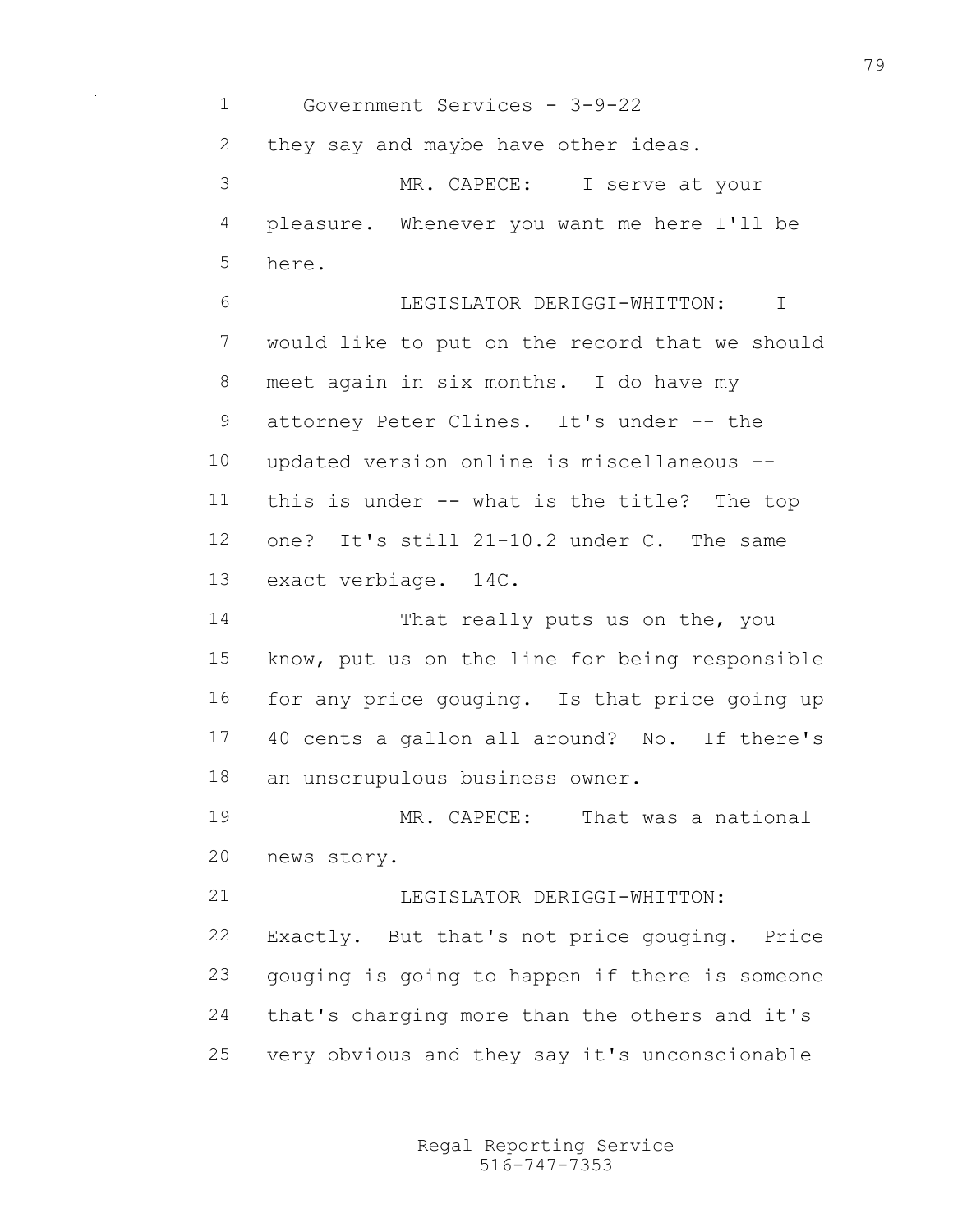Government Services - 3-9-22

 trade practices. That's what happened with the masks. That's what happened with the Lysol cans. That's what happened with so many things. It could happen with gas. Let's be aware of that. It doesn't take a state of emergency for your office to be responsible for it.

 MS. HARKINS: But when you read the statute it talks about unfair advantage. It's a higher standard. Because even if you look at the state law, the general business law, it talks about what was that vendor's price margin before this emergency or before the disruption in market and after. You have to really look at that for the comparison.

 LEGISLATOR DERIGGI-WHITTON: Can I go back to the can of Lysol that went from to \$6.99 to \$94. That's obvious right there. And that's what you're going to be facing. And if it happens, even if it's a dollar more a gallon that someone is charging and it's not consistent with other gas stations that is when we're going to have to come down on these people.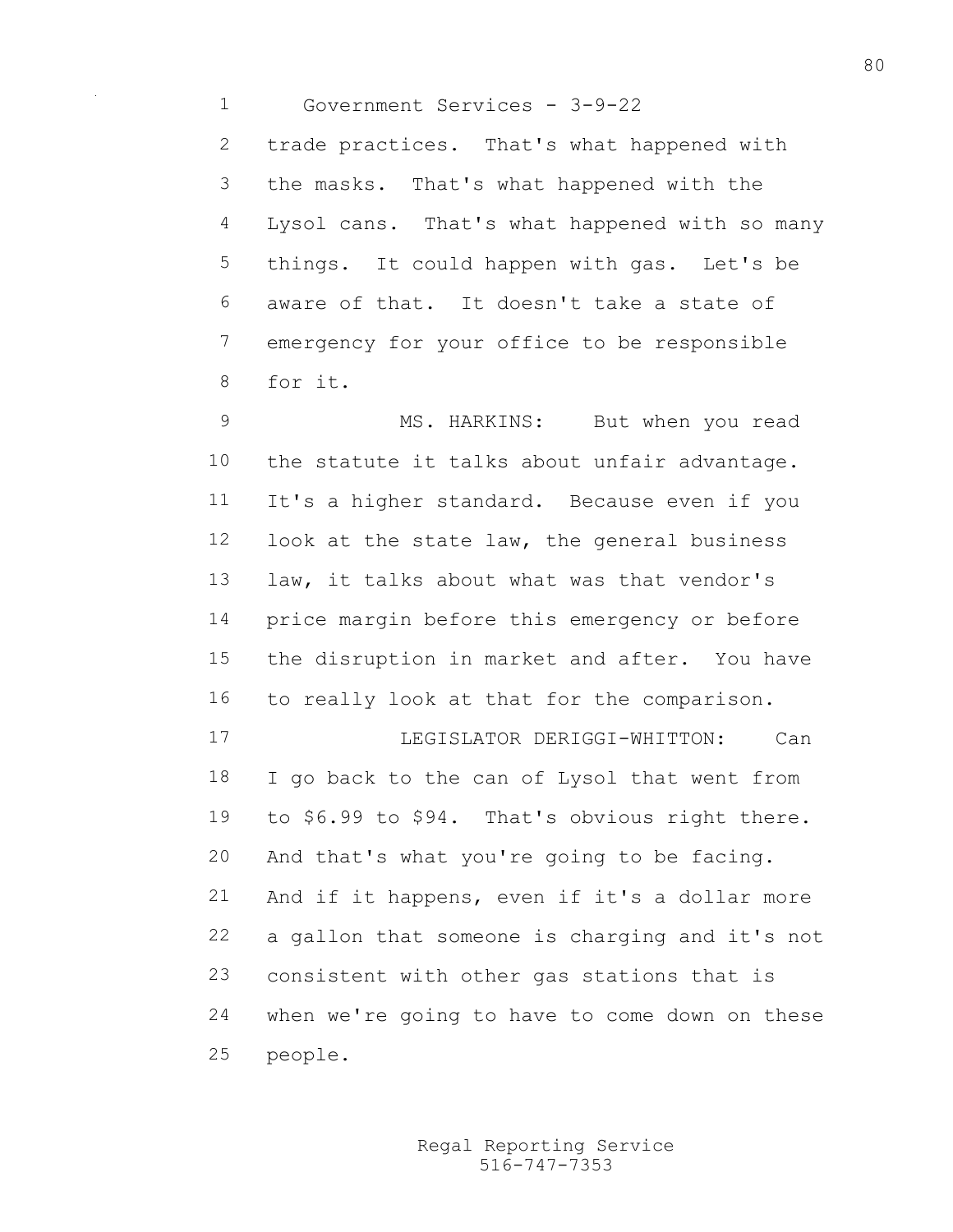Government Services - 3-9-22 2 MS. HARKINS: Agreed. LEGISLATOR DERIGGI-WHITTON: But before you said that that wasn't under your job description unless it was a state of emergency with gas stations. However, I would really like to have that redacted for the record and have everyone know that you are responsible for price gouging for gas stations. MS. HARKINS: Unconscionable trade practice. Because it doesn't say price gouging in the code. So we have to term it unconscionable trade practice in the sale of gasoline for vehicles. LEGISLATOR DERIGGI-WHITTON: 100 percent. \$94 for a Lysol spray can. That's the same thing. It's price gouging but it's not called that. MS. HARKINS: So we'll redact that term. LEGISLATOR DERIGGI-WHITTON: The bottom line is it's the same thing. It can be price gouging, which is what charging \$94 for a spray of Lysol can is or it can be an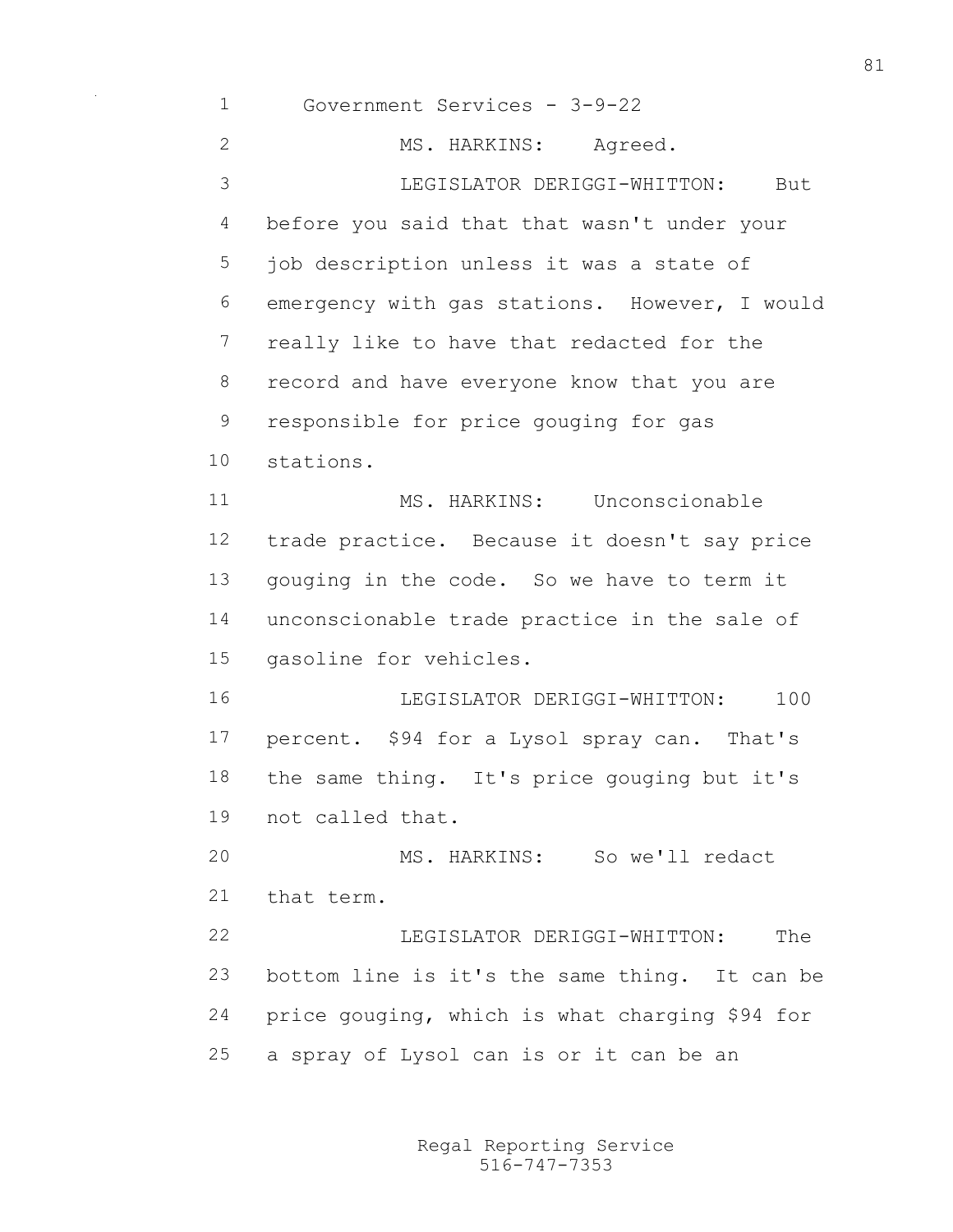Government Services - 3-9-22 unreasonable amount for a gallon of gas. Which, again, is not -- they're all unreasonable right now. That's not the issue. It's that one particular business takes advantage of the fact that maybe they're in an area that like -- I live on the end of a peninsula. For me to go down Northern Boulevard is 15 minutes. So, for me to get 10 gas locally is great except yeah, you know what, sometimes someone can take advantage of 12 that, the convenience, and have it -- and it has to be extreme. It can't just be a little 14 bit. I understand that. That's where you 15 are. And no matter what, state of emergency or not you still responsible. 17 MR. CAPECE: We'll get them under that statute. But I was just trying to bring out the point, any complaint we get we don't just don't throw it away if it's price gouging. We look into it and investigate it.

 I was just trying to bring out the point we had more inquiries when the price went up overnight 40 cents. People assumed it was gouging but it was what was happening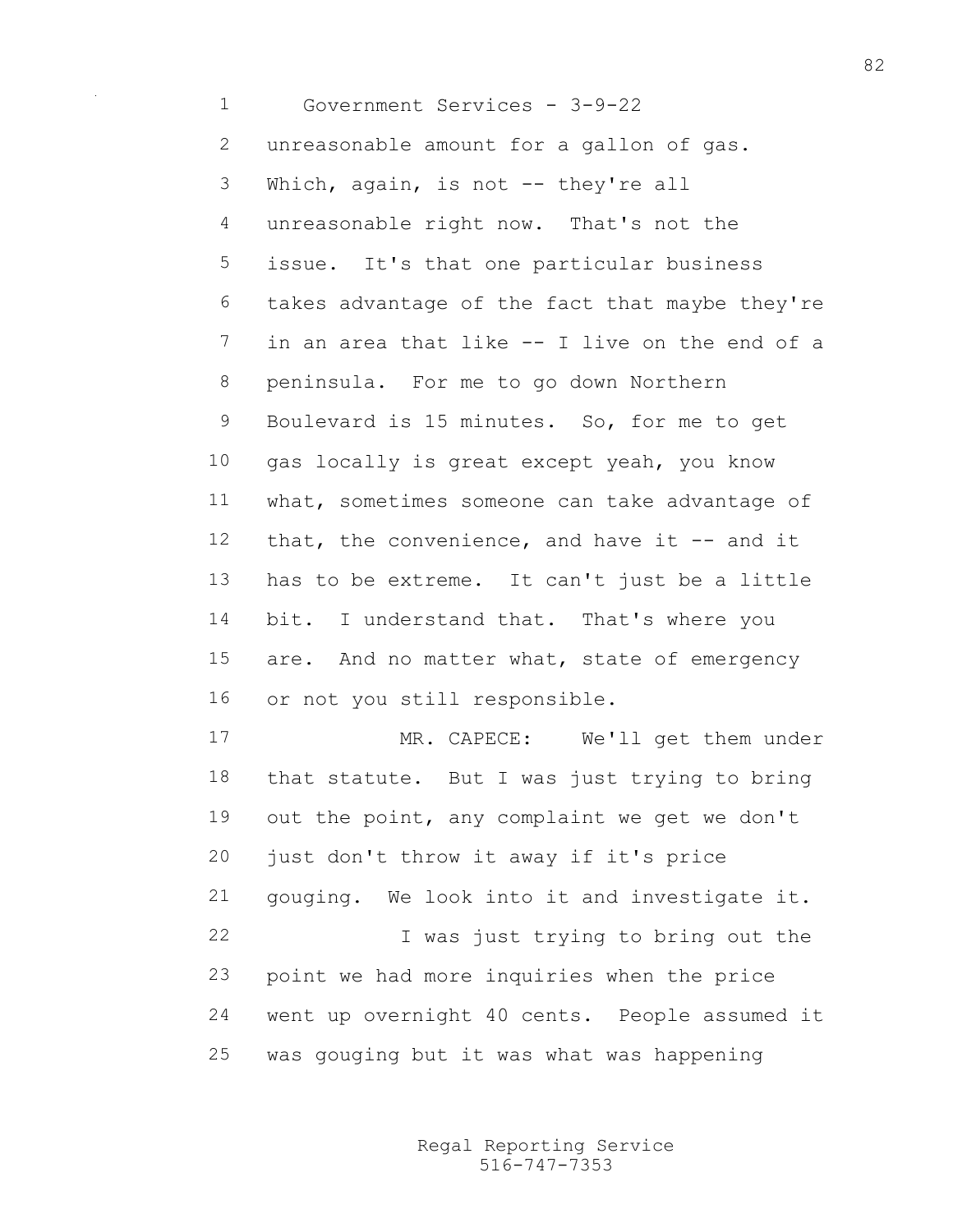Government Services - 3-9-22 nationally. LEGISLATOR DERIGGI-WHITTON: I totally understand because I feel like complaining to somebody. As you know, I have kids that are driving now too. They have a 7 credit card that they won't give back. So, sorry, I don't know. You have to digress once in a while. Just to make sure we're under the same understanding. MR. CAPECE: We are. LEGISLATOR DERIGGI-WHITTON: Any time there's a disparity of rights of the consumer against a merchant or as a result of gross disparity between the value received by a customer and the price paid by the customer. So, again, that can fall under so many categories but gas being one of them. Okay? MR. CAPECE: Any complaint we will investigate. LEGISLATOR DERIGGI-WHITTON: You know what? I know you're complaint driven for the most part. But I think there's a good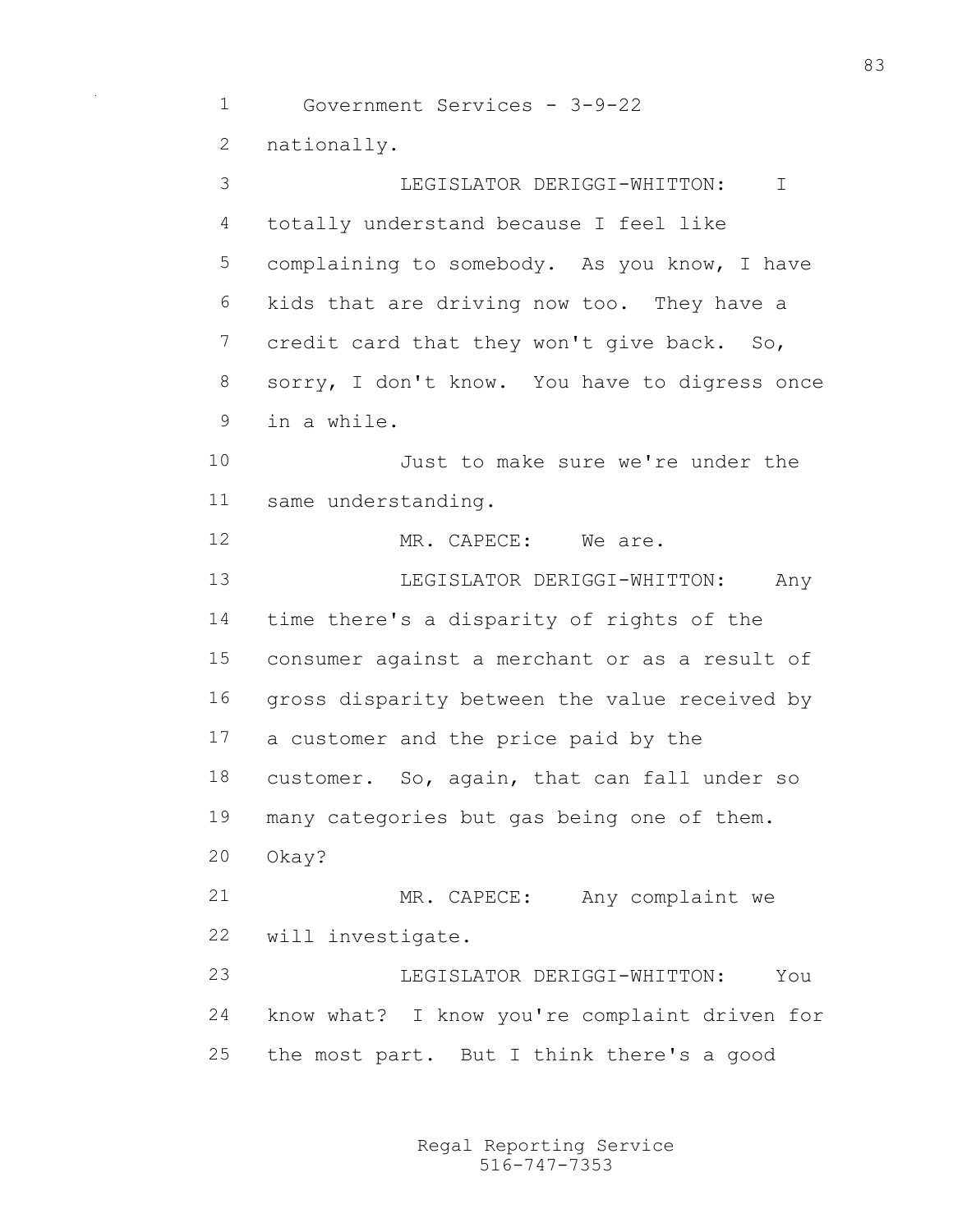Government Services - 3-9-22 part of your group, you're out there doing weights and means you're also aware of the prices. Maybe they should be instructed you are in charge of making sure that the prices aren't gouging. MR. HEINO: The commissioner has 8 them looking at the prices but currently, right now, as of today, we are not seeing it. 10 LEGISLATOR DERIGGI-WHITTON: Let's continue to look at it. Although -- 12 MR. HEINO: Our weights and measure team is out there. **I.EGISLATOR DERIGGI-WHITTON:** -- that wasn't part of our job description. We will continue to look at the prices, and I think it's something we have to be proactive on not just complaint based. MR. HEINO: We do. We make sure that the signage is always correct. We make sure that the stores when they're increasing the gas prices they change the street sign first as opposed to the signs at the pumps. When they're lowering prices they lower it at the pumps first, then the street signs. We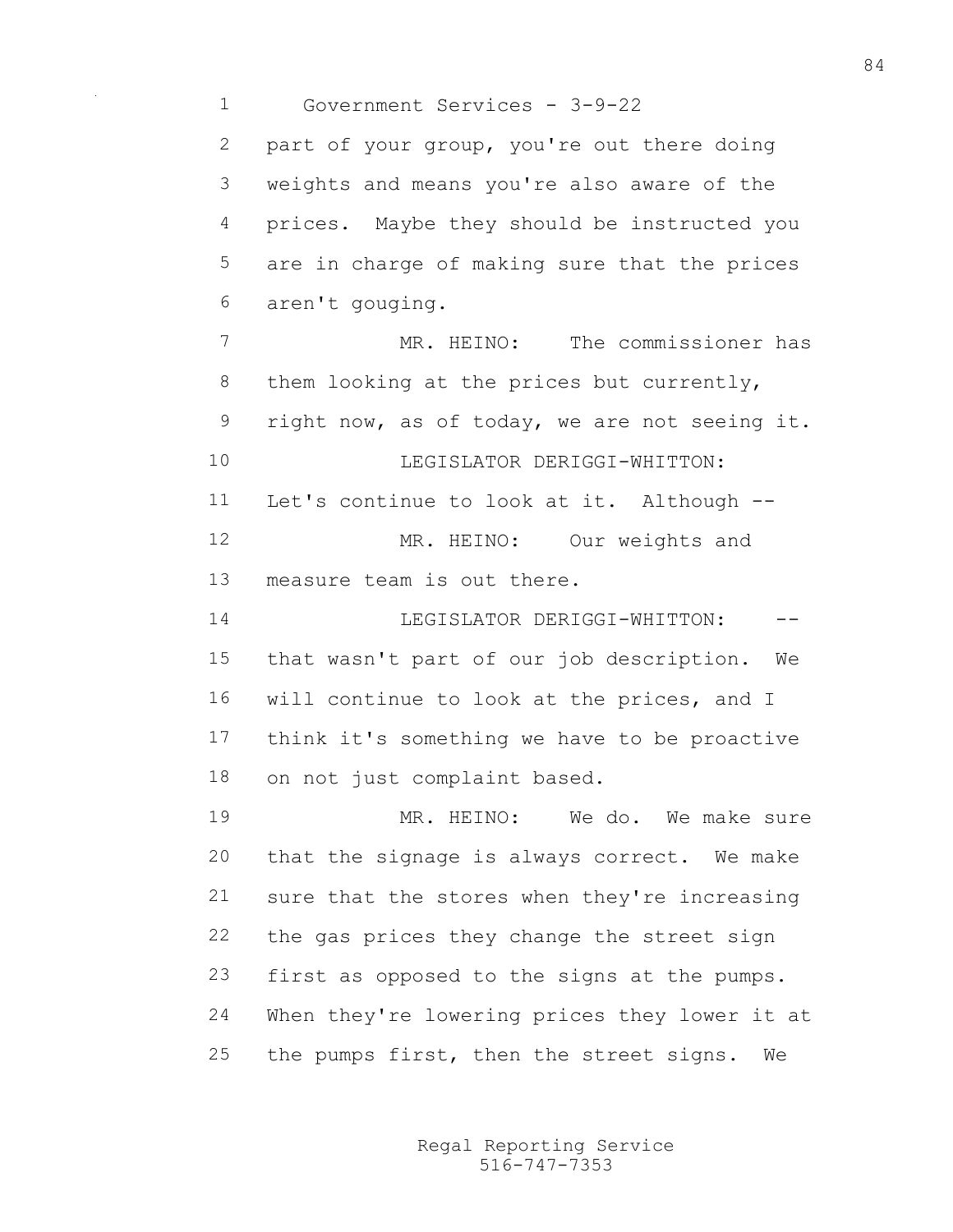Government Services - 3-9-22 are always monitoring.

 LEGISLATOR FERRETTI: I'm glad to see that members of the minority are focusing their attention on the astronomical gas prices where we are currently paying. But I think that there's some confusion between price gouging and disastrous economic and foreign policy by the Biden administration. So we got to keep the two things distinct. If we want to get to the root of the problem, if there's no price gouging there's no price gouging, number one.

 Number two, if we're so worried about the price of gasoline, which we absolutely should be, I would hope that members of the minority would join us in opposing the two pieces of legislation currently in New York State that are pending that would exponentially increase the price of home fuel and gasoline. So let's speak out against the things that are actually happening and get these things under control. LEGISLATOR DERIGGI-WHITTON: Last

I saw we were in charge of Nassau County, so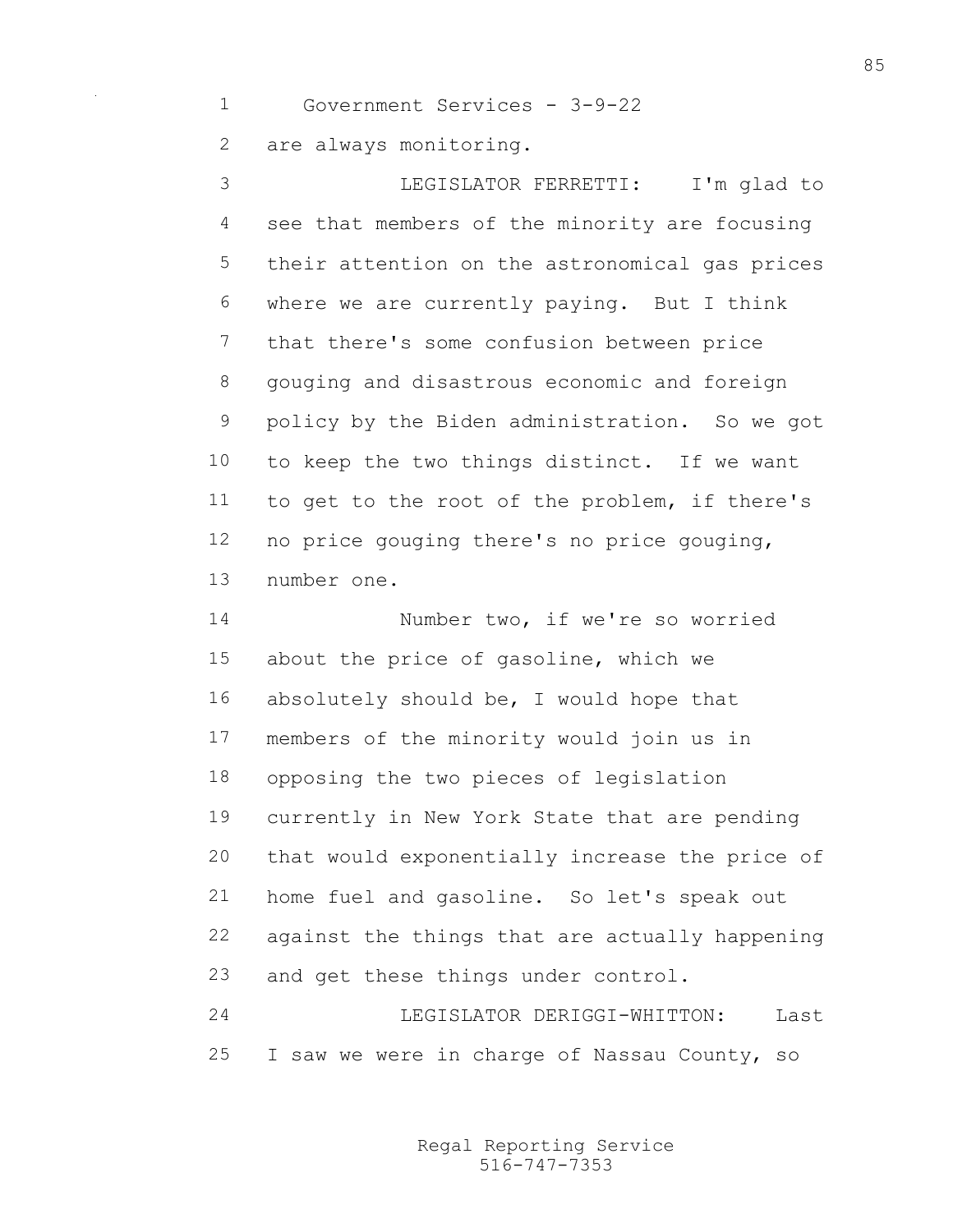Government Services - 3-9-22

let's start here.

 I appreciate your time again commissioner and I wish you all the luck in the world. I'm always here if I can help you in any way. I don't look at it as majority and minority. We're all legislators. We all represent the people of Nassau County. We all want the best for Nassau County. And we all benefit when that happens. So, again, if I can ever help in any way. 12 MR. CAPECE: Thank you. LEGISLATOR FERRETTI: I do have a few more questions. Just before I do, just in response again, I'm also glad to see that we're now instructing consumer affairs that they are in charge of monitoring gas price gouging. Again, Mr. Heino, was that every done from 2018 until 2022 in consumer affairs? MR. HEINO: With regards to price gouging? LEGISLATOR FERRETTI: In terms of price gouging at gas pumps. MR. HEINO: No.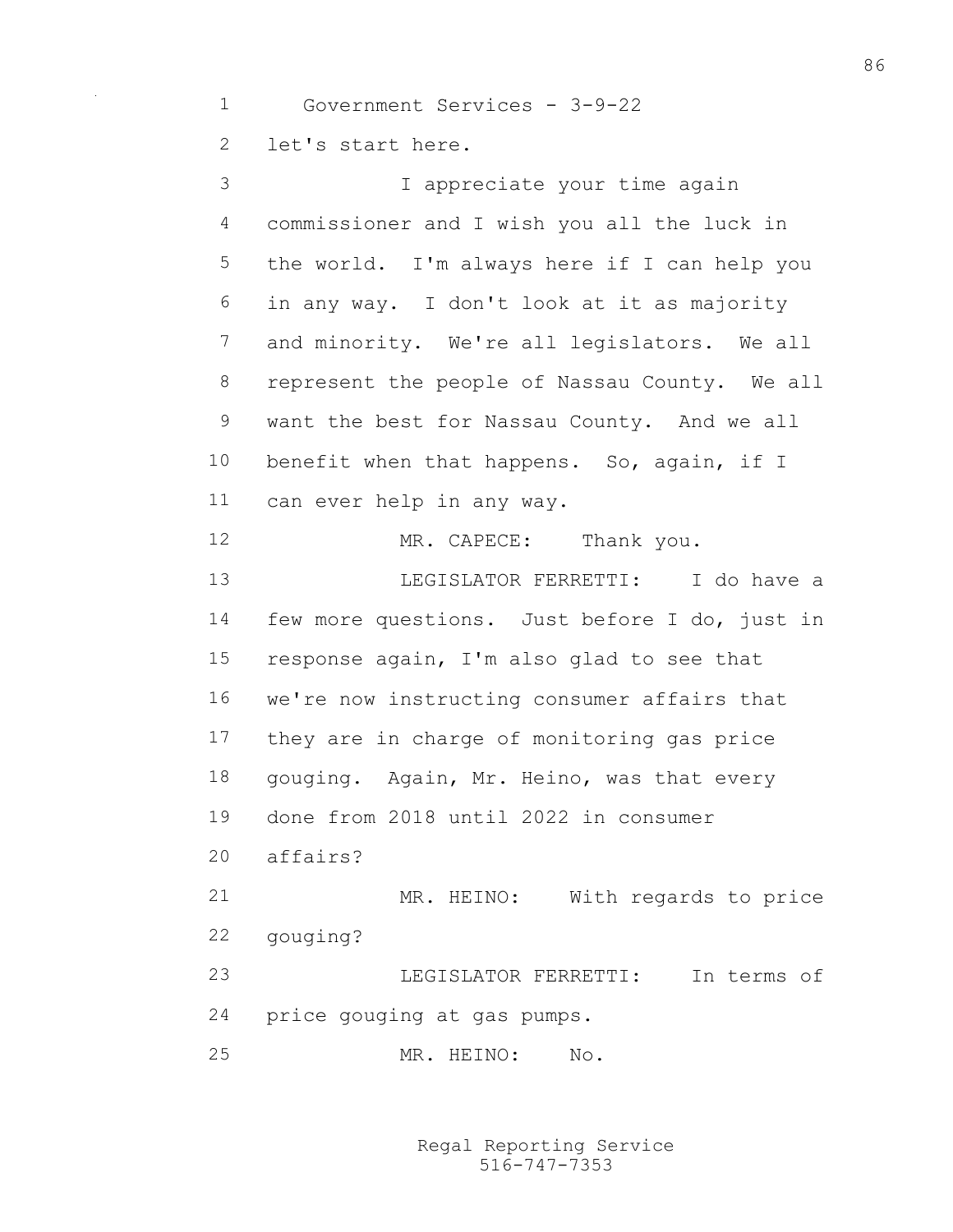Government Services - 3-9-22 LEGISLATOR FERRETTI: Got a few questions about unconscionable trade practice. Throughout the COVID shutdown and situation, the Department of Consumer Affairs issued over \$1 million in fines to businesses that it alleged committed unconscionable trade practice; is that correct? 9 MR. HEINO: That's correct. 10 LEGISLATOR FERRETTI: How many actual cases were brought? MR. HEINO: I believe it was a little more over I want to say 300. 300, 400. 14 LEGISLATOR FERRETTI: How many to date resulted in a fine? MR. HEINO: Only about 15 percent. A total revenue of \$60,000 collected. LEGISLATOR FERRETTI: So, in other words, there were \$1 million in fines and only \$60,000 was collected? MR. HEINO: That's correct. LEGISLATOR FERRETTI: Why is that? MR. HEINO: Because most of the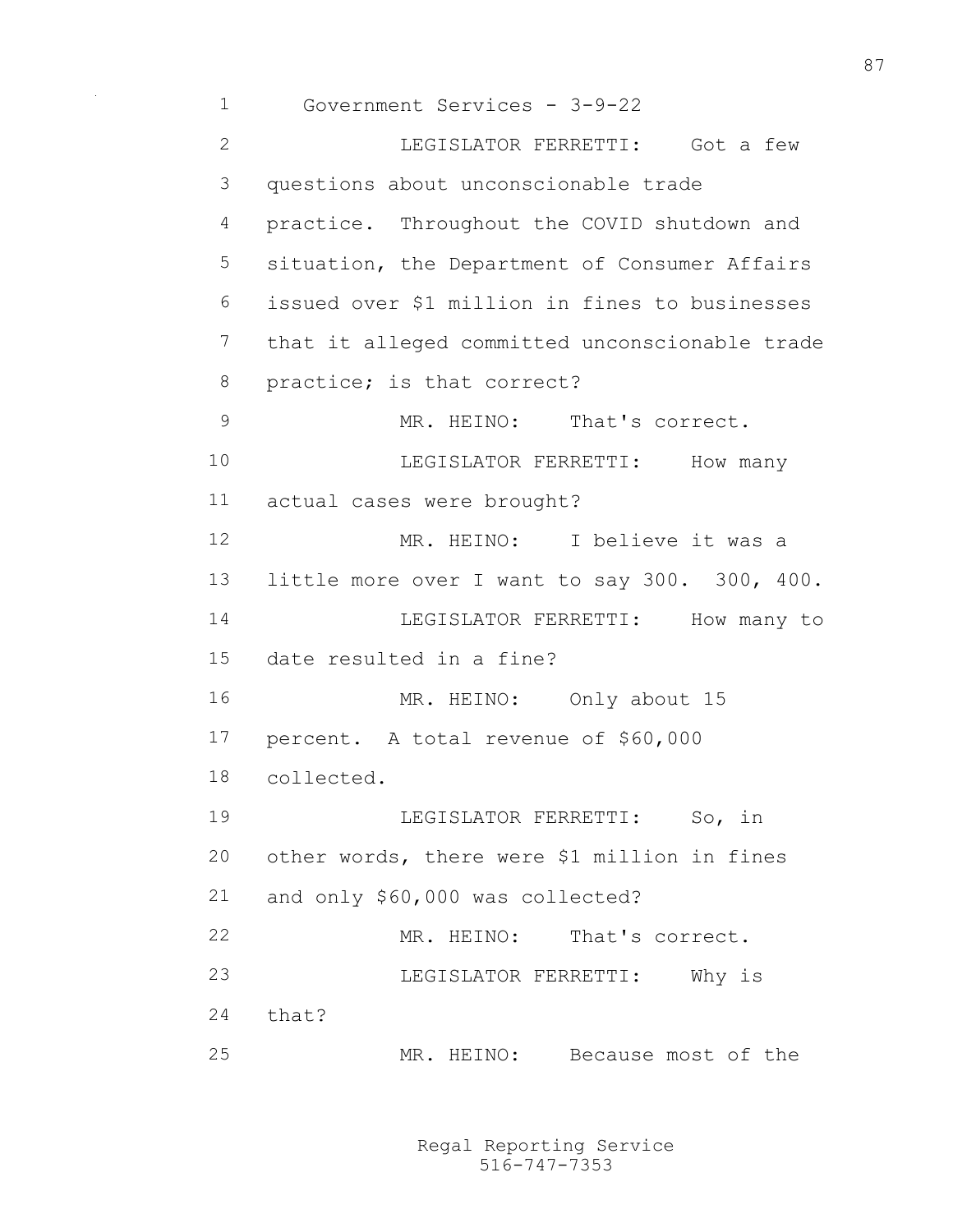Government Services - 3-9-22 summonses were deemed to be dismissed. That they weren't unconscionable trade practice. LEGISLATOR FERRETTI: This was during the COVID shutdown. Was that from March of 2020 to roughly today? MR. HEINO: Correct. 8 LEGISLATOR FERRETTI: Since January of 2022 how many have been issued? 10 MR. HEINO: Zero. LEGISLATOR FERRETTI: So we're talking about \$1 million in fines levied under the Curran administration, correct? MR. HEINO: Correct. LEGISLATOR FERRETTI: And out of that \$1 million only 60,000, approximately 15 percent, actually were found to be unconscionable trade practice? MR. HEINO: That's correct. LEGISLATOR FERRETTI: Okay. Just one more question for you, Mr. Heino. Do you recall back in 2020 during the budget process the Majority amended the county executive's budget to increase the head count by five? MR. HEINO: Yes, I do.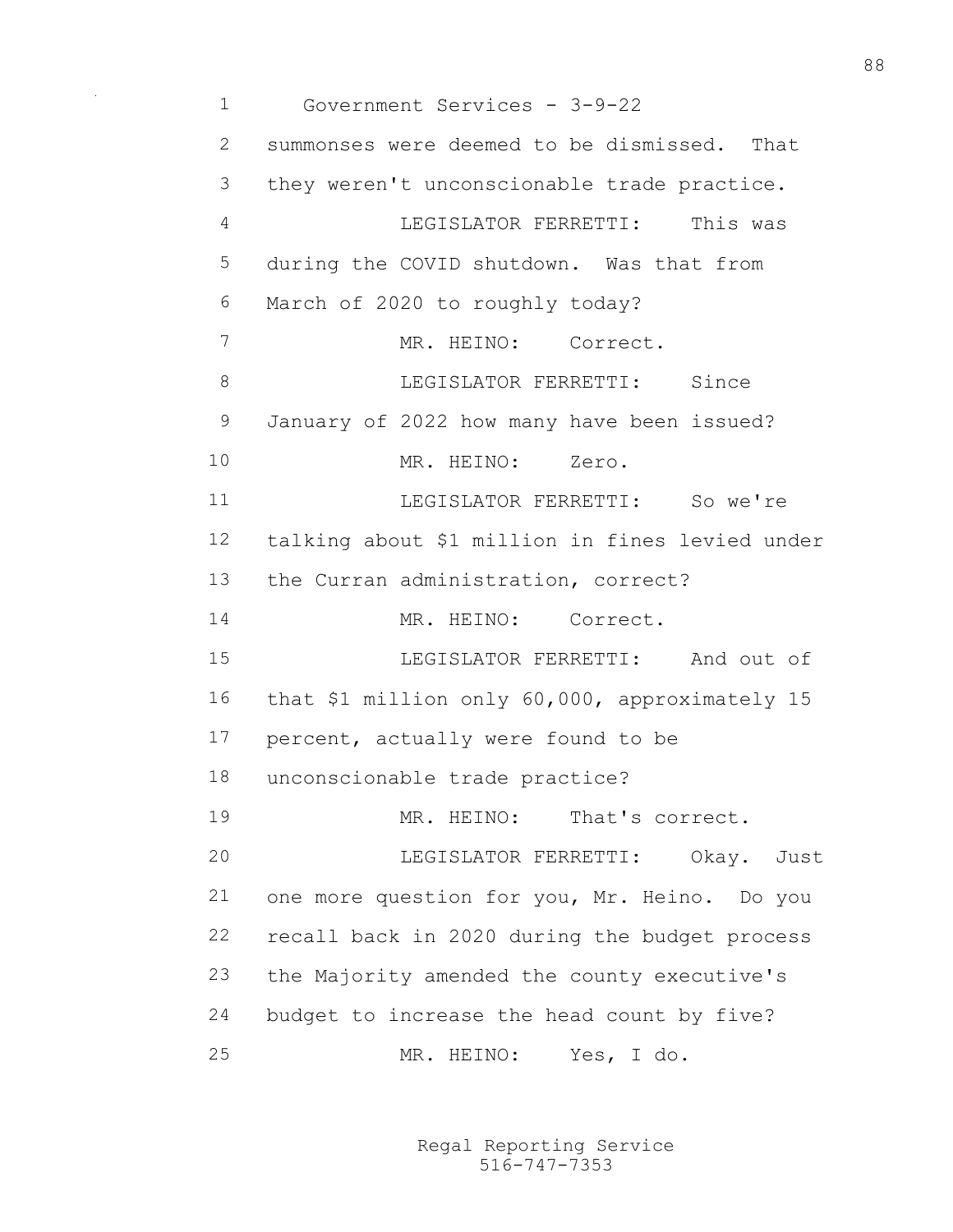Government Services - 3-9-22 LEGISLATOR FERRETTI: Do you remember what happened? Was that passed by the legislature? MR. HEINO: It was passed by the legislature. Vetoed by the administration. LEGISLATOR FERRETTI: I have nothing further. Any other legislator have any comment? Any public comment? Then with nothing else, I thank you for your testimony today. Again, I want to thank you for the work you've put in over the last roughly 65 days or so. Where you've done such an incredible job in getting this backlog down. I commend you and keep up the good work. Thank you. (Hearing adjourned at 3:32 p.m.)